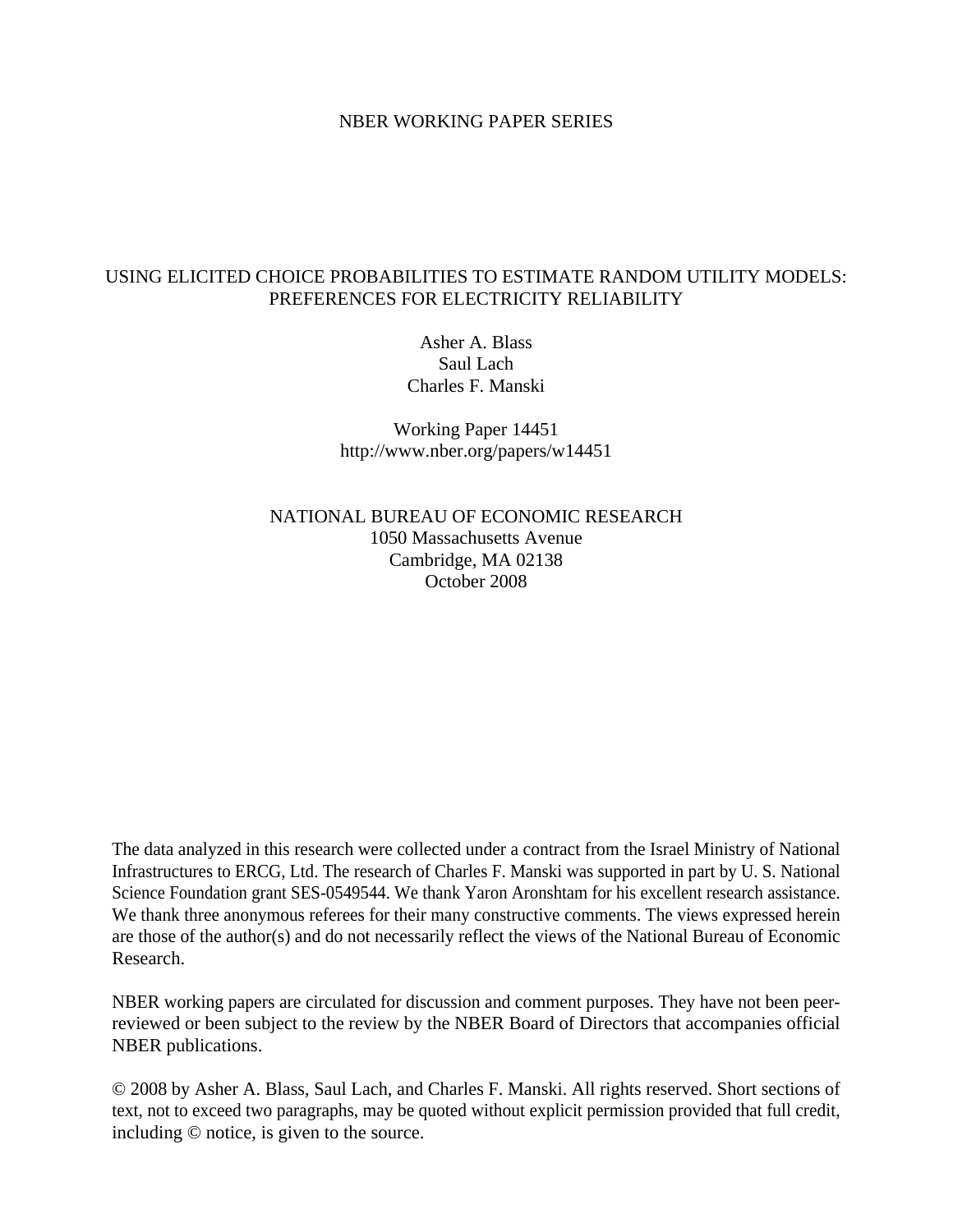Using Elicited Choice Probabilities to Estimate Random Utility Models: Preferences for Electricity Reliability Asher A. Blass, Saul Lach, and Charles F. Manski NBER Working Paper No. 14451 October 2008 JEL No. C25,C42,D12,L51,L94

# **ABSTRACT**

When data on actual choices are not available, researchers studying preferences sometimes pose choice scenarios and ask respondents to state the actions they would choose if they were to face these scenarios. The data on stated choices are then used to estimate random utility models, as if they are data on actual choices. Stated choices may differ from actual ones because researchers typically provide respondents with less information than they would have facing actual choice problems. Elicitation of choice probabilities overcomes this problem by permitting respondents to express uncertainty about their behavior. This paper shows how to use elicited choice probabilities to estimate random utility models with random coefficients and applies the methodology to estimate preferences for electricity reliability in Israel.

Asher A. Blass ERCG, Ltd. Jerusalem, Israel Asher@ercg.co.il

Saul Lach Department of Economics Hebrew University Jerusalem, 91905 ISRAEL saul.lach@huji.ac.il

Charles F. Manski Department of Economics Northwestern University 2001 Sheridan Road Evanston, IL 60208 and NBER cfmanski@northwestern.edu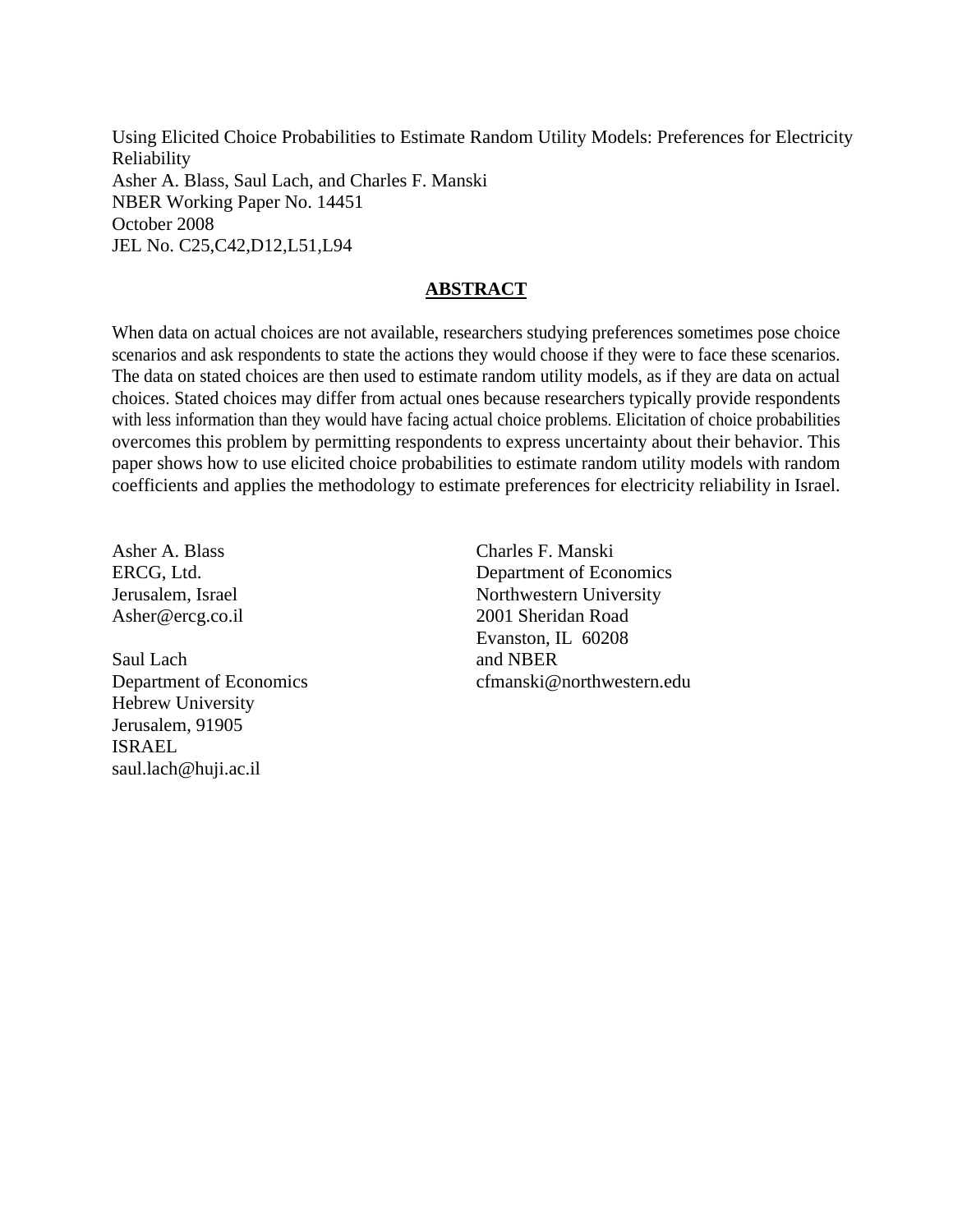#### **1. Introduction**

 When suitable data on actual choices are not available, researchers studying consumer preferences sometimes pose hypothetical choice scenarios and ask respondents to state the actions they would choose if they were to face these scenarios. The data on *stated choices* are then used to estimate random utility models, in the same manner as are data on actual choices. See, for example, Beggs, Cardell, and Hausman (1981), Fischer and Nagin (1981), Louviere and Woodworth (1983), Manski and Salomon (1987), and Ben-Akiva and Morikawa (1990).

 Manski (1999) reasoned that stated choices may differ from actual ones because researchers provide respondents with different information than they have when facing actual choice problems. The norm has been to pose *incomplete scenarios*, ones in which respondents are given only a subset of the information they would have in actual choice settings. When scenarios are incomplete, stated choices cannot be more than point predictions of actual choices.

 Elicitation of *choice probabilities* overcomes the inadequacy of stated-choice analysis by permitting respondents to express uncertainty about their behavior in incomplete scenarios. Manski (1999) sketched how elicited choice probabilities may be used to estimate random utility models with random coefficients. This paper further develops the approach and reports the first empirical implementation.

The paper is organized as follows. In Section 2, the random utility model usually used in the analysis of stated choice data is presented. Assuming an extreme value distribution of the random utility term leads to the standard multinomial logit model and to the mixed-logit model when the utility function has random coefficients. In Section 3, the advantages of eliciting choice probabilities as opposed to stated choices are discussed and it is shown that estimation of the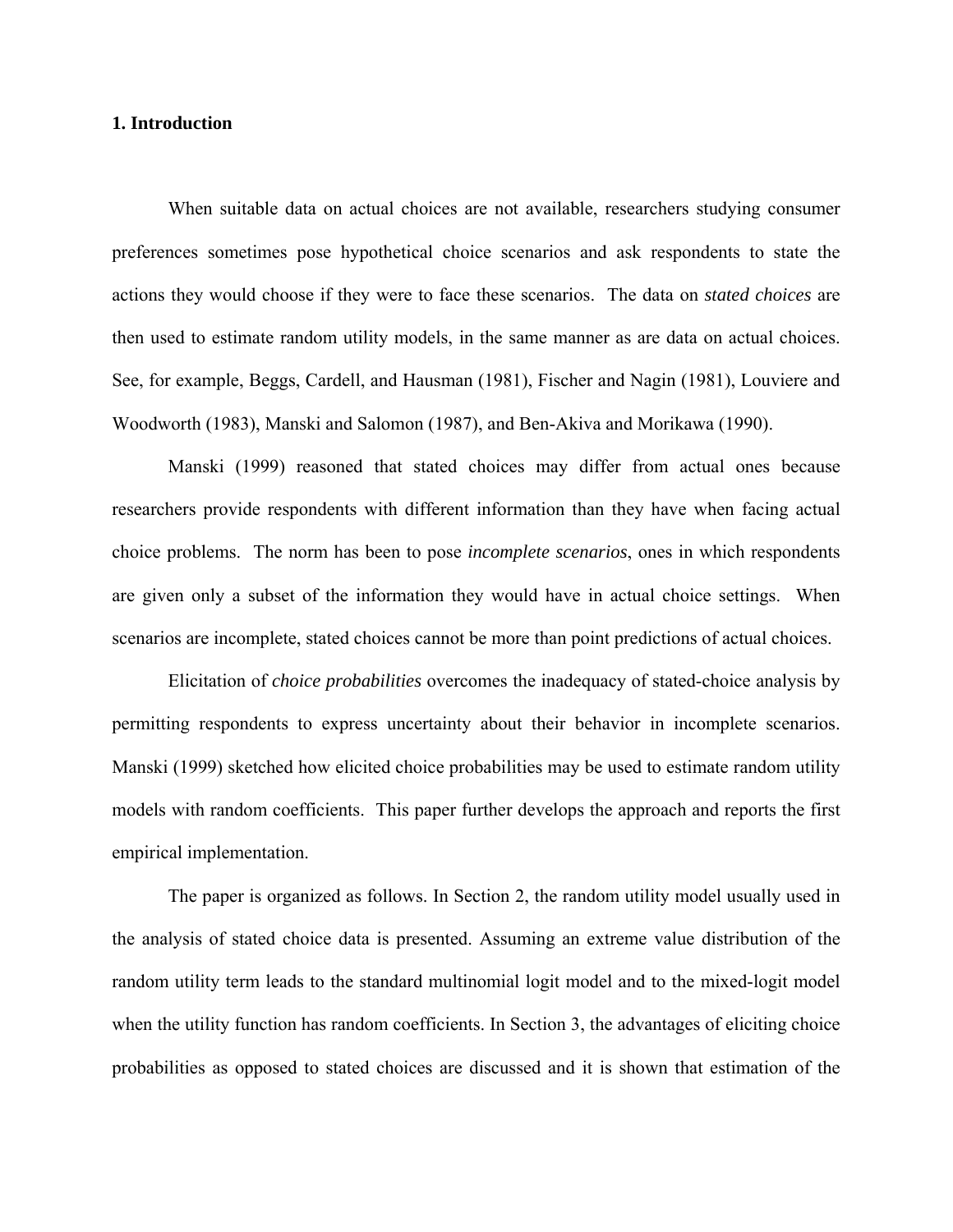utility function parameters is simpler and relies on weaker distributional assumptions.

In Section 4, we apply the "elicited choice probability" methodology to estimate preferences for reliability in the supply of electricity to households in Israel. We describe the process of eliciting choice probabilities in hypothetical scenarios from a sample of households and analyze their responses. We then use the elicited choice probabilities to estimate mean preferences and willingness to pay for reductions in the duration or frequency of electricity outages. We also present estimates of individual preferences which are derived from the model in a straightforward manner. Conclusions close the paper.

#### **2. Econometric Analysis of Stated Choices**

Let *i* denote an individual asked to respond to a choice scenario. In standard statedchoice analysis, the respondent is presented with J hypothetical alternatives,  $j = 1, \ldots, J$  and is asked to choose one. Let  $y_i$  denote the stated choice. Let person i have observed attributes  $s_i$ . Let each alternative j presented to person i have stated characteristics  $v_{ij}$ . For example, in a study of preferences for electricity reliability, the alternatives may differ in the stated duration and frequency of electricity outages and in the price of electricity.

It is common to assume that the utility of alternative j has the random-coefficients form

$$
U_{ij} = x_{ij}\beta_i + \varepsilon_{ij} \tag{1}
$$

Here  $x_{ij} = x(v_{ij}, s_i)$  is a specified function of observed alternative characteristics and personal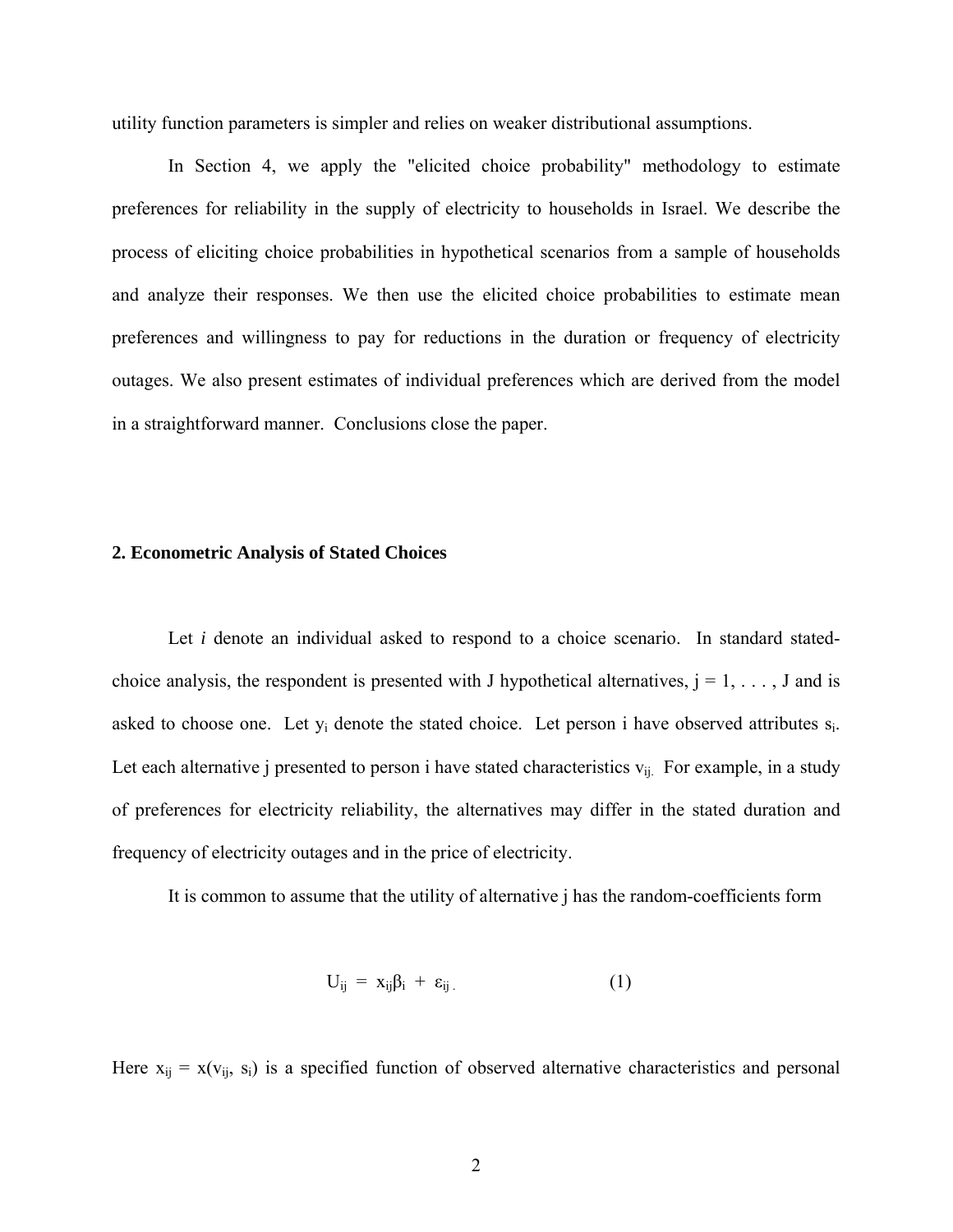attributes, while  $\varepsilon_{ij}$  is a utility component that is observed by the decision maker but not by the researcher. Let  $x_i \equiv (x_{ij} \ j = 1, \ldots, J)$ . It is also common to assume that  $\varepsilon_i \equiv (\varepsilon_{ij} \ j = 1, \ldots, J)$ are independent and identically distributed (i. i. d.) conditional on  $x_i$ , with the Type I extreme value distribution. Then the probability of stating choice j conditional on  $x_i$  and  $\beta_i$  has the multinomial logit form

$$
P(y = j | x_i, \beta_i) = \frac{e^{x_{ij}\beta i}}{\sum_{h=1}^{J} e^{x_{ih}\beta i}}.
$$
 (2)

Finally, assume that  $\beta$  is statistically independent of x, with density  $f(\beta|\theta)$  across the population of potential respondents, where the form of f is known up to the parameter vector θ. This yields the mixed-logit model of McFadden and Train (2000):

$$
P(y = j | x_i, \theta) = \int \frac{e^{x_{ij}\beta}}{\sum_{h=1}^{J} e^{x_{ih}\beta}} f(\beta | \theta) d\beta.
$$
 (3)

These choice probabilities provide the basis for estimation of the parameters  $\theta$  by maximum likelihood or another method.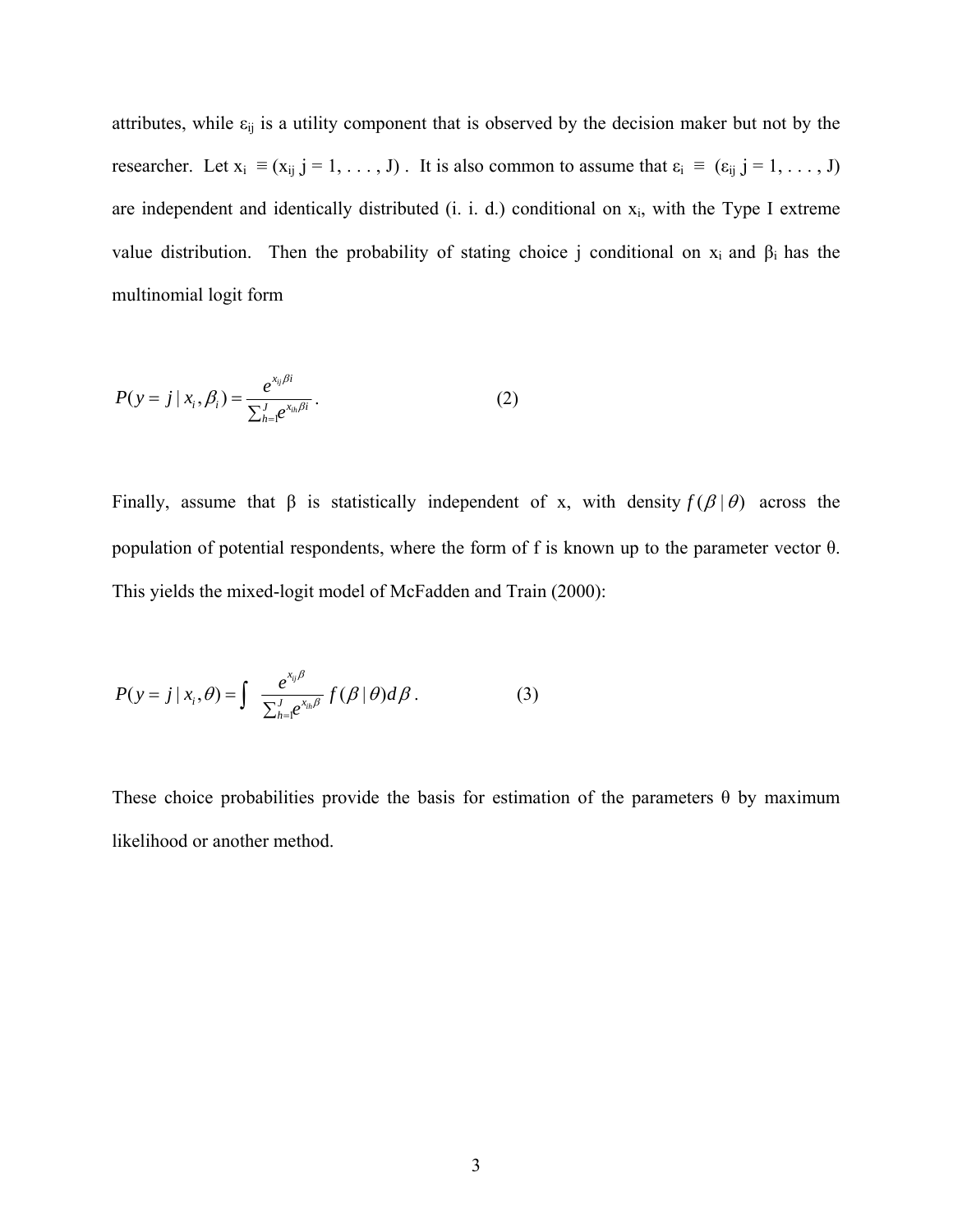#### **3. Econometric Analysis of Elicited Choice Probabilities**

3.1. Elicited Choice Probabilities and Stated Choices

 Stated choice analysis assumes that individual i responding to a choice scenario knows the value of both  $x_i$  and  $\varepsilon_i$ , and, hence, is able to state a definite utility-maximizing choice. However, the researcher only provides the stated characteristics  $v_i \equiv (v_{ij} \ j = 1, \ldots, J)$ , which determine  $x_i$  but not  $\varepsilon_i$ . It is therefore questionable that the respondent knows  $\varepsilon_i$  when the scenario is posed.

Eliciting choice probabilities enables respondents to express uncertainty about  $\varepsilon_i$ . It permits a person to treat  $\varepsilon_i$  as a vector of utility components whose value need not be known when responding to the choice scenario, but which would be known in an actual choice setting. Formally, suppose that person i forms a subjective distribution for  $\varepsilon_i$ , derives the subjective probability that he would choose each alternative in an actual choice setting, and reports these subjective probabilities to the researcher. Let  $q_{ij}$  denote the choice probability reported by person i for alternative j. Then  $q_{ij}$  is the subjective probability that person i places on the event that the realizations of  $\varepsilon_i$  will make option j optimal.

Suppose in particular that person i has utility function (1) and, given the stated characteristics  $v_i$ , places a continuous subjective distribution  $Q_i$  on  $\varepsilon_i$ . Then his subjective choice probability for alternative j is

$$
q_{ij} = Q_i[x_{ij}\beta_i + \varepsilon_{ij} > x_{ik}\beta_i + \varepsilon_{ik}, all k \neq j].
$$
\n(4)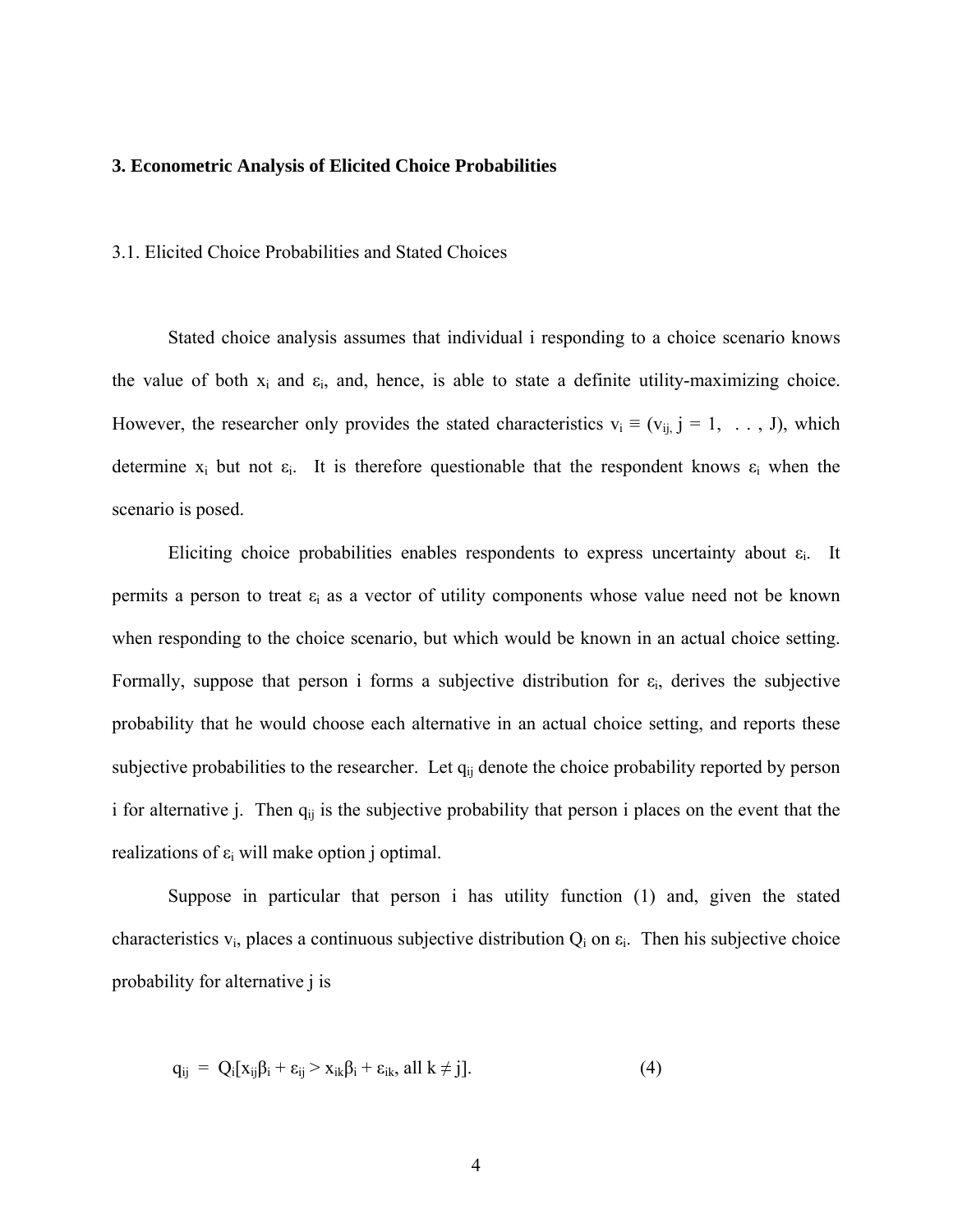<span id="page-6-0"></span>The right-hand side of (4) gives a subjective random utility interpretation of elicited choice probabilities.

Subjective distribution Qi expresses *resolvable uncertainty*; that is, uncertainty about utility components that are not stated in the choice scenario but that would be known in an actual choice setting. A person contemplating a choice scenario may also face *unresolvable uncertainty*. That is, there may be utility components that the person believes would remain unknown in an actual choice setting. The usual economic assumption is that a person copes with unresolvable uncertainty by maximizing subjective expected utility. If a person only faces unresolvable uncertainty when responding to the choice scenario, he would place subjective probability one on the alternative that maximizes expected utility.

It is important to understand how elicited choice probabilities and stated choices are related to one another. Assuming that persons form subjective distributions in the manner described above, Juster (1966) and Manski (1990) reasoned that a person asked a stated-choice question computes his subjective choice probability for each alternative and reports the one with the highest probability. Thus, when person i states that he would choose alternative j, he means that  $q_{ij} \ge q_{ik}$ , all  $k \ne j$ . He does not necessarily mean that  $U_{ij} \ge U_{ik}$ , all  $k \ne j$ , as assumed in standard stated choice analysis. The latter assumption is essentially correct only when  $q_{ij} = 1$ , which means that person i places subjective probability one on the event  $(U_{ij} \ge U_{ik}$ , all  $k \ne j$ .<sup>[1](#page-6-0)</sup>

The above reasoning implies that the standard derivation of the mixed-logit model, described in Section 2, is valid only when the subjective choice probabilities of all respondents take the extreme values zero and one. Suppose to the contrary that a group of respondents place

<sup>&</sup>lt;sup>1</sup> We say that the assumption is "essentially correct" because the utility inequalities hold with subjective probability one, not with certainty.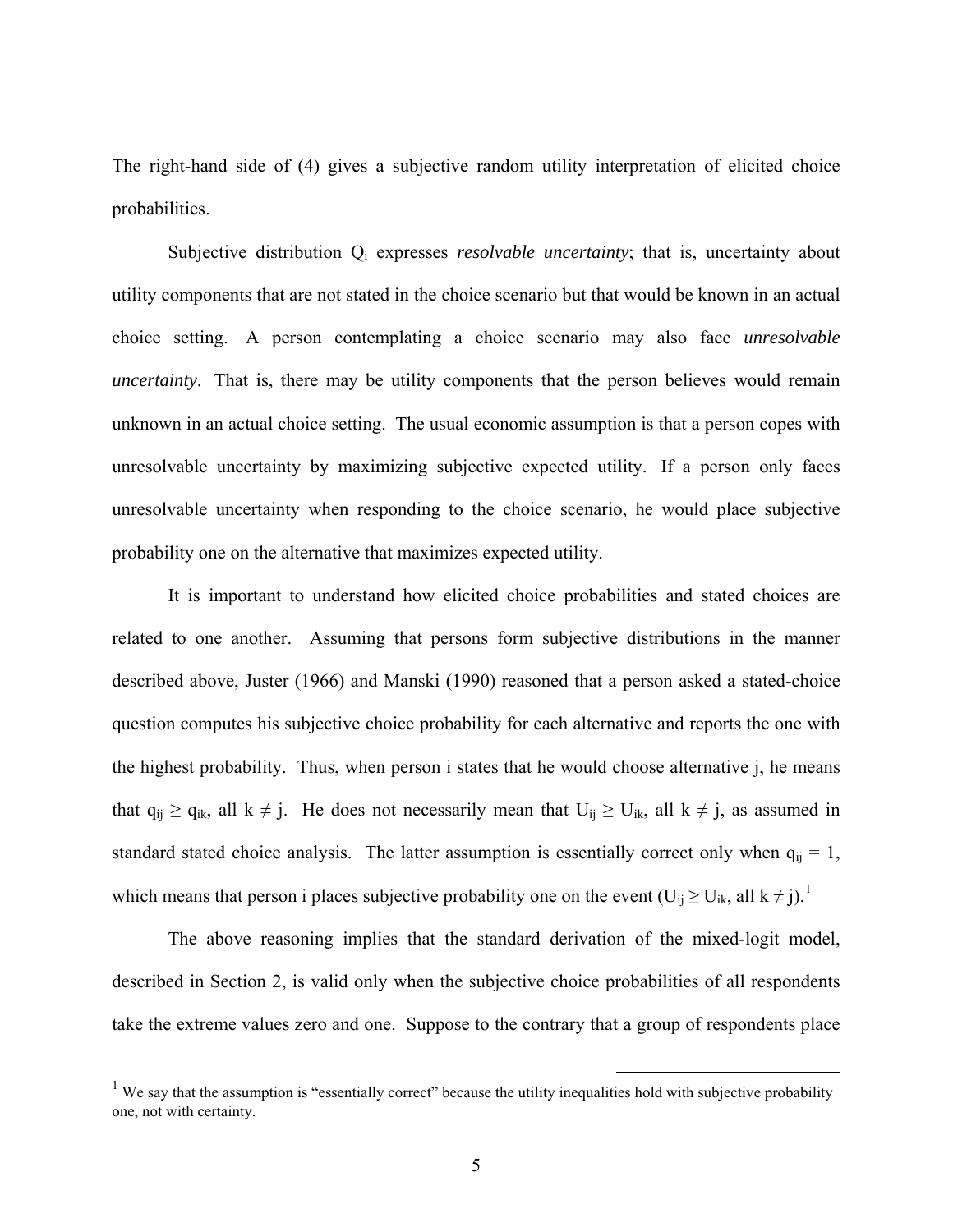a non-extreme subjective probability, say 0.6, on choosing alternative j. If asked to state their choices, all of these respondents would state that they would choose j, and the standard derivation assumes that all of them would choose j in actuality. However, if respondents have accurate expectations and if their realizations of ε are statistically independent, then only 0.6 of them would actually choose j.

Eliciting choice probabilities is more informative than asking for stated choices. When a person is sure that he would choose option j, he can express this belief by placing probability one on j. When he is uncertain whether he would choose j, he can report a non-extreme choice probability.

A person reporting non-extreme probabilities expresses the belief that, in an actual choice setting, he would possess choice-relevant information beyond the characteristics  $v_i$  provided to him in the choice scenario; that is, some of the uncertainty he faces is resolvable. Equation (4) quantifies the information that person i anticipates learning in an actual choice setting. If he believes that he would acquire no further information in an actual setting, then  $Q_i$  is degenerate and he reports extreme choice probabilities. If he believes that he might obtain information that would affect his choice, then Qi is non-degenerate and he reports non-extreme choice probabilities.

#### 3.2. The Linear Mixed Logit Subjective Random Utility Model

 To use elicited choice probabilities to estimate the subjective random utility model (4) requires assumptions on the subjective distribution  $Q_i$  that each respondent i places on  $\varepsilon_i$  and assumptions on the cross-sectional distribution of the random coefficients β. This subsection and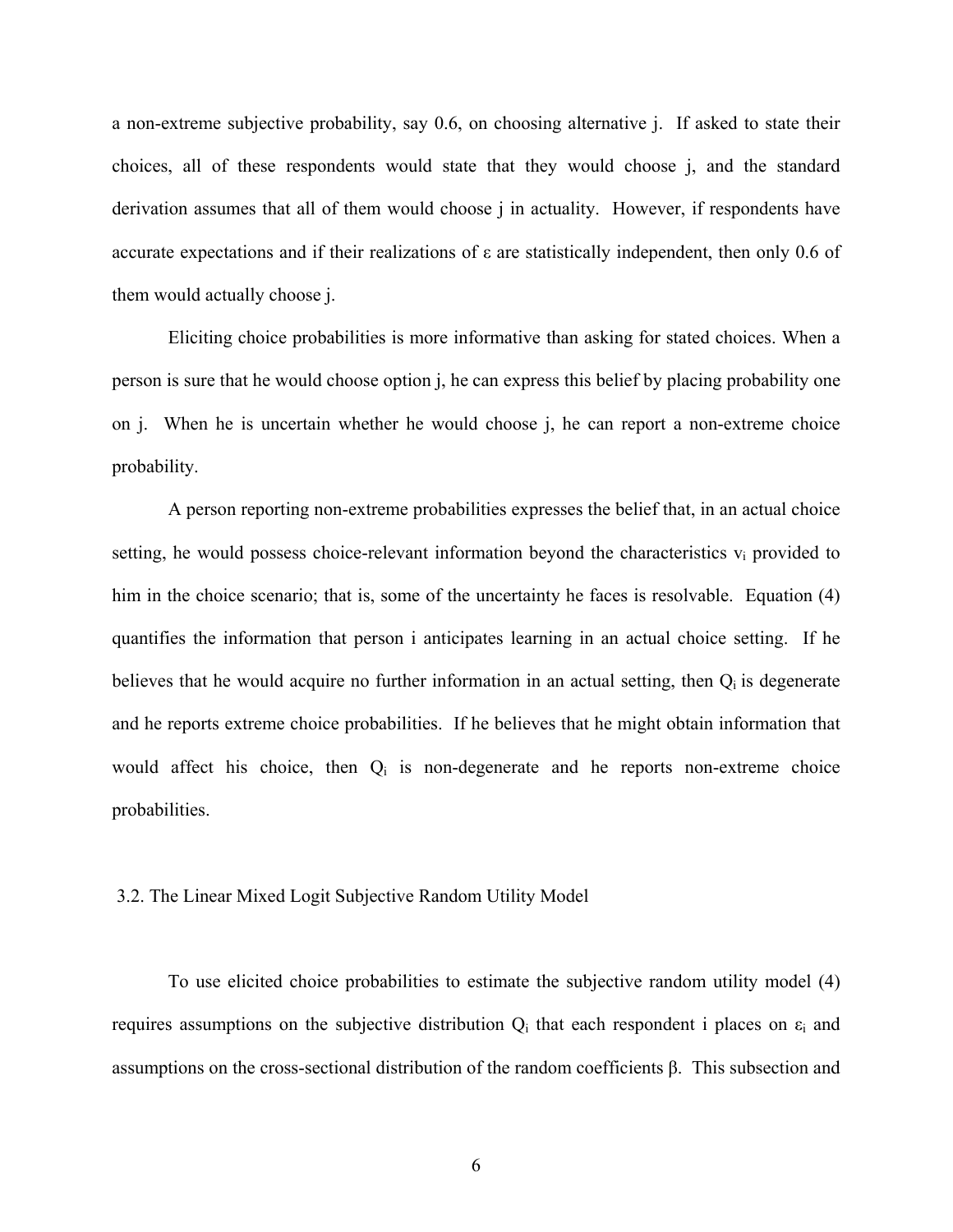<span id="page-8-0"></span>the next pose assumptions similar to those maintained in standard stated-choice analysis. The result is an extremely simple form of econometric analysis. Section 3.4 considers weaker assumptions that may be more credible.

The standard practice in stated-choice analysis has been to assume that the components of  $(\epsilon_{ij}, j = 1, \ldots, J)$  are objectively i. i. d. with the extreme value distribution. Suppose that respondents make the same assumption subjectively. Then the choice probabilities (4) have the multinomial logit form

$$
q_{ij} = \frac{e^{x_{ij}\beta i}}{\sum_{h=1}^{J} e^{x_{ih}\beta i}} \quad j = 1, ..., J. \quad (5)
$$

Applying the log-odds transformation to (5) yields the linear mixed logit model

$$
\ln\left(\frac{q_{ij}}{q_{i1}}\right) = (x_{ij} - x_{i1})\beta_i = (x_{ij} - x_{i1})b + u_{ij}, \quad j = 2, ..., J
$$
 (6)

where  $\beta_i = b + \eta_i$ ,  $u_{ij} = (x_{ij} - x_{i})\eta_i$ , and the alternative designated j = 1 is arbitrarily chosen.

Standard analysis of stated choices assumes that the cross-sectional distribution of β, hence  $\eta$ , is statistically independent of x. Let this assumption hold.<sup>[2](#page-8-0)</sup> Without loss of generality, set  $E(\eta) = 0$  as a normalization. It then follows that  $b = E(\beta)$ ,  $E(u | x) = 0$ , and (6) is the linear mean regression model

<sup>&</sup>lt;sup>2</sup> In the application of Section 4, the attributes v of the hypothetical alternatives are randomly drawn; hence,  $\eta$  is statistically independent of v. We will assume that η is statistically independent of the observed personal attributes s that are determinants of x; hence, η is statistically independent of x in our application.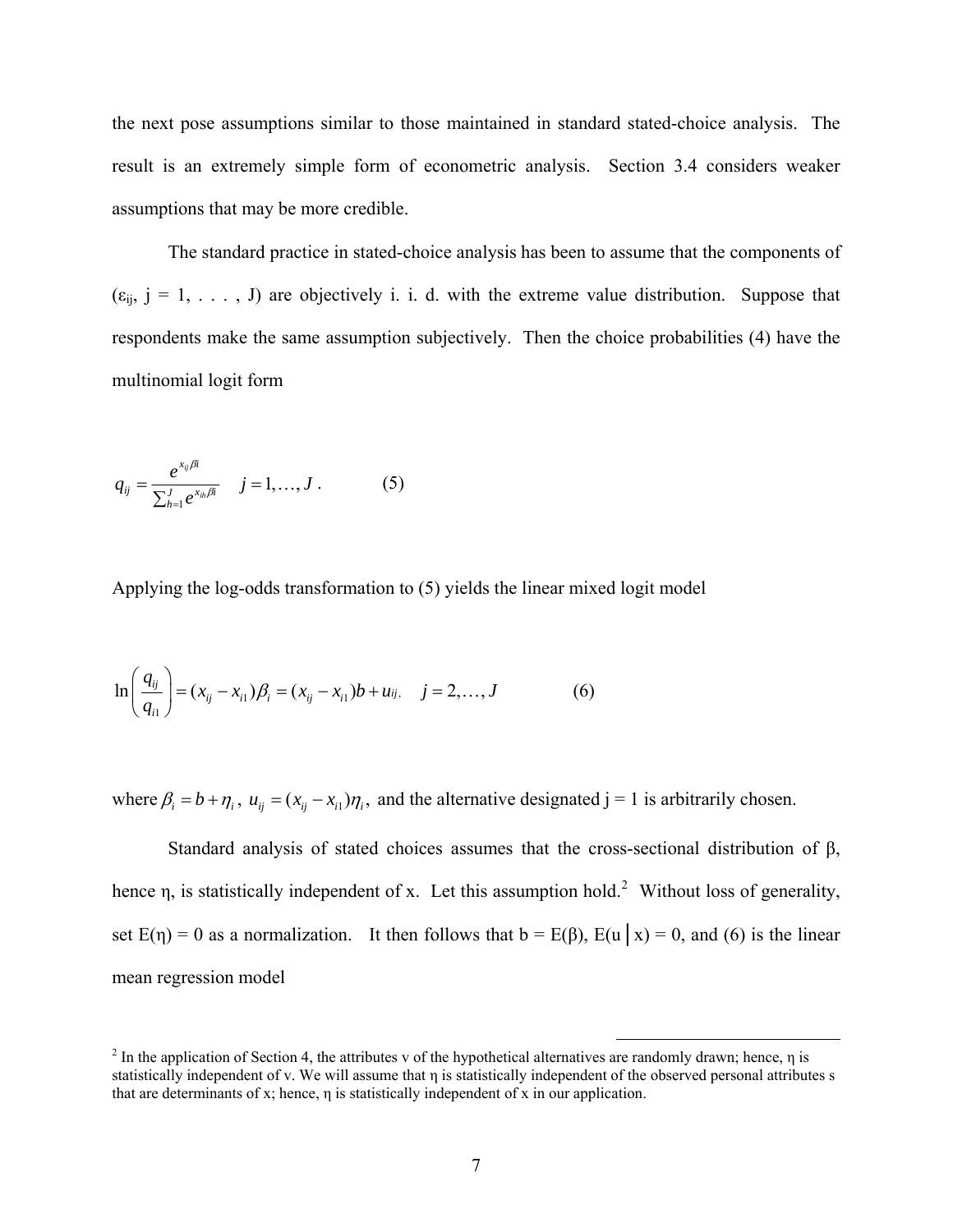<span id="page-9-0"></span>
$$
E[\ln\left(\frac{q_{ij}}{q_{i1}}\right)|x] = (x_{ij} - x_{i1})b. \tag{7}
$$

#### 3.3. Rounding and Symmetry of Preferences

If model (7) is taken literally, the mean-preference parameters b may be consistently estimated by least squares, without need to assume anything about the shape of the distribution of β. This contrasts with standard econometric analysis of stated choices, where the researcher must specify a parametric family of distributions for β.

However, we cannot take the model quite literally. As will be discussed in Section 4, respondents tend to round their responses to the nearest five or ten percent. Such minor rounding has been found to be commonplace in elicitation of subjective probabilities; see Manski (2004) and Manski and Molinari (2008).

 Rounding of interior subjective probabilities (say, from 43 percent to 45 percent) is relatively unproblematic. However, rounding of values near zero and one raises a serious difficulty due to the sensitivity of the log odd function near the boundaries of the [0, 1] interval. At the extreme, some respondents report subjective choice probabilities equal to zero or one, thus generating log odds that equal minus or plus infinity. Hence, least squares estimation breaks  $down<sup>3</sup>$  $down<sup>3</sup>$  $down<sup>3</sup>$ 

The inference problem created by rounding of small (large) subjective probabilities to

 $3\degree$  One should not drop the cases with choice probabilities equal to zero or one, because this truncates the sample in a response-based manner. One might consider an ad hoc transformation of reported zeroes and ones to values near these boundaries, but the least squares estimates are sensitive to the transformation performed.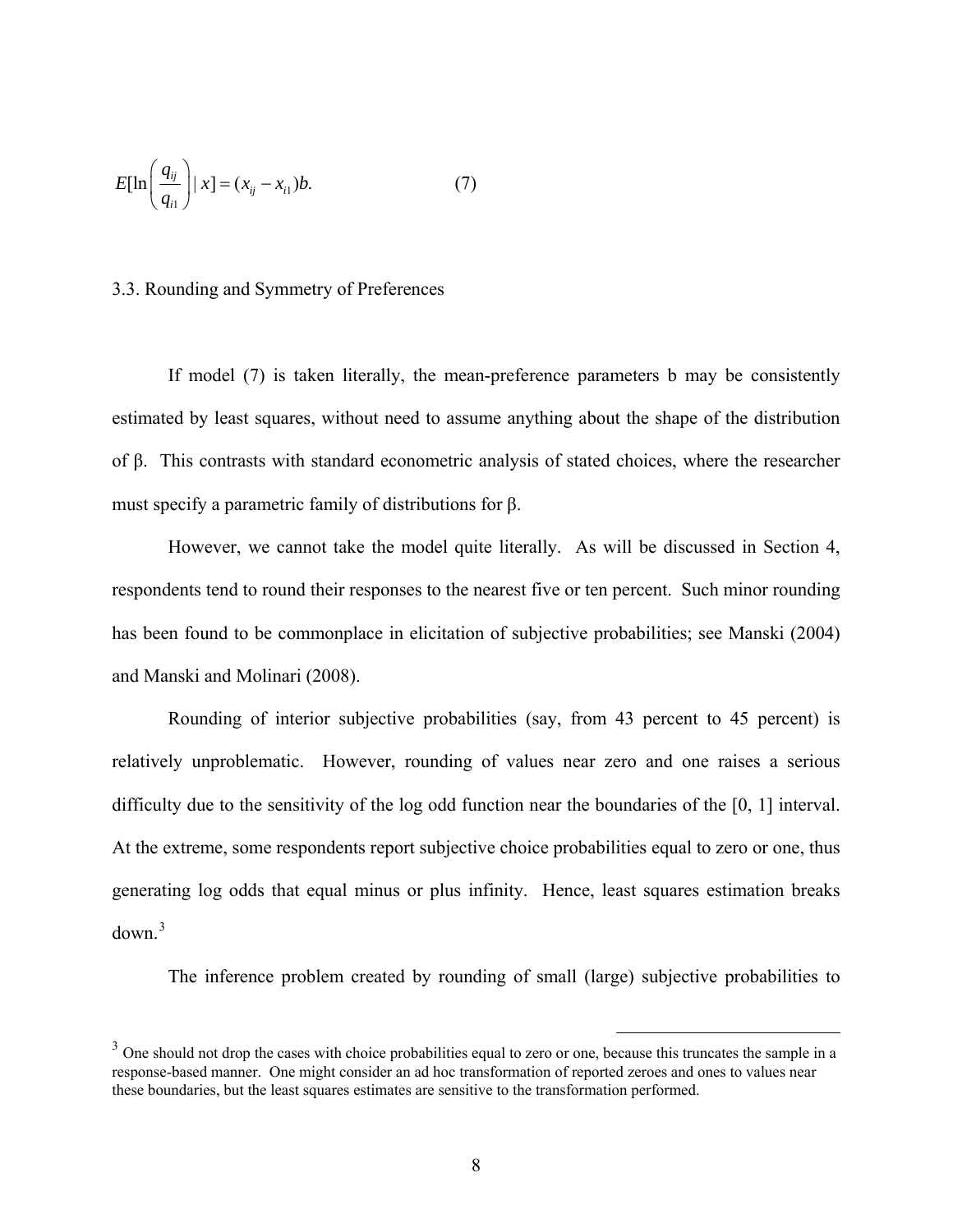zero (one) can be resolved if preferences are symmetrically distributed with center at b. Symmetry of preferences has been a common assumption in stated-choice analysis, which typically supposes that  $\beta$  has a normal distribution. Symmetry implies that the unobserved  $u_{ii}$  are symmetrically distributed about zero conditional on  $x_i$  and, hence, have median zero conditional on xi. Thus, we have the linear median regression model

$$
M[\ln\left(\frac{q_{ij}}{q_{i1}}\right)|x] = (x_{ij} - x_{i1})b,
$$
\n(8)

whose parameters may be estimated by least absolute deviations (LAD) in the absence of rounding.

 A well-known robustness property of the median of a random variable is its invariance to transformations that do not alter the ordering of values relative to the median. Thus, if y is a random variable with median M, then M is also the median of any function  $f(y)$  such that  $y < M \Rightarrow f(y) < M$  and  $y > M \Rightarrow f(y) > M$ . This holds even if the function f transforms small values of y to -∞ and large ones to  $\infty$ . Hence, equation (8) continues to be the same linear median regression if small values of q are replaced by zero and large values by one.

 In the application of Section 4 we will assume that preferences are symmetrically distributed. When a reported subjective probability is zero or one, we transform it to a value close to zero or one. We then estimate model (8) by LAD, whose result is insensitive to the specific transformation used. For brevity, we will continue to refer to b as the "mean preferences" rather than the more cumbersome "center of symmetry of the preference distribution."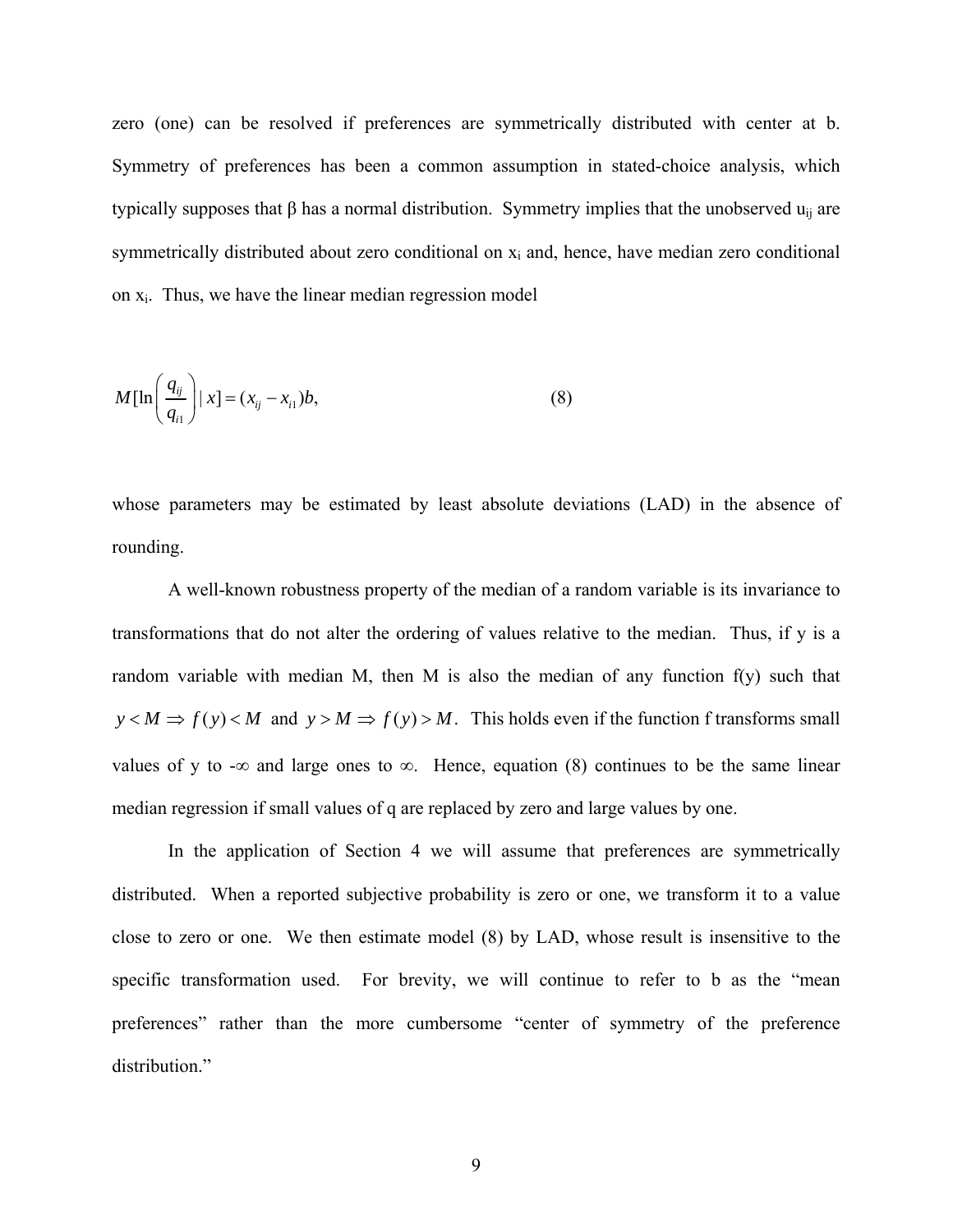#### 3.4. Models with Weaker Assumptions on Respondent Beliefs

The linear mixed logit model derived above has many appealing properties. The basic form of the model presented in Section 3.2 places no restrictions on the population distribution of preference parameters and is easily estimable by least squares. The robust-to-rounding version of the model developed in Section 3.3 requires only that the distribution of preferences be symmetric and is easily estimable by least absolute deviations.

These properties compare favorably with standard econometric analysis of stated choices. As disc ussed in Section 3.1, the standard approach is valid only when respondents are certain of their stated choices. It requires specification of a parametric family for the distribution of preferences. Moreover, it requires often difficult numerical maximization of a likelihood function or solution of a set of nonlinear moment equations.

Perhaps the main unappealing feature of the linear mixed logit model is its assumption that each respondent i believes  $(\epsilon_{ij}, j = 1, \ldots, J)$  to be i. i. d. with the extreme value distribution. This distributional assumption is highly convenient. As a consequence, it has been prominent as an assumption on the objective distribution of ε from the original conditional logit model of McFadden (1974) through the more recent mixed-logit model of McFadden and Train (2000). However, convenience does not make an assumption credible. Previous applications of the assumption have not been able to motivate it persuasively. Neither can we.

Cognizant of the problem, econometricians have over the years developed numerous approac hes to discrete choice analysis that rest on more credible, albeit less convenient, assumptions about objective probability distributions; see, for example, Manski (1975, 2007), Horowitz (1992), and Matzkin (1992). These approaches can also be applied in the present

10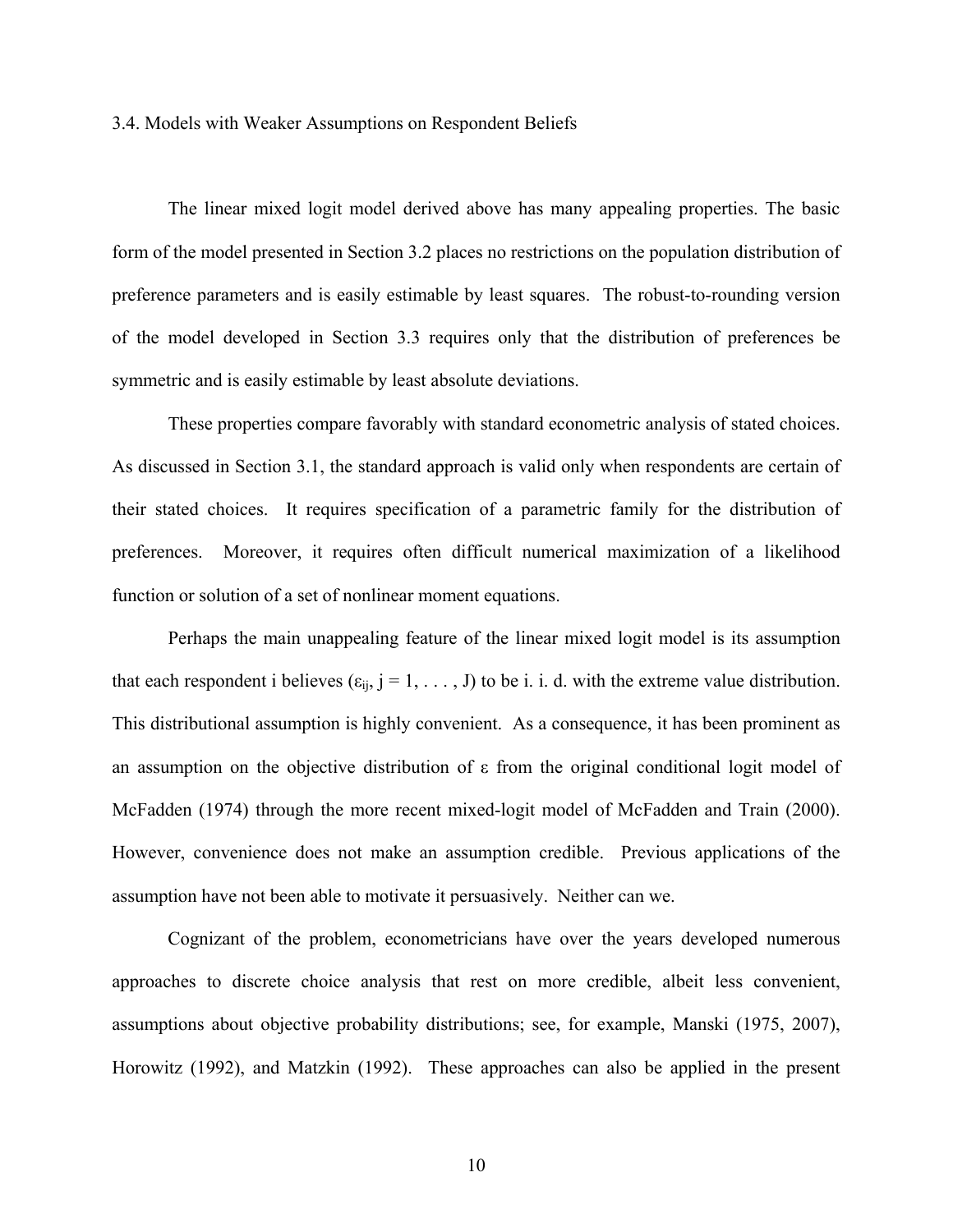setting, which requires assumptions on subjective distributions. We discuss one here.

#### *Maximum Score Estimation of Subjective Random Utility Models*

Considering a binary choice setting with alternatives (j, k), Manski (1999) suggested assuming only that each person i places subjective median zero on  $\varepsilon_{ij} - \varepsilon_{ik}$  and that the crosssectional distribution of  $\beta$  is symmetric. The first assumption yields the inequality

$$
q_{ij} \ge 0.5 \Leftrightarrow (x_{ij} - x_{ik})\beta_i \ge 0. \tag{9}
$$

The second assumption yields the inequality

$$
P(q_{ij} \ge 0.5 \mid x) \ge 0.5 \Leftrightarrow (x_{ij} - x_{ik})b \ge 0. \tag{10}
$$

Inequality  $(10)$  can be exploited to estimate b by the maximum score method (Manski, 1975, 1985).

Indeed, inequality (10) may be applied to stated-choice data as well as to elicited choice probabilities. As discussed in Section 3.1, a person's statement that he would choose option j over k means that  $q_{ij} \geq 0.5$ . Hence, the maximum score method can be used to estimate a subjective random utility model with stated choice data. In contrast with the standard approach, one need not assume that respondents are certain about their stated choices.

These nice features of maximum score estimation must be balanced against the fact that inequality (9) point-identifies b only if the attributes x have sufficiently rich support, as explained in Manski (1988) and elsewhere. Researchers typically present only a finite set of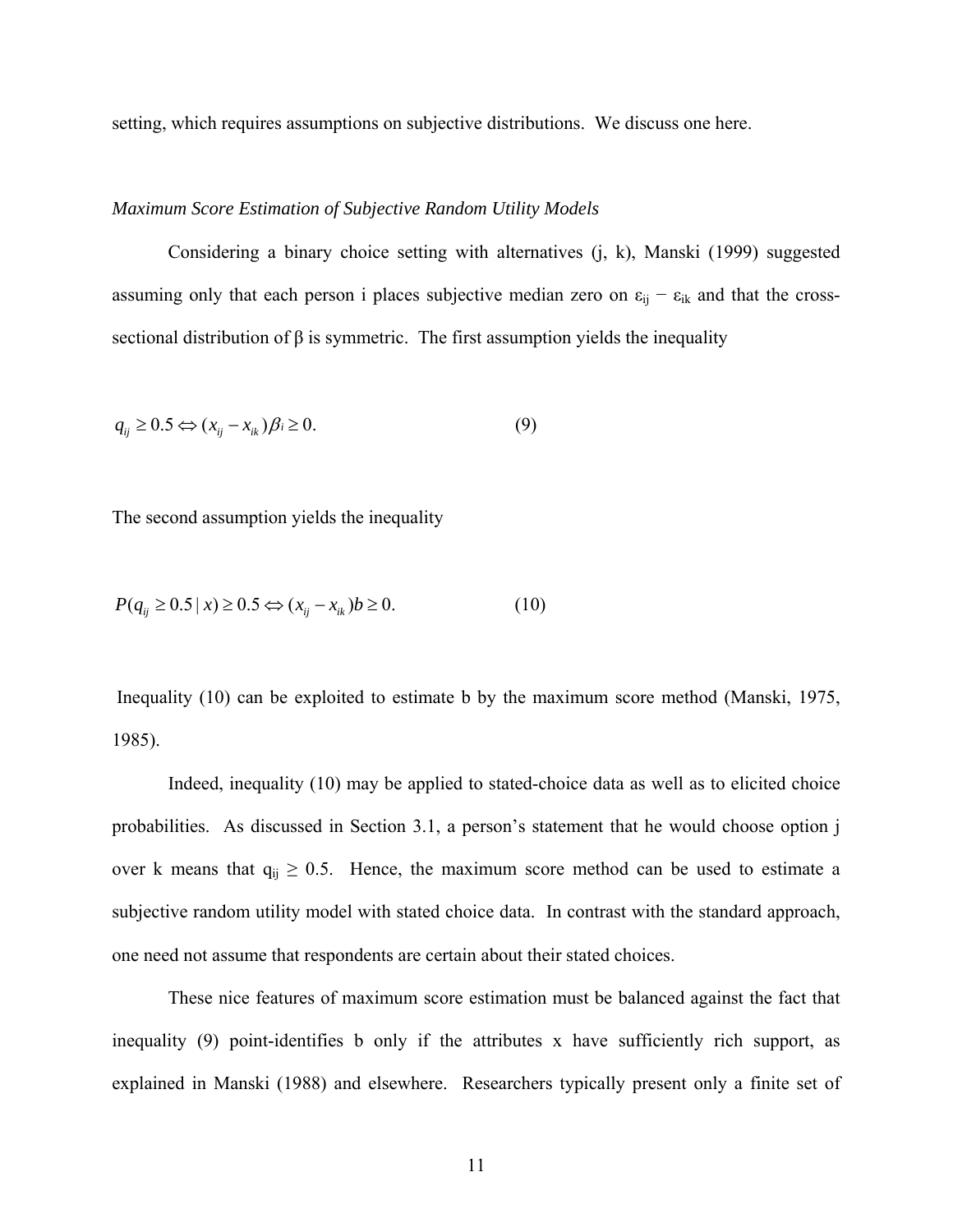distinct choice scenarios to respondents, which do not suffice for point identification. One may, nevertheless, exploit (9) to bound b. The maximum score method consistently estimates the bounds. We give an illustrative application in Section 4.7.

#### **4. Estimating Preferences for Electricity Reliability**

We have applied the "elicited-choice-probabilities" approach to estimate consumer valuatio n of residential electricity reliability in Israel. Knowledge of consumer willingness to pay for reliability is an important component of a rational planning strategy for capacity investment in the generation and transportation of electricity, as well as a key factor in determining an optimal electricity pricing schedule.

Section 4.1 cites previous studies using the stated-choice approach. Section 4.2 describes our res earch design. Section 4.3 reports basic findings on the elicited choice probabilities. Section 4.4 presents estimates of the mean consumer preferences β in models of form (8). Section 4.5 derives estimates of willingness-to-pay for electricity reliability by persons with the mean preferences. Section 4.6 presents findings on the dispersion of preferences. Finally, Section 4.7 uses the maximum score method to estimate a simple version of the model with weakened assumptions discussed in Section 3.4.

#### .1. Stated-Choice Studies 4

Various theoretical and applied models have been developed in the resource and energy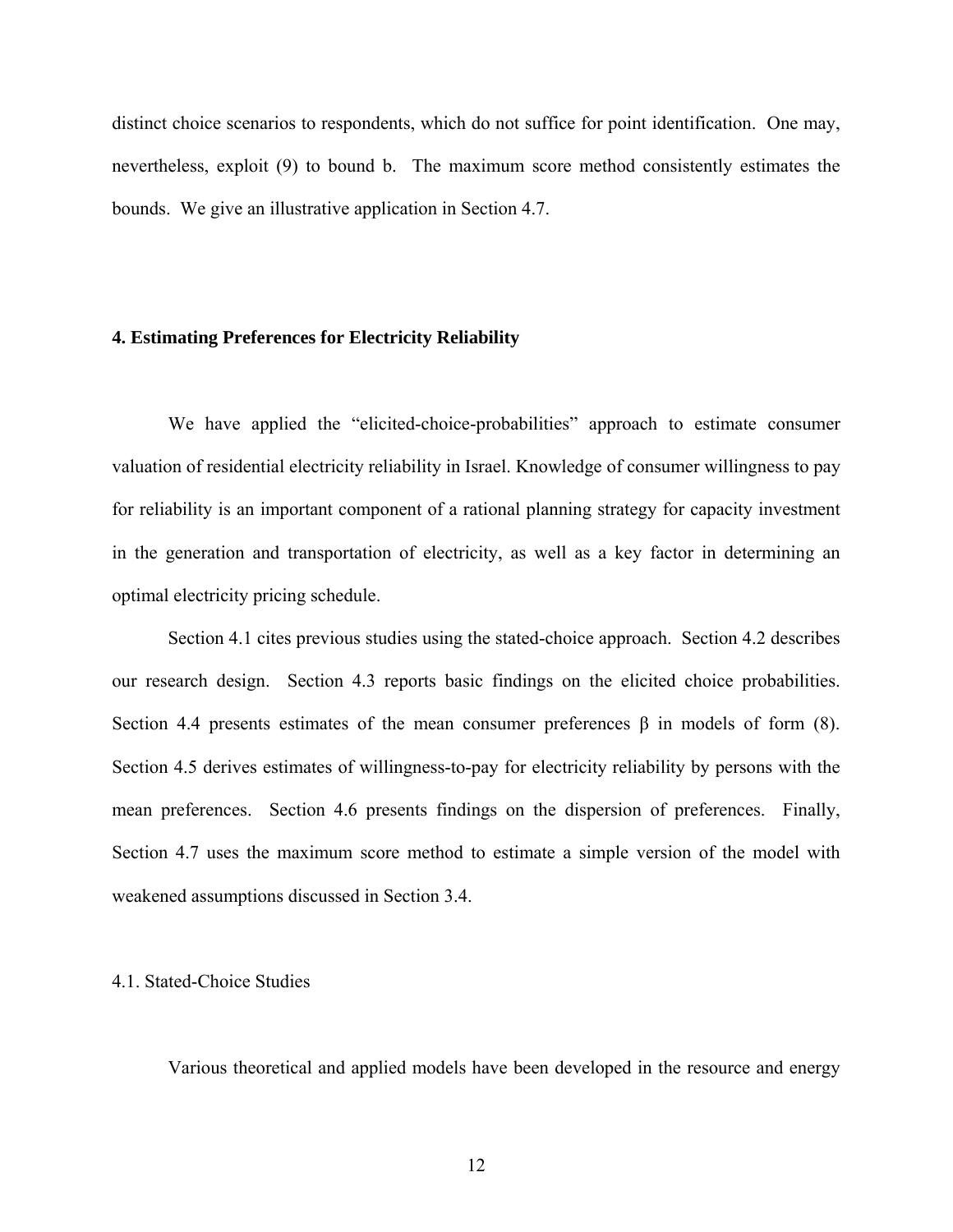literature to estimate the marginal value of service reliability.<sup>4</sup> Models have often been estimated using stated-choice data, with customers asked to choose among different bundles of service attributes. Important stated attributes include the number and duration of outages, as well as the cost of service. Revelt and Train (1998) and Goett *et al.* (2002) used stated-choice data to estimate mixed logit models of the type described in equation (3). Cai et al. (1998) used a different methodology -- an extension of the "double-bounded" procedure used in studies of contingent valuation of natural resources -- to estimate willingness to pay for electricity service attributes.

willingness of Israeli households to pay for reduced power outages. They found the conjoint analysi s more reliable. Here, they asked consumers to rank the hypothetical alternatives and they A previous study of the Israeli electricity market was conducted by Beenstock *et al.* (1998). They used both conjoint analysis and contingent-valuation data to estimate the analyzed the rank-ordered data. Their estimates indicate that the perceived cost of unsupplied electricity to Israeli households in 1991 was between 2.3 US dollars per KWh (in the spring/autumn during morning/midday hours) and 11 dollars per KWh (in the winter during afternoon/evening hours).

#### 4.2. Study Design

In the present study, a stratified random sample of 557 Israeli households was drawn and an adult member of each household was interviewed in person about his or her preferences for reliability of home electricity supply. The interviews were performed in summer 2005 by a

1

See Caves et al. (1990) for a comparison of the different approaches and Lawton et al. (2003) for a recent review of U.S. results.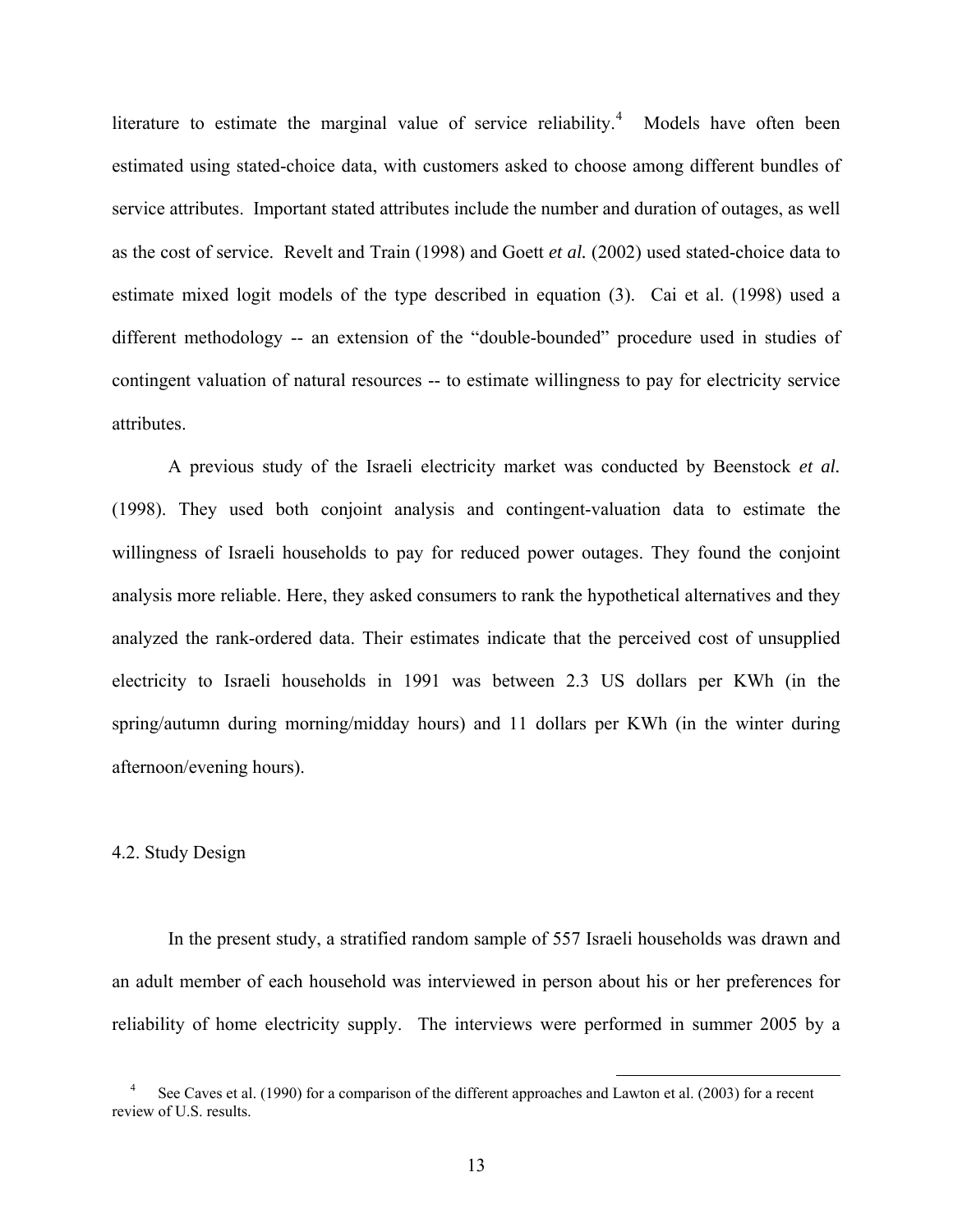professional survey research firm, with responses recorded on laptop computers using Computer Assisted Personal Interview (CAPI) software.

Each respondent was asked to report choice probabilities in ten different "games." A game specifies a scenario in which the person is presented with two alternative bundles of attributes  $(J = 2)$  and is asked to state his or her chances of choosing each alternative.

The games were introduced as follows:

"In each game we will show you two alternatives. Each alternative is characterized by a different *bi-monthly electricity bill and by different numbers of outages and different average duration of*  the outages. In each game, you should evaluate what is the chance in percentage terms of *choosing one of the two alternatives. The chance of each alternative should be a number between you give a 5% chance to one alternative it means that there is almost no possibility that you will*  choose that alternative. On the other hand, if you give an 80% or over chance to an alternative it *means that almost surely you will choose it." 0 and 100 and the chances given to the two alternatives should add up to 100. For example, if* 

parameters of a random utility model.<sup>5</sup> Since the early 1990s, economists have developed considerable experience similarly asking respondents to state expectations of future events as the "percent chance" that the event will occur; Manski (2004) reviews the literature. The novelty in the present study is our use of responses to this type of question as a replacement for actual choice data to estimate the

10 minutes, 10 to 60 minutes, 60 to 120 minutes, and 120 to 240 minutes. In our analysis, we took th e duration to be the mid-point of the interval; that is, 5, 35, 90 or 180 minutes. The stated In each game, the alternatives presented to sample members differed in the duration (D) and frequency (F) of outages and in the corresponding electricity bill (C). Thus, a stated alternative is a (D, F, C) triple. The stated frequencies of outages were 0 (perfect reliability), 1, 2, 4, 5 and 8 outages per season. The duration of an outage was stated as an interval of length 0 to

<sup>&</sup>lt;sup>5</sup> Delavande (2008) uses a different type of probabilistic expectations data to estimate a random utility model. She has data on actual choices and uses elicited expectations to characterize the attributes of alternatives.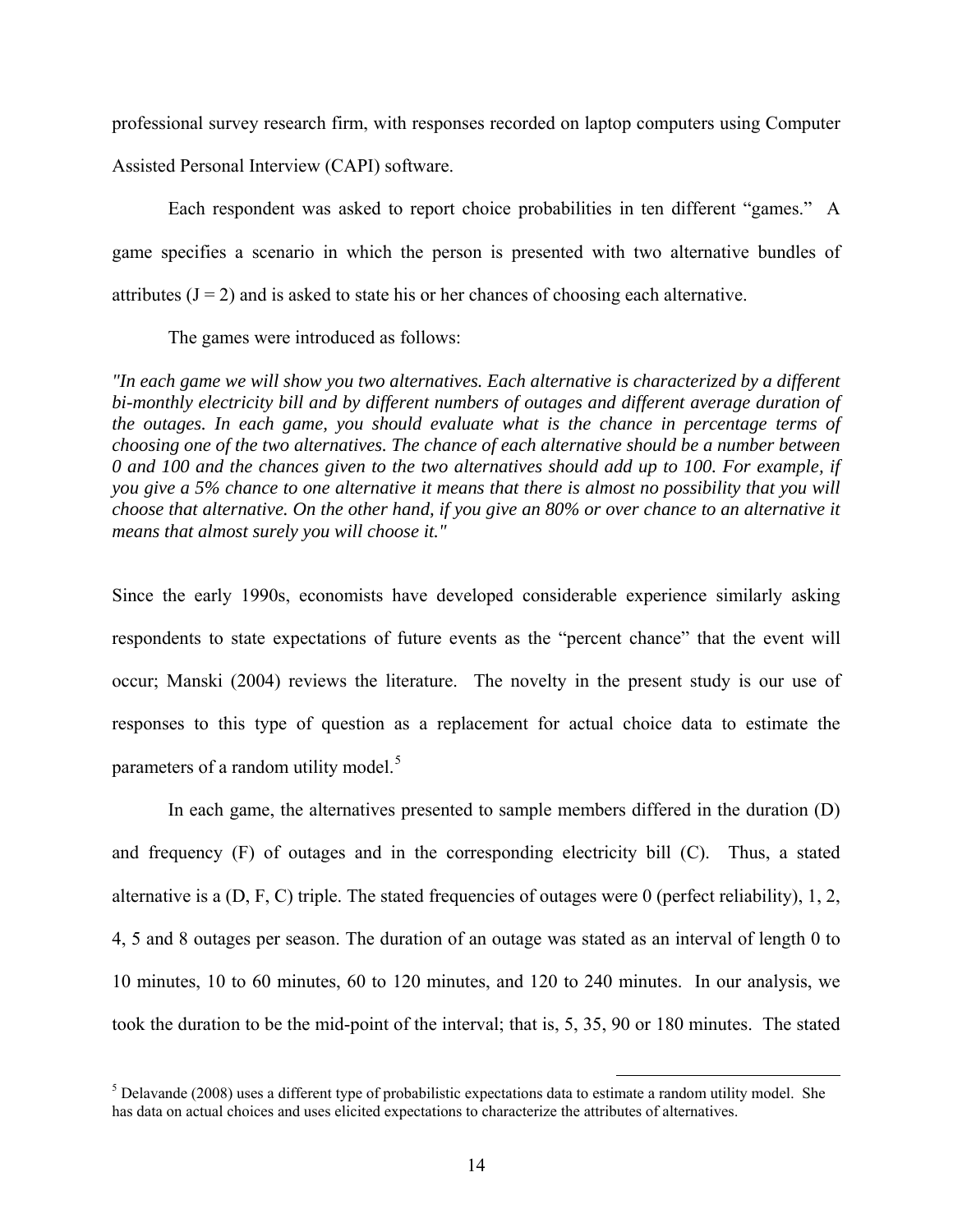electricity bill (C) took one of five values: the household's actual electricity bill, 15 or 40 percent above the actual bill, or 10 or 20 percent below the actual bill. The stated combinations of (D, F, C) were randomly generated, but dominated alternatives were excluded.

 The value that a person attaches to electricity reliability may depend on the timing of outages. For example, an anticipated outage at 11 AM on a weekday in the summer may be valued differently than an unanticipated outage at 8 PM on a weekend day in the winter. To assess the variation of valuation with timing, each game was set in a scenario characterized by three timing variables. The first timing variable is season: 50 percent of the games were set in the summer, 41 percent in the winter, and 9 percent were set in the spring (fall is very short in Israel). The second variable relates to the time of day when outages occur: during peak hours (39 percent), off-peak hours (30 percent), or intermediate hours (31 percent). The third timing variable refers to the days of the week, specifically whether outages occur during the weekend or not. An additional characteristic of the scenario is the availability of advance warning on the outages. This feature was present in only 9 percent of the games.

To illustrate, here is how a typical game was described:

*e 360 NIS. In alternative 2 you outages lasting up to 10 minutes each and the electricity bill will b "Suppose you are in the summer and all the outages occur between 5PM and 10PM (peak hour in summer) during weekends and there is no advance warning. In alternative 1 you are offered 5 are offered 0 outages and the electricity bill will be 480 NIS."* 

The abbreviation NIS stands for New Israeli Shekel, the currency unit. One NIS was worth about 22 US cents when the survey was administered in the summer of 2005.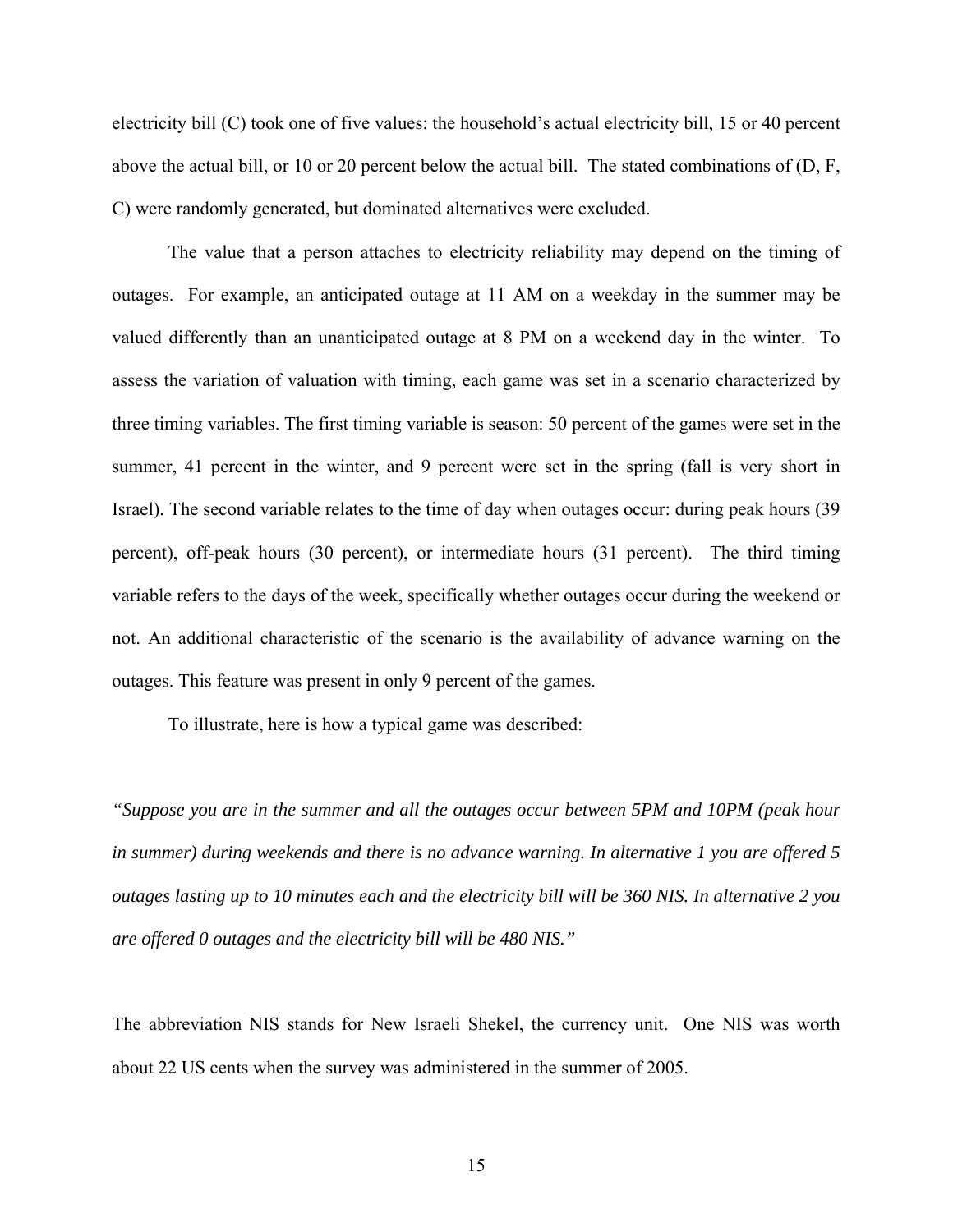The games were played in 10 out of the 36 possible scenarios. These were the scenarios deemed to be of greatest interest and/or relevance for analysis. (For example, all weekend hours were considered off-peak.) In order not to confuse the respondent by changing the timing respondent plays 5 different games in each of two scenarios. The scenarios changed across respond ents to cover the ten timing possibilities of interest. These scenarios and their frequency scenario in each game, the same scenario was maintained during 5 successive games. Thus, a in the sample are listed in Table 1.

electricity. Outages occur with some regularity and have occurred even more frequently in the past. T hus, we think that the survey respondents are not surprised when presented with scenarios We believe the scenarios posed to be realistic in the Israel context. There has been an ongoing public debate in Israel about problems in generating the amount of electricity needed to satisfy growing demand. During the summer, in particular, newspapers are full of alarming news about warnings from the electricity company that it will not be able to generate enough where outages occur in different frequencies and durations.

#### 4.3. The Elicited Choice Probabilities

500 (89.8 percent) reported choice probabilities in all ten games and 38 (6.8 percent) gave responses in nine games. In all, 5430 responses were obtained from the 557 sample members. Thus, the overall item response rate was  $5430/5570 = 0.975$ . The response rate to the questions posed was very high. Of the 557 sample members,

Let  $q_{i1}$  and  $q_{i2}$  denote the choice probabilities (percent chance divided by 100) for the two alternatives elicited from individual i in a given game. In all cases, we have  $q_{i2} = 1 - q_{i1}$ . That is,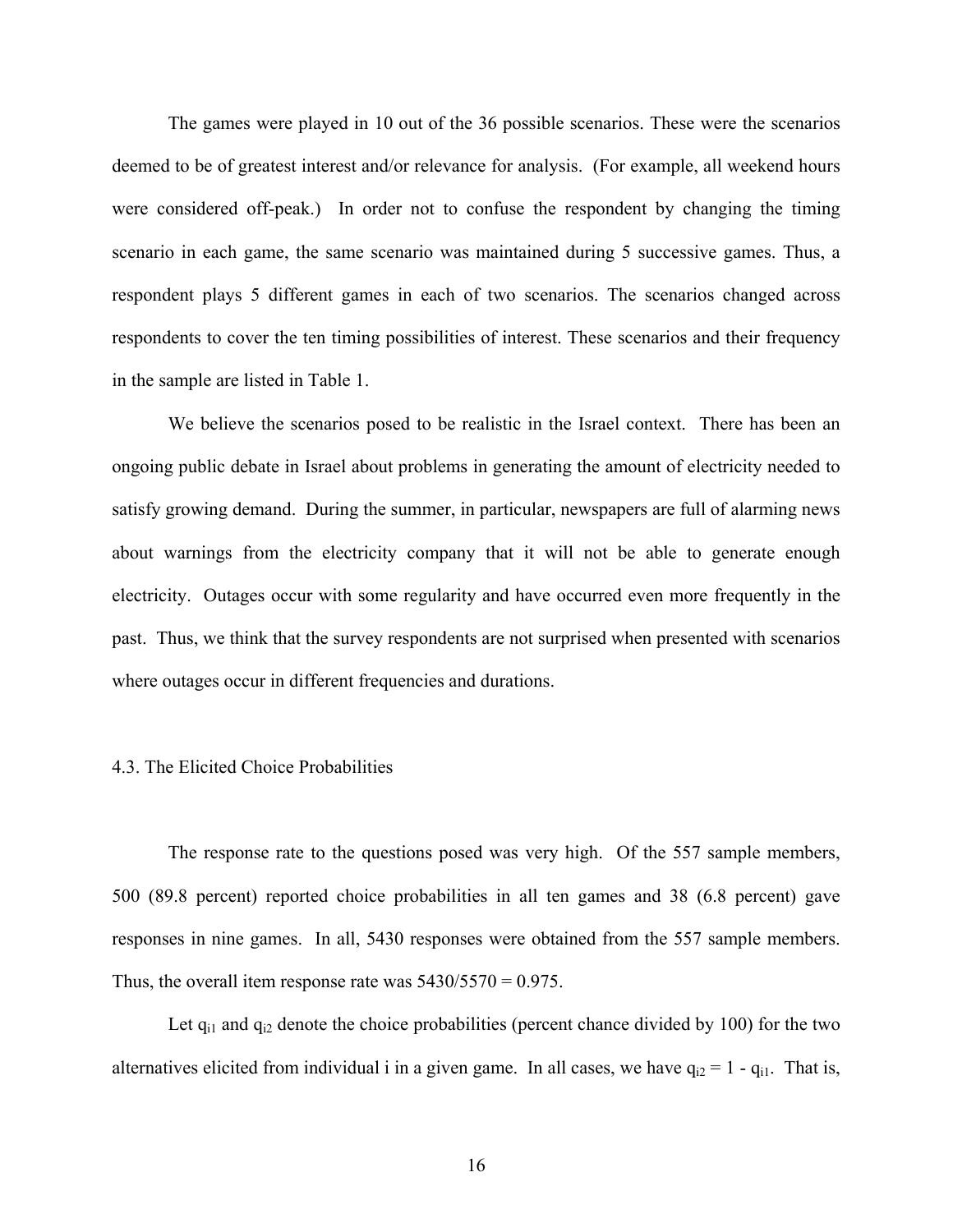the elicited choice probabilities always add up to 1.

The elicited percent-chance responses for alternative 1 are tabulated in Table 2 and their histogram is shown in Figure 1. The table and figure show that most responses are multiples of ten and almost all of the rest are multiples of five. The bimodality of the histogram in the figure reflects the random assignment of the stated characteristics of alternatives.

Minor rounding of responses is inconsequential for our analysis, but gross rounding would be problematic. It is therefore important to observe that the data do not show evidence of Instead, the distribution of responses is weakly bimodal. The most prevalent responses were 20 and 80 percent, with response frequencies of 0.118 and 0.119. gross rounding. In particular, the elicited choice probabilities are not concentrated at the values 0, 50, and 100; the frequencies of these responses are just 0.08, 0.05, and 0.08 respectively.

scenario too incomplete to give a definitive choice response in at least 0.84 of the cases. We say "at lea st 0.84" because some of the observed responses of 0 and 100 percent may be rounded Table 2 shows the importance of eliciting choice probabilities rather than stated choices. A stated choice question only permits the respondent to state a 0 or 100 percent chance of choosing an alternative. When given the opportunity to state a value in the [0, 1] interior, sample members state an interior value in 0.84 of their responses. Thus, respondents find the stated versions of interior values.

#### 4.4. Estimation of Mean Preferences

of the attributes x. To compute these estimates, we replace reported zero probabilities by 0.001 Table 3 presents LAD estimates of the parameters  $\beta$  in model (8) for three specifications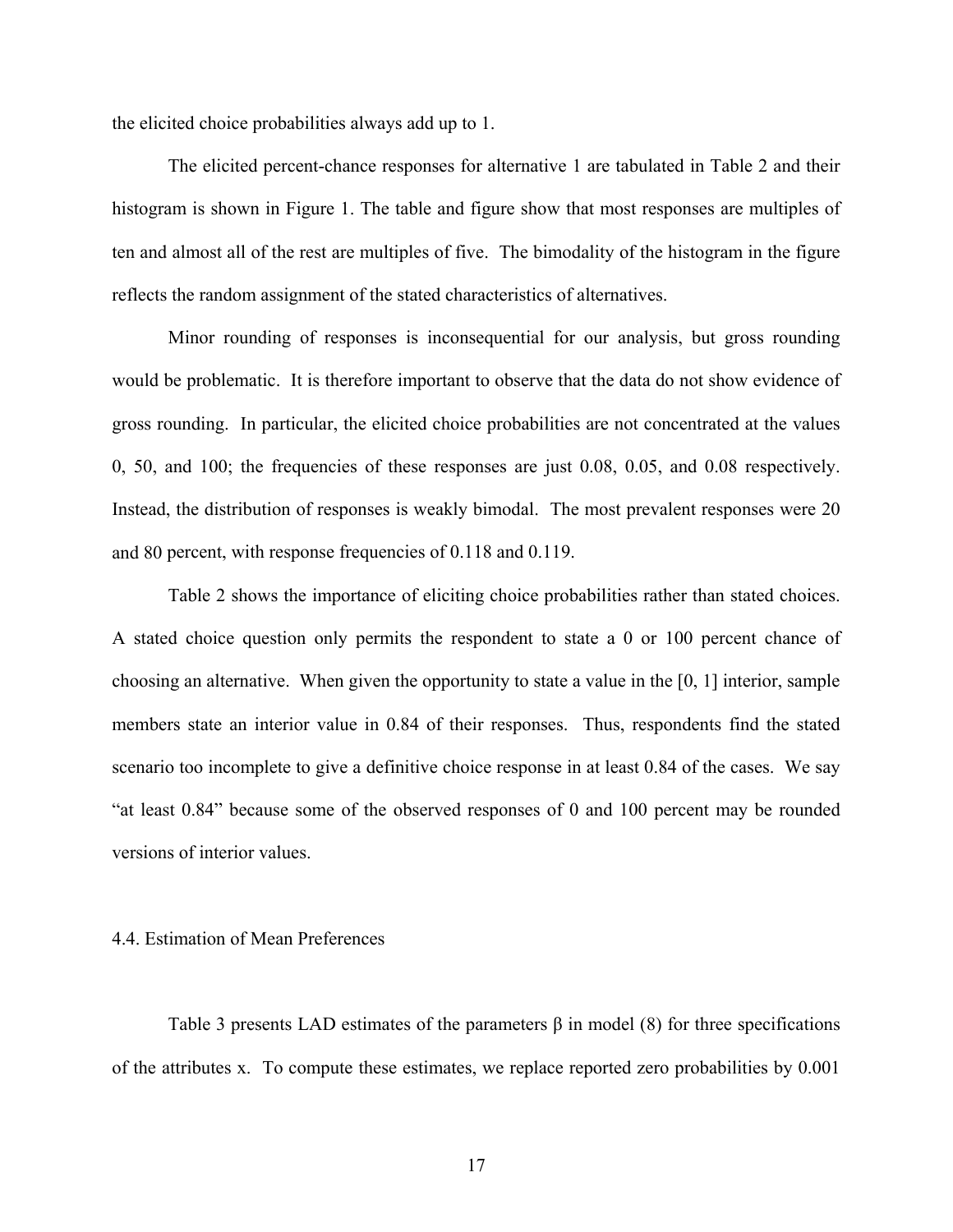and ones by 0.999. As discussed in Section 3, LAD estimation of a median regression function is insensitive to the specific values that we use in place of zero and one.

The estimates in Table 3 use 3947 of the available 5430 observations, and comprise data from 55 6 of the 557 households. (The one deleted household participated in only a single game, generated alternatives in which outages occur with positive frequency but zero duration. We were c oncerned that respondents might be confused by such alternatives, so we dropped the which was dropped for one of the reasons described here). The reduction in sample size occurred for two reasons. First, we had to drop 990 games where the software erroneously games in which they occurred.

warning was too small to permit precise inference. We therefore decided to focus on the scenari os with unannounced outages, for which we have many more observations. The latter Second, we dropped the 493 observations on games played in scenarios with advance warning of electricity outages. The reduction in consumer welfare caused by outages may depend on whether advance warning is given; hence, the utility parameters β should be interacted with this feature of the scenario. However, our sample of 493 observations with advance also are the scenarios of most interest to policy makers in Israel.

Recall that the unobserved component of utility in equation (6) has the form  $u_{ij} = (x_{ij} - x_{i})\eta_i$ . Thus, the random parameter specification implies that u is heteroskedastic and that it is correlated across the games played by a given sample member. These features of u do not affect the consistency of LAD estimation but do affect statistical inference.

We obtained the standard errors of the parameter estimates shown in Table 3 by cluster bootstr apping the sample. Cluster bootstrapping means that, to generate a pseudo-estimate of the parameters, we drew 556 respondents with replacement from the actual sample of 556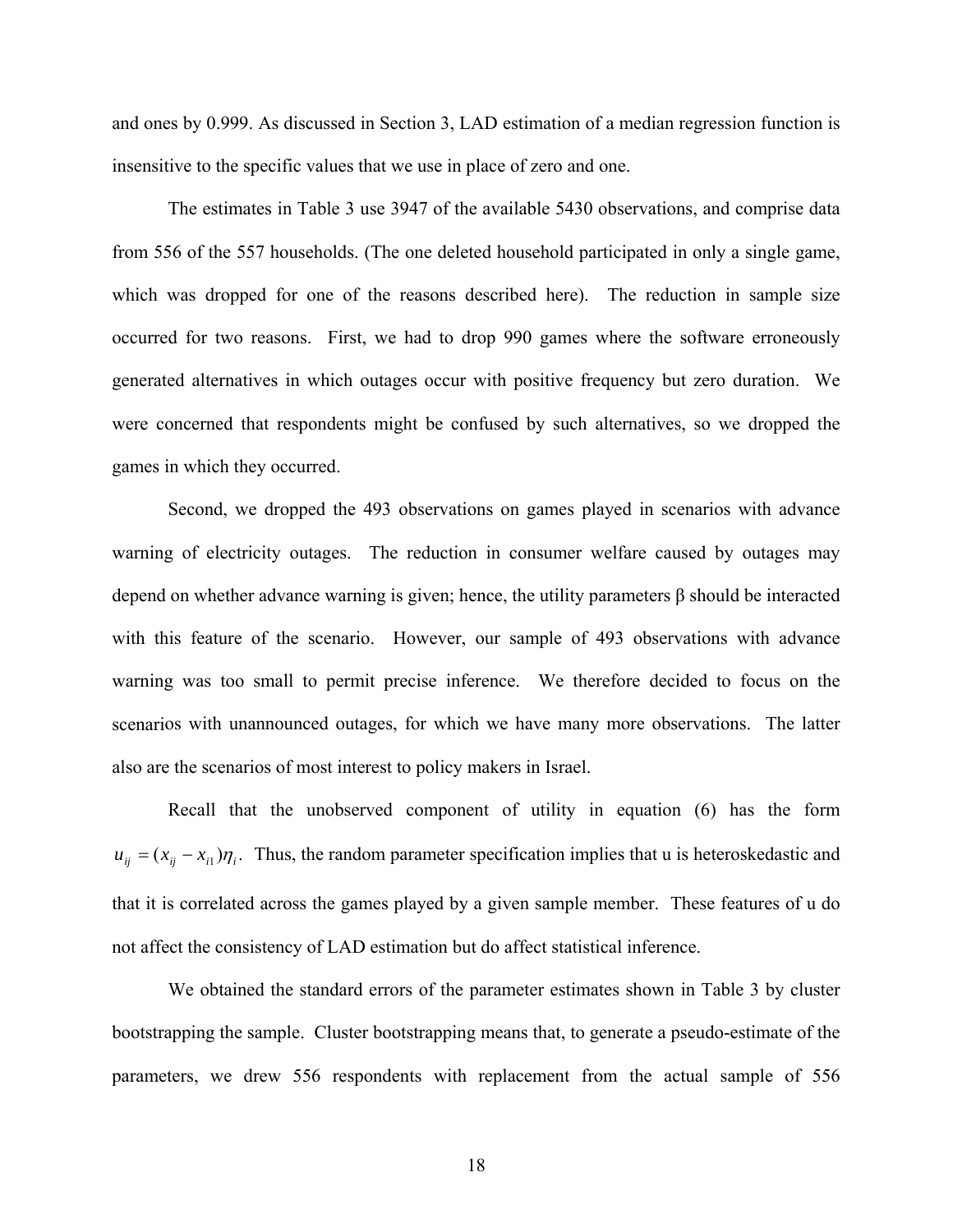respondents and used the data on all of the games played by these persons to re-estimate the model. We repeated this process 500 times to generate 500 pseudo estimates of β. The reported standar d errors are the standard deviations of these 500 pseudo estimates.

#### *Parameter Estimates*

F, and C. We further allow the electricity-cost coefficient to vary by income group. Respondents self-reported whether their household income is below the Israeli average income (36 percent), at the average income (21 percent), or above average (25 percent). The remaining 18 percent refused to answer the question and were assigned to a residual group. We would have preferred The three columns of Table 3 present estimates of successively richer utility models. Column (1) reports estimates of a simple model that takes the attributes of an alternative to be D, to ask respondents to report their household incomes, but this aspect of the questionnaire design was not under our control. Respondents were not told the average Israeli income. Hence, there is reason to question the accuracy of the self-reports of being below or above average.

In any case, the parameter estimates have the expected negative signs and the standard errors indicate that they are statistically precise. Observe that the marginal disutility of electricity cost is smaller for higher income households.

outage is the same regardless of its duration and (b) the disutility of an additional minute per outage is the same regardless of the number of outages. To enable a more flexible description of This first model makes the unrealistic assumptions that (a) the disutility of an additional utility, the model in column (2) adds to x the total outage time  $T = F \times D$ . This gives the following specification of the utility function:

$$
U_{ij} = (\beta_{iC} \times IncomeGroup) \ C_j + \beta_{iD}D_j + \beta_{iF}F_j + \beta_{iT}T_j + \varepsilon_{ij} \ . \tag{11}
$$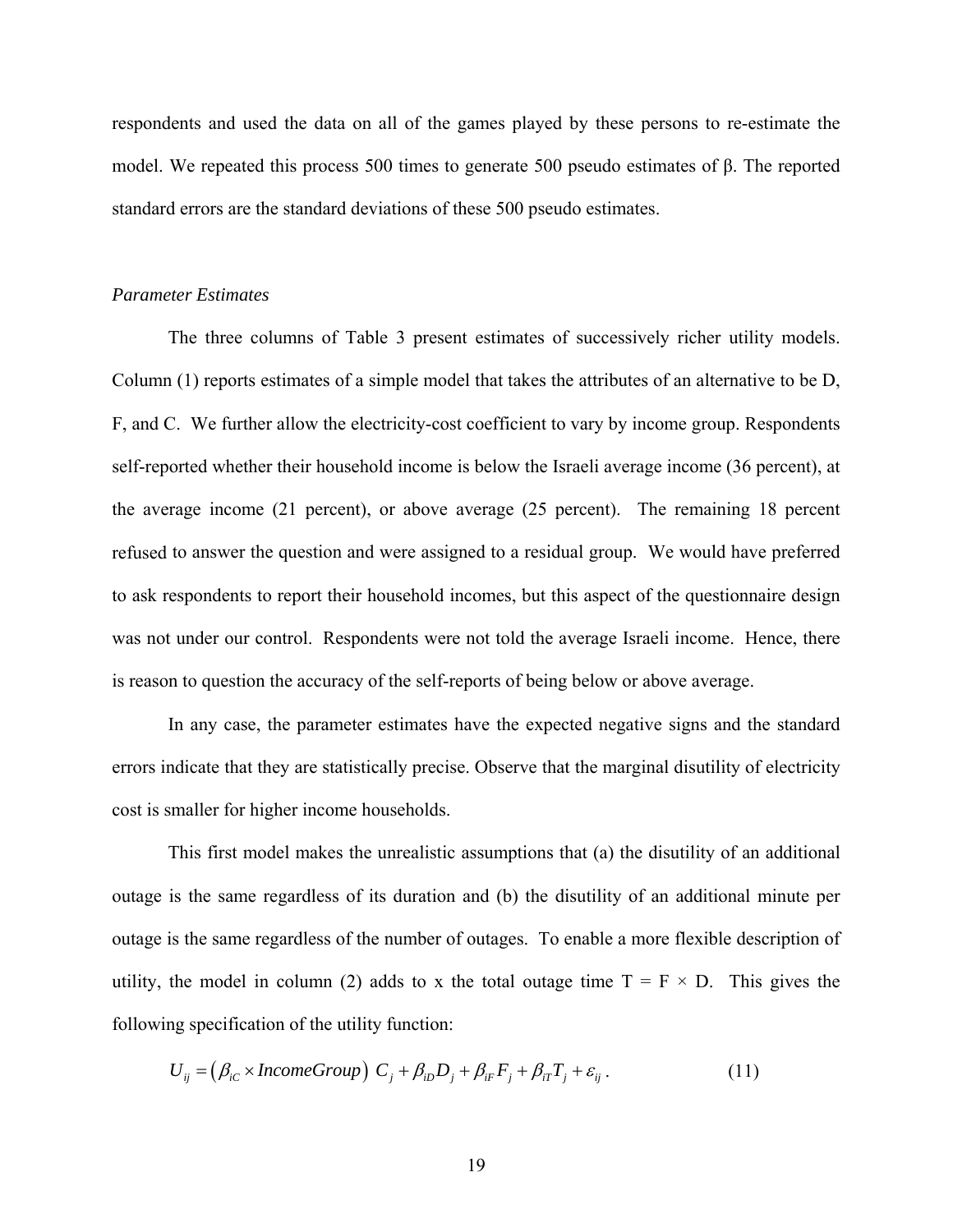This specification extends Beenstock *et al.* (1998), who used only attribute T, without separate appearance of F and D.

 Comparing the estimates in columns (1) and (2) shows that adding total outage time T to the model has essentially no effect on the electricity-cost coefficients, but it sharply reduces the magnitudes of the coefficients on  $D$  and  $F$ , which are now statistically indistinguishable from D and F in the model since they allow for asymmetric marginal effects of D and F. Recall that zero. The new coefficient on T is negative and is statistically precise. Nevertheless, we include we will use the estimated coefficients to compute the willingness to pay (WTP) for reductions in outages. The standard errors we report for WTP will account for the imprecision of the estimated coefficients on F and D.

The models in columns (1) and (2) presume that consumer valuation of electricity reliability does not depend on the timing of outages. As described in Section 3, the scenario specified for each game contains three timing indicators: season, hour, and weekend/weekday. In principle, the reduction in consumer welfare caused by outages may vary with these aspects of timing.

To explore this matter, we interacted D, F, and T with timing indicators. For simplicity, we grouped the off-peak and intermediate hours into a single off-peak category. We did not foresee any reason why the electricity-cost coefficients should vary with the timing of outages and, hence, did not interact C with the timing indicators.

F-tests of the interactions do not reject the hypothesis that the utility effect of outages does no t vary across seasons (p-value 0.11). This result is in line with the general opinion of experts in the area and with the fact that there is little seasonal difference in household energy consumption in Israel.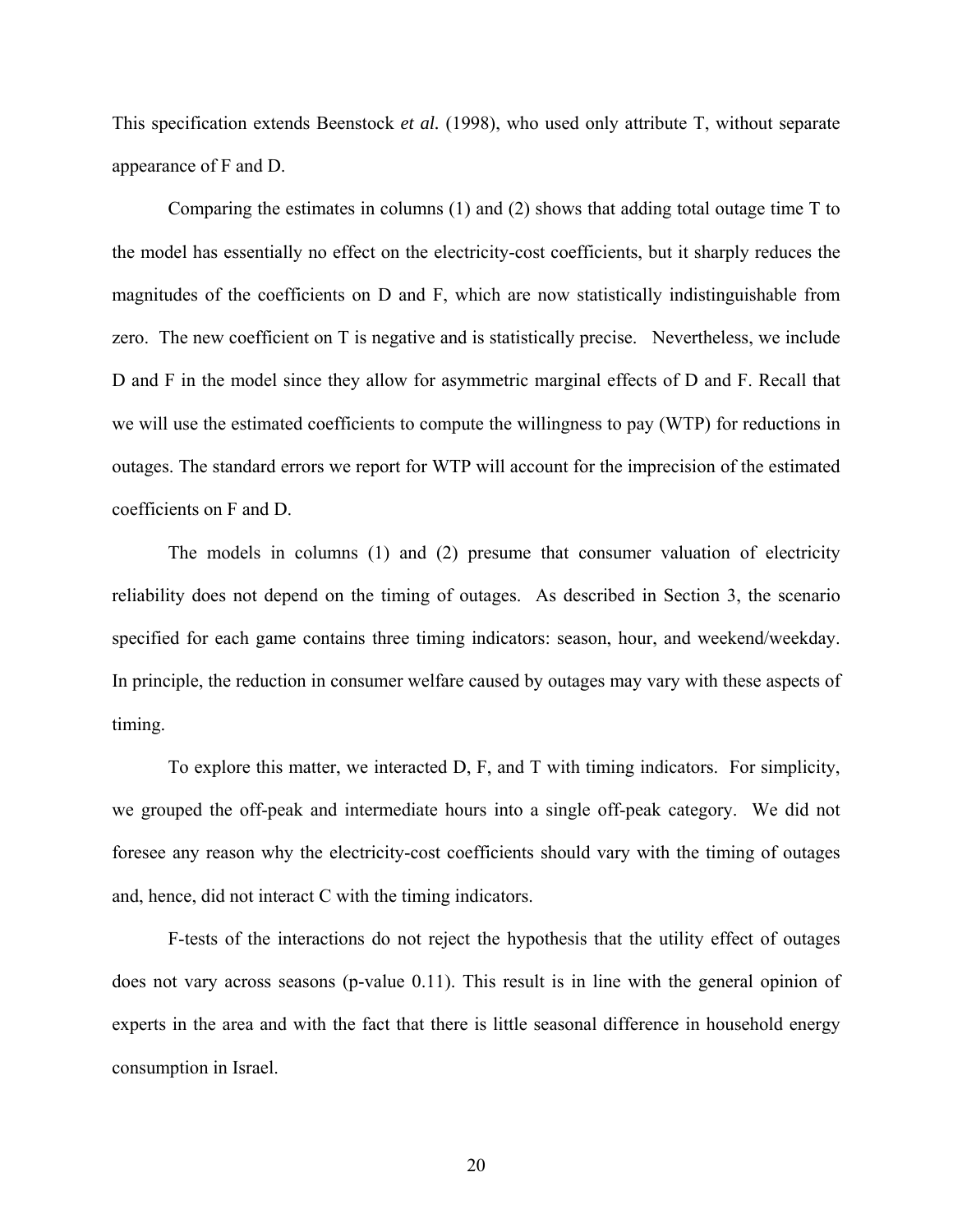<span id="page-22-0"></span>With these preliminary results in mind, we present in column (3) a model that interacts D, F and T with dummy variables that distinguish peak from off-peak weekday hours and weekdays now give the reduction in welfare associated with off-peak weekday outages. Notice that the estimat ed interactions for D and F are much larger than those for T (relative to their off peak relative to the weekend. Comparison of the estimates in columns (2) and (3) shows that addition of the interactions does not materially change the coefficients of the model in column (2), which weekday coefficients). Individually, these interactions effects are not precisely estimated but, jointly, they cannot be rejected.<sup>[6](#page-22-0)</sup> In any event, the standard error of the WTP will reflect the imprecision of the interaction effects.

#### *Parameter Estimates for Sub-Populations*

sub-samples with different characteristics and estimated a separate model for each sub-sample. We performed three splits of the sample, these being by age, education level, and income respectively. In each case, we estimated the model in column (3) of Table 3. Appendix Table A1 pre sents the estimates. It may be that households with different observed characteristics have systematically different preferences and expectations. To investigate this possibility, we split the sample into

two groups, the estimates of the coefficients on F, D, T and their interactions with the timing We first split the sample between households where the respondent was 50 years of age or older and those where the respondent was less than 50 years old. There are 1739 observations from 244 "old" households and 2208 observations from 312 "young" households. Comparing the

 $\overline{a}$ 

 $6$  An F test for zero interactions between "peak" and D, F and T has p-value less than 0.01, while a similar test for the interaction with D and F only has p-value 0.03. Similarly, an F test for the interactions between "weekend" and D. F and T has p value less than 0.01, while a similar test for the interaction with D and F only has p-value 0.12.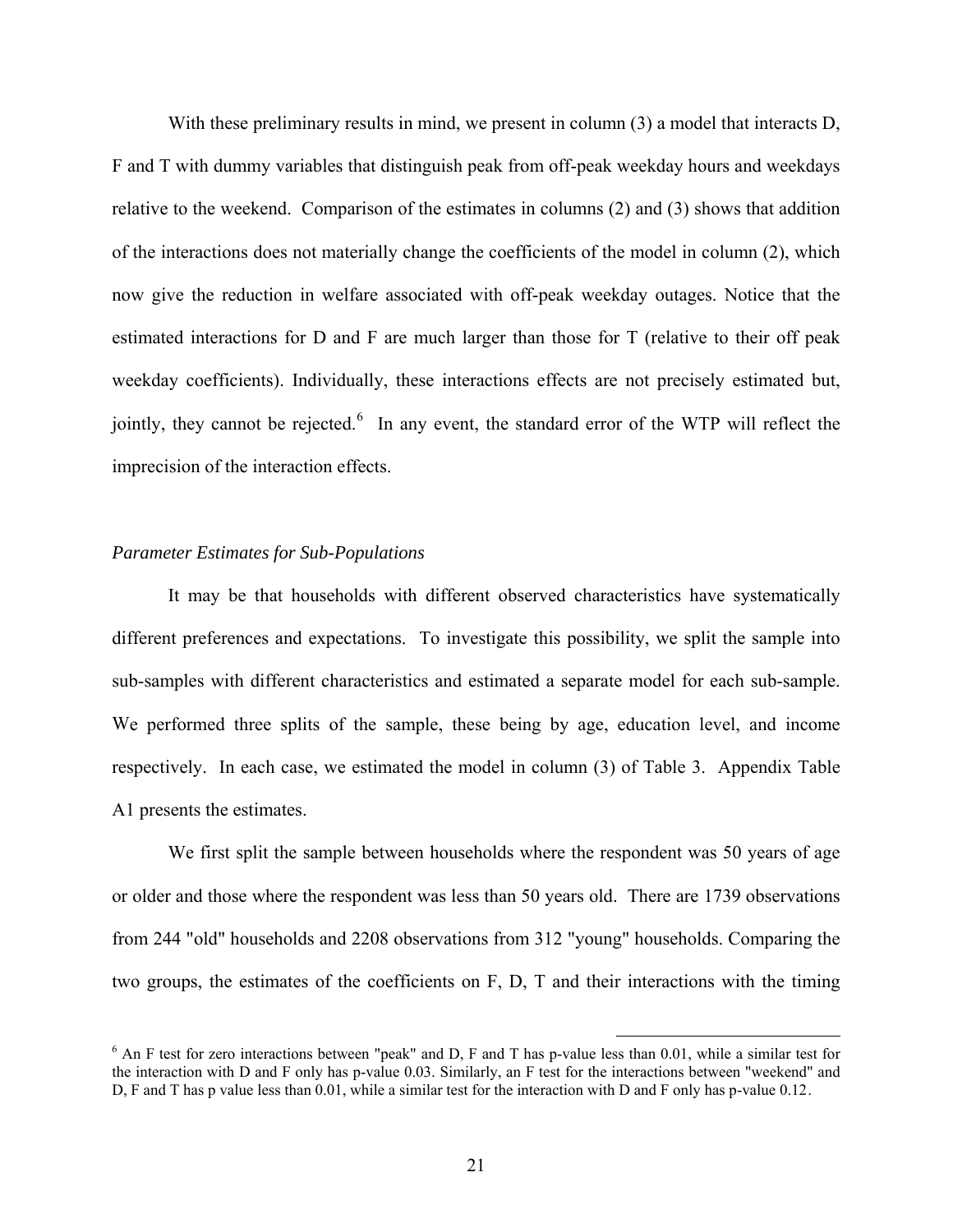variables do not significantly differ from one another (p-value 0.45). The only statistically significant difference between the age groups is in the coefficients of the cost variable (C) and its interact ions with the income group (p-value 0.027).

We next split the sample according to the respondent's education level. There are 179 households where the respondent finished college and 377 households where the respondent did not. Comparing the two groups, the estimates of the coefficients of F, D, T and their interactions with the timing variables again do not significantly differ from one another (p-value 0. 58). In this case, the cost coefficients do no differ between the education groups either (p-value 0.28).

Finally, we split the sample into three income groups: below average income (198 househ olds), average income (119 households), above average (140 households) and households that did not provide this information (99 households). In this case, there are statistically significant differences in the coefficients of D and F and their interactions with the timing variables (p-value 0.004 and 0.08, respectively).

In sum, there is some evidence that preferences and expectations may vary with househ old characteristics such as age and income, but not education. For simplicity, in what follows we ignore these differences.

#### *Ordering Effects*

Survey researchers and experimental economists are often concerned about the possibility of orde ring effects in responses when persons are asked sequences of questions. Persons may mode of questioning. Hence, the thoughtfulness of the responses may diminish or improve as the questioning proceeds. tire as they proceed through the questions, but they also may become more familiar with the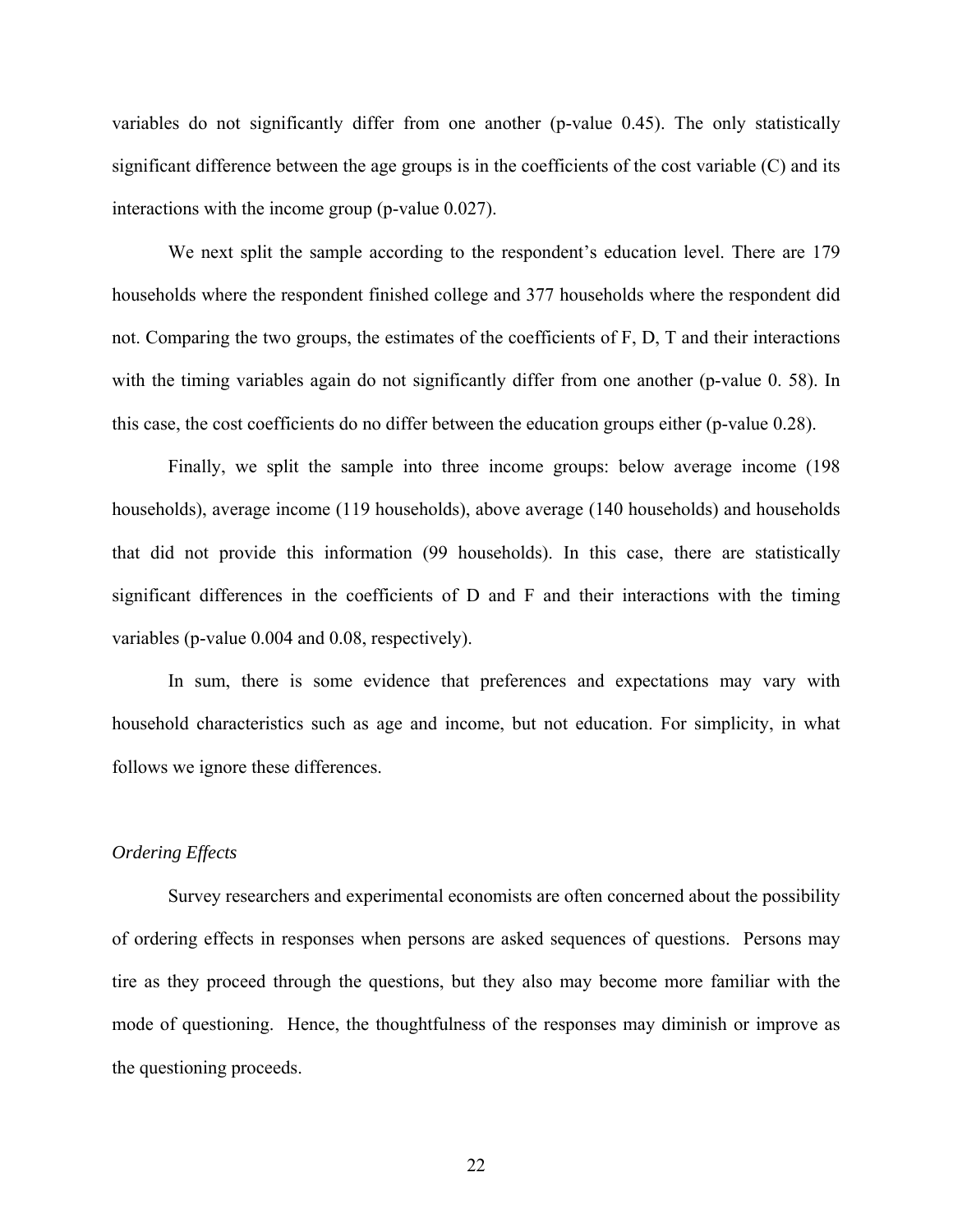Recall that each of our households faced five games in each scenario, and that the scenarios were played one after the other. Ordering effects could occur within each scenario and scenario to be the "early" games and games 4-5 to be the "late" games. In the other, we defined the five games of the first scenario to be the early games and those of the second scenario to be across scenarios. To investigate these possibilities, we considered two definitions of "early" and "late" games. For each definition, we separately estimated the model of Table 3, column (3), using data from the early and late games. In one definition, we defined games 1-3 within a the late games.

found what appear to be moderate ordering effects that should give caution to application of some o f our estimates. However, the observed effects were neither strong nor pervasive enough We found that splitting the data in these ways had essentially no effect on the four estimated cost coefficients. However, some of the nine duration/frequency coefficients moderately differed when estimated on different data subsamples, to an extent that appears not attributable solely to finite-sample statistical variation. As a consequence, some of our willingness to pay estimates remained unchanged, while others measurably differed. In sum, we to render the estimates unusable. We have no basis to conjecture about the cognitive processes that may generate ordering effects. We think this is an important subject for future research.

#### 4.5. Willingness to Pay for Reliability

pay (WTP) equals the negative of the ratio of the marginal utility of an outage attribute to the In this section, we use the parameter estimates in column (3) of Table 3 to estimate the willingness of a consumer with mean preferences to pay for electricity reliability. Willingness to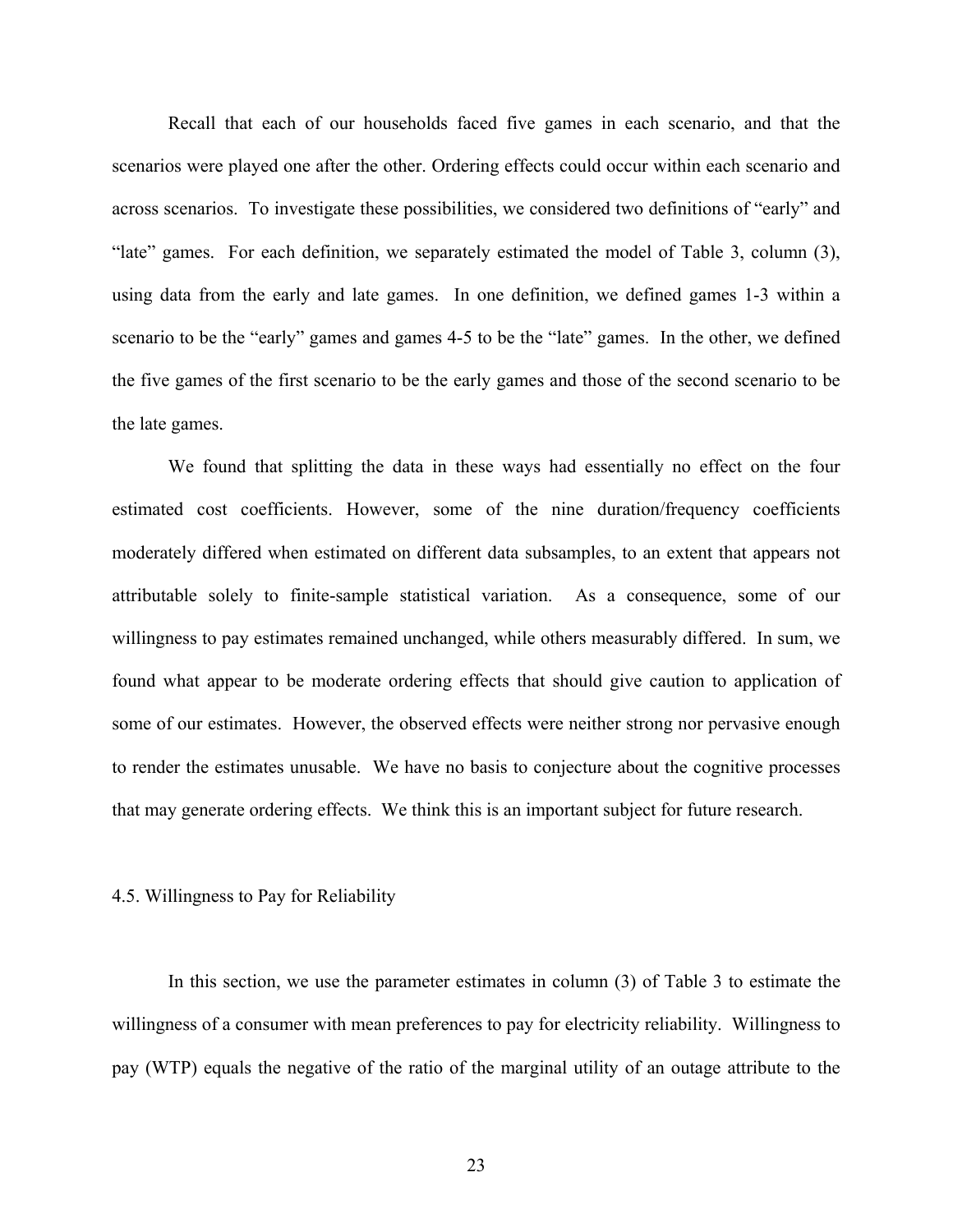marginal utility of electricity cost. The frequency and duration of outages are negatively valued attributes, so we report the amount of money the household is willing to pay for a reduction in these attributes.

Table 4 evaluates WTP for a unit reduction in F and D at specified values of (F, D) and specified timings for outages. Each column concerns one of the three timing scenarios: weekday peak, weekday off-peak, and weekend off-peak. There are no peak hours on weekends.

in F by the duration of an outage D. Thus, the table shows the amounts that a person with mean prefere nces is willing to pay for a one-minute reduction in outage, where the reduction may be To enhance comparability of the findings for D and F, the entries in the table divide the WTP for a reduction in D by the number of outages F, and they divide the WTP for a reduction achieved by reducing the duration or frequency of outages.

For specificity, Table 4 considers a household with average income. We estimated separat e electricity-cost parameters for households with below average and above average incomes, so their WTP are fixed multiples of the calculations presented in the table. Specifically, a household with below (above) average income has 0.51 (3.75) times the WTP amounts shown.<sup>7</sup>

### *Finding s*

by reducing duration when there is one outage per season. We find that WTP declines with F, The top panel of the table shows WTP for one-minute reductions achieved by reducing the duration of outages. Consider the findings for weekends. The estimate of 0.98 for  $F = 1$ indicates that the consumer is willing to pay 0.98 US dollars for a one-minute reduction achieved

1

 $<sup>7</sup>$  The standard errors of the estimates also change, but not necessarily proportionally.</sup>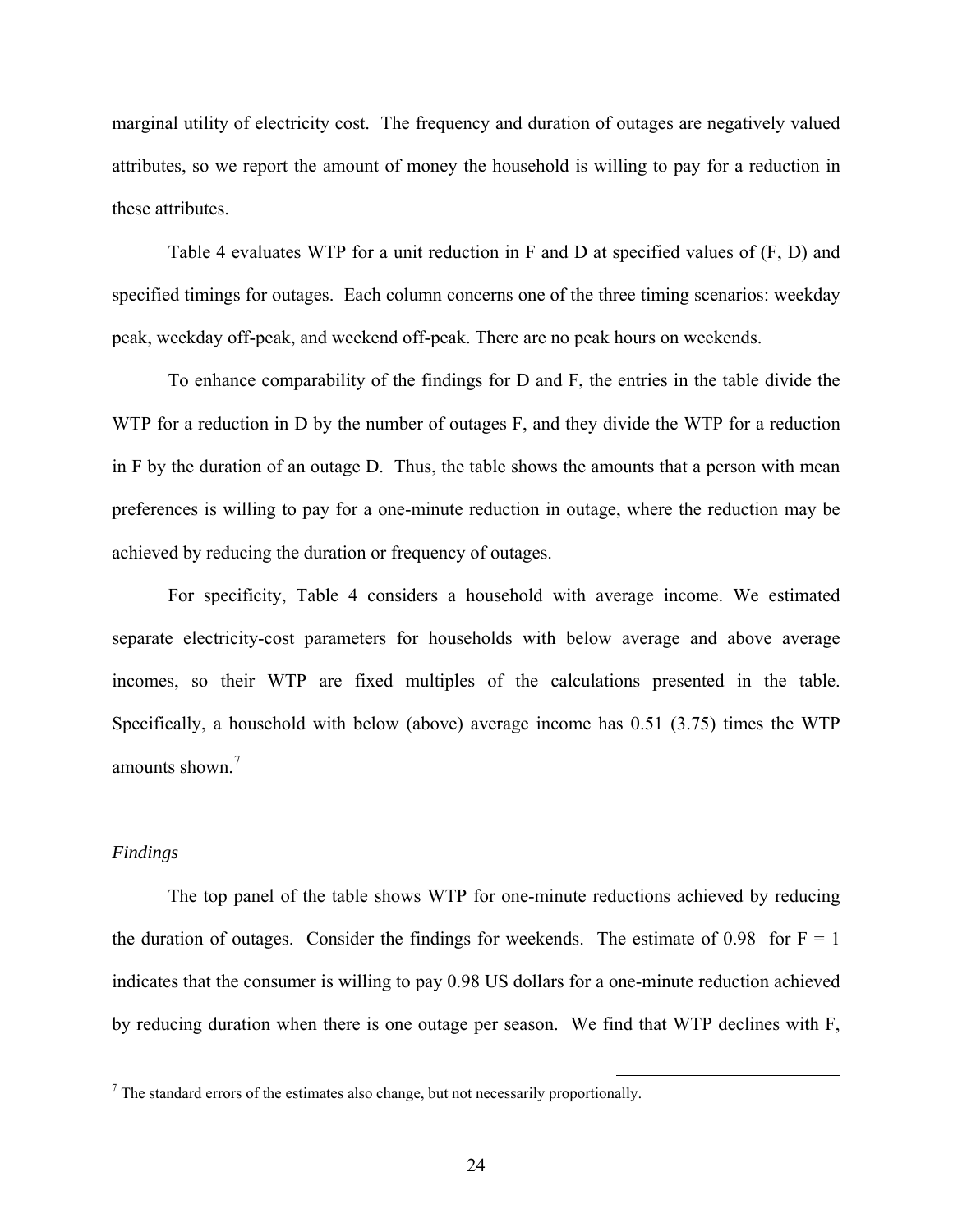being 0.36 US dollars per minute when there are five outages per season.

The table shows that WTP during peak hours on weekdays is very similar to that during weeken ds. In contrast, consumers place little or no value on reductions in the duration of outages during off-peak hours. The estimates are small in magnitude and, for the most part, are statistically indistinguishable from zero.

the duration of outages. The estimates for  $D = 10$  and  $D = 30$  are statistically very imprecise, so we will focus on the much more precise estimates for  $D \ge 60$ . The bottom panel of Table 4 shows WTP for one-minute reductions achieved by reducing

frequency of outages when outages have a duration of 60 minutes. WTP declines with D, being 25 US cents per minute when outages have last for five hours. The table shows that WTP during noteworthy that most of the WTP estimates are statistically precise, even though the coefficients on F an d D and their interactions with the timing variables usually are not. Consider the findings for weekends. The estimate of  $0.42$  for  $D = 60$  indicates that the consumer is willing to pay 0.42 US dollars for a one-minute reduction achieved by reducing the weekdays is very similar to that during weekends, both for peak and for off-peak hours. It is

consumers are willing to pay somewhat more for reductions in the number of outages than for shorter durations per outage. In sum, the WTP for a one-minute reduction in outage time is similar during weekends and during peak hours on weekdays. Consumers, however, value differently how this one minute reduction in outage time is achieved. They are willing to pay more when a one minute reduction in outage time is obtained by reducing the duration of outages than by reducing the number of outages during the season. During the weekday off peak hours, this pattern is reversed as

The welfare cost of outages is often expressed in terms of money per KWh of electricity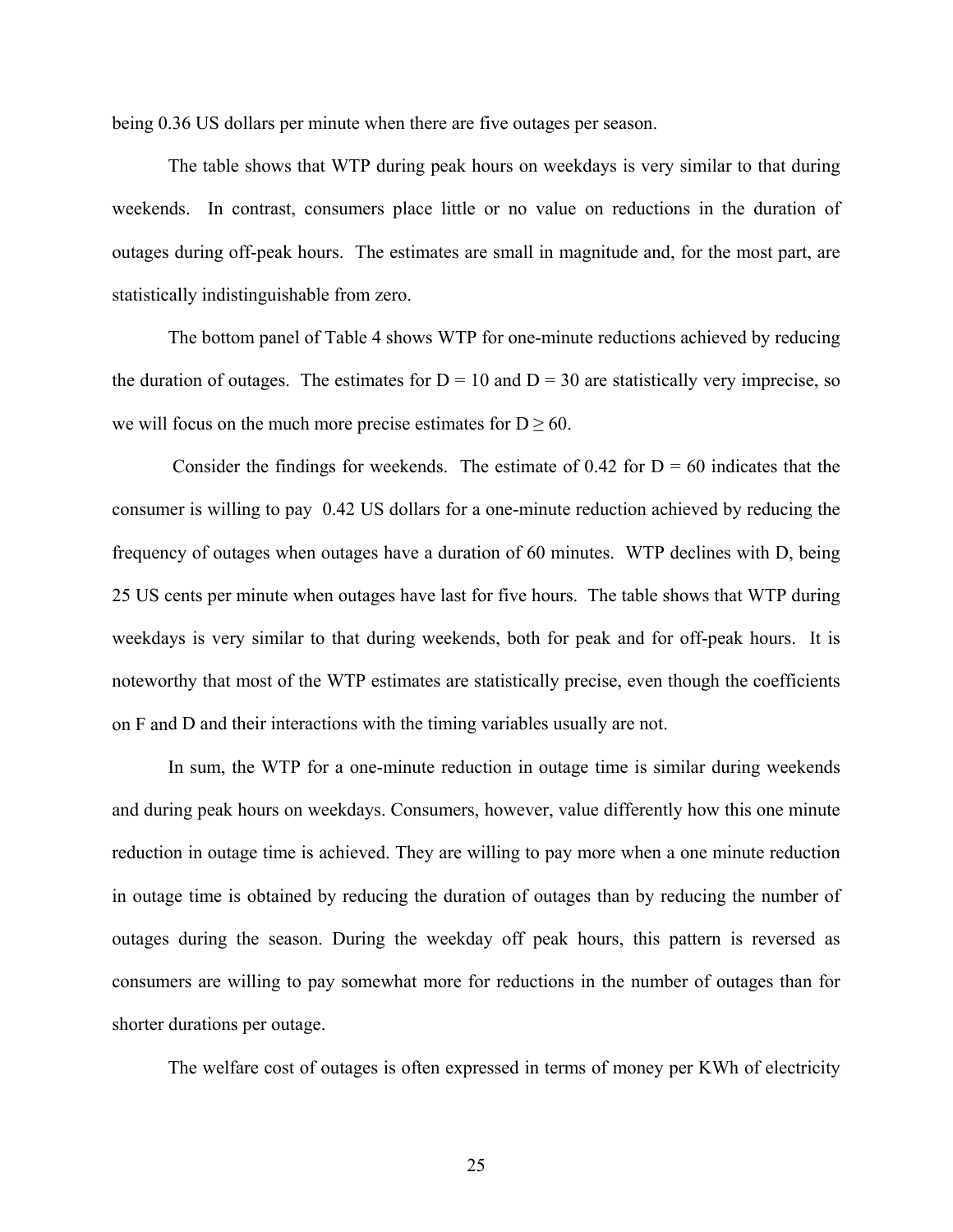unsupplied. To translate the estimated WTP amounts of Table 4 into this measure, we multiply them by 60 minutes and divide by the average KWh of electricity consumption, which varies by timing scenario and income group.<sup>8</sup> Table 5 presents these estimates in US dollars per KWh unsupplied.

Our estimates are somewhat higher than those estimated by Beenstock et al. (1998) for the Isra eli economy in 1991-1992. The estimates are more in line with those reported for the is based on analysis of stated choice probabilities. Comparisons should also be made with caution because the time periods differ and because there is no inherent reason why WTP should United States by Doane et al. (1998) and Woo et al. (1991). Comparison of our estimates with earlier ones by other authors should be made with caution because our methodology differs from that of previous work. Whereas the earlier estimates are based on analysis of stated choices, ours be the same in different countries and/or in different periods.

#### 4.6. The Dispersion of Preferences

Recall that we assumed a random-coefficient model for utility, with  $\beta_i = b + \eta_i$ . Sections 4.4 and 4.5 analyzed the mean preferences b and the derived WTP of persons with these preferences. In this section, we study the dispersion of preferences. Our analysis is quite simple. It does not require parametric distributional assumptions on preferences. Nor does it employ the cumbersome maximum likelihood methods typically applied to random-coefficients models estimated with actual or stated choice data.

1

<sup>&</sup>lt;sup>8</sup> We use the actual KWh consumed for the households in the sample, which is an average for the whole bimonthly billing cycle. We adjust this average KWh to the different scenarios using the national averages for electricity consumption in the different scenarios and their relative frequency during the billing cycle.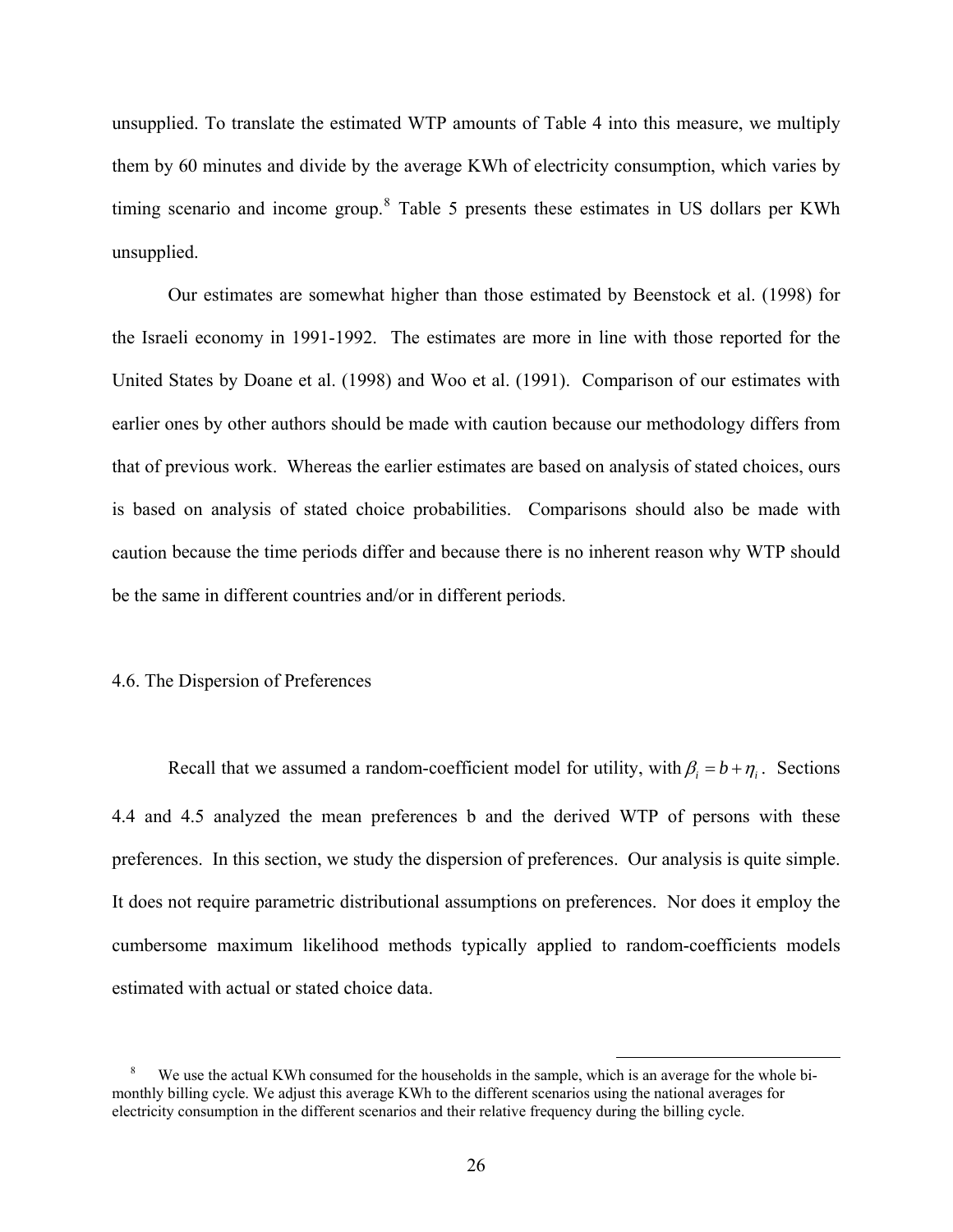Consider sample member i. We first apply our estimate of b to equation (6) to estimate the unobserved utility components  $u_{i2}$ . We then estimate the person-specific preference parameters  $\eta_i$  by solving the equations  $u_{i2} = (x_{i2} - x_{i1})\eta_i$ .

We can solve exactly for η when the number of observations (games) per person is equal to the number of regressors in the model (the dimension of η). When the number of observations per person is larger than the number of regressors, we compute the least squares solution for η.

We use the model in column (3) of Table 3 to compute  $\hat{u}_{ij}$ . Our computations allow the valuatio n of outages to vary with their timing but assume that timing affects only the mean greatly increases the number of observations available to estimate  $\eta_i$ . Under this assumption, the model has five random components. Hence, we can compute η for the 448 sample members who preference b and not the individual component  $\eta_i$ . While somewhat restrictive, this assumption played five or more games.

Table 6 presents selected quantiles of the estimated distribution of  $\beta_i$ . The findings have two ma in features that warrant attention. First, we find considerable dispersion of preferences across the population. In each case, the interquartile range of the preference parameter is large relative to its mean value. Second, although the majority of the estimates of all coefficients are negative as expected, sizable fractions are positive (see Table 7). Positive values are contrary to standard consumer theory, which presumes that households should negatively value electricity outages and price.

Some of the dispersion and positivity of the estimated coefficients may be a consequence of the probability rounding discussed in Sections 3 and 4.3. Recall that the LAD estimation we used to estimate mean preferences in the population is robust to rounding. However, there is no robust way to estimate individual preference parameters. Our use of equation (6) to estimate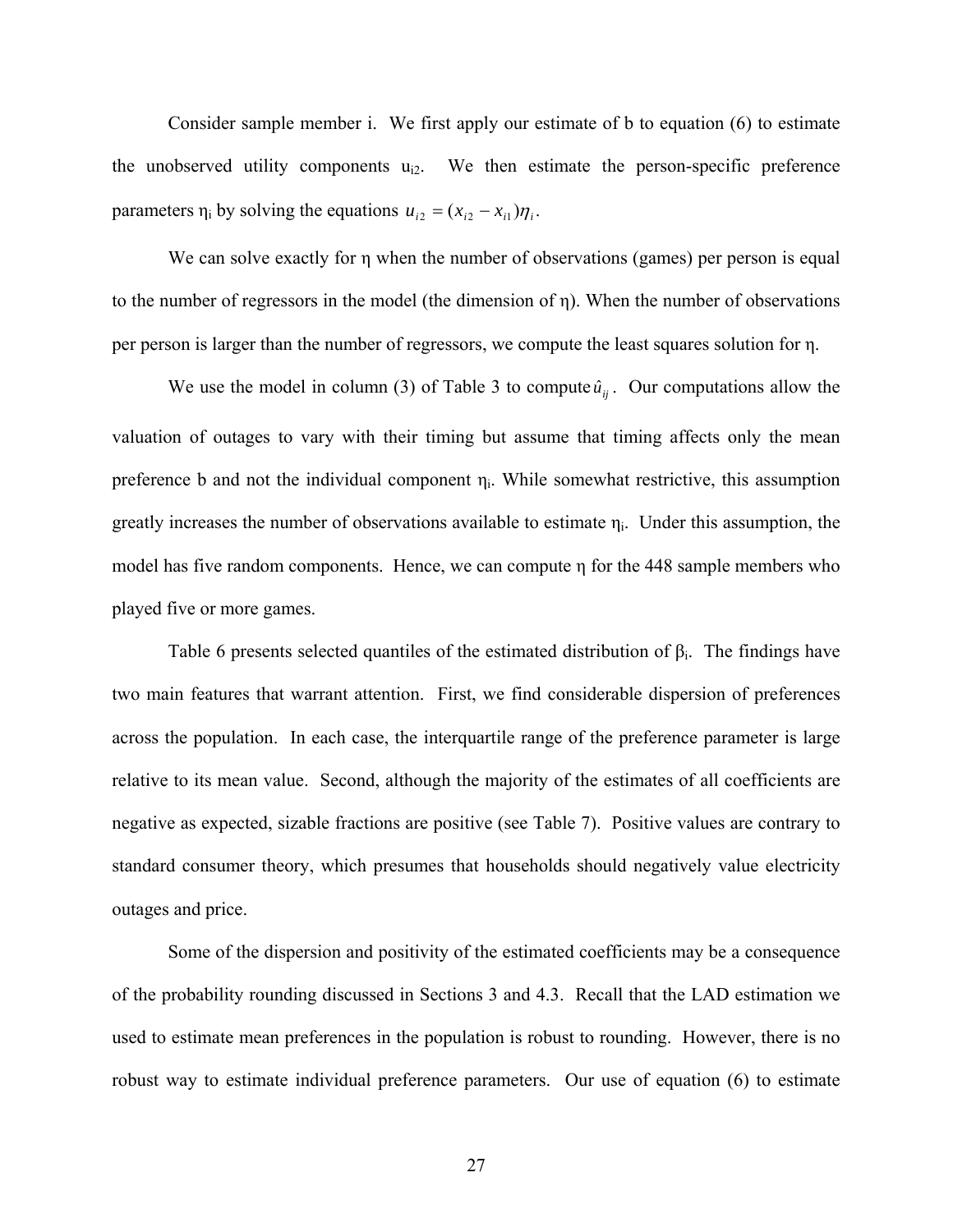person-specific  $β<sub>i</sub>$  inevitably rests on the rounded probability values that subjects report and, in particular, on the way that we interpret reports of zero probability.

Rounding may partially explain our findings on the distribution of individual preferences, but we doubt that this is the entire story. Our utility model, as any such model, can no more than approximately describe consumer behavior. The model delivers sensible findings regarding mean preferences, but more questionable ones about the full distribution of preferences. This suggests that the model should not be taken as the final word when analyzing consumer preferences for electricity reliability.

#### 4.7. Ma ximum Score Estimation of Mean Willingness-to-Pay

 $(\epsilon_{ij}, \epsilon_{ij})$  to be i. i. d. with the extreme value distribution. In this section we present findings based on the model with weaker assumptions discussed in Section 3.4. Here we assume only that each person i places subjective median zero on  $\varepsilon_{ij} - \varepsilon_{ik}$ , and we apply the maximum score method. The empirical findings presented in Sections 4.4 through 4.6 are based on the mixed-logit model developed in Sections 3.2 and 3.3. As discussed earlier, this model has many appealing properties. However, it makes the hard-to-motivate assumption that each respondent i believes

Define  $y_{ir}$  for each game  $r = 1, \ldots, R_i$  played by individual i to be

$$
y_{ir} = \begin{cases} 1 \text{ if } q_{i2}^r \ge 0.5 \\ 0 \text{ otherwise,} \end{cases}
$$

where  $q_{i2}^r$  is the elicited probability of choosing alternative 2 in game r. The score function can be written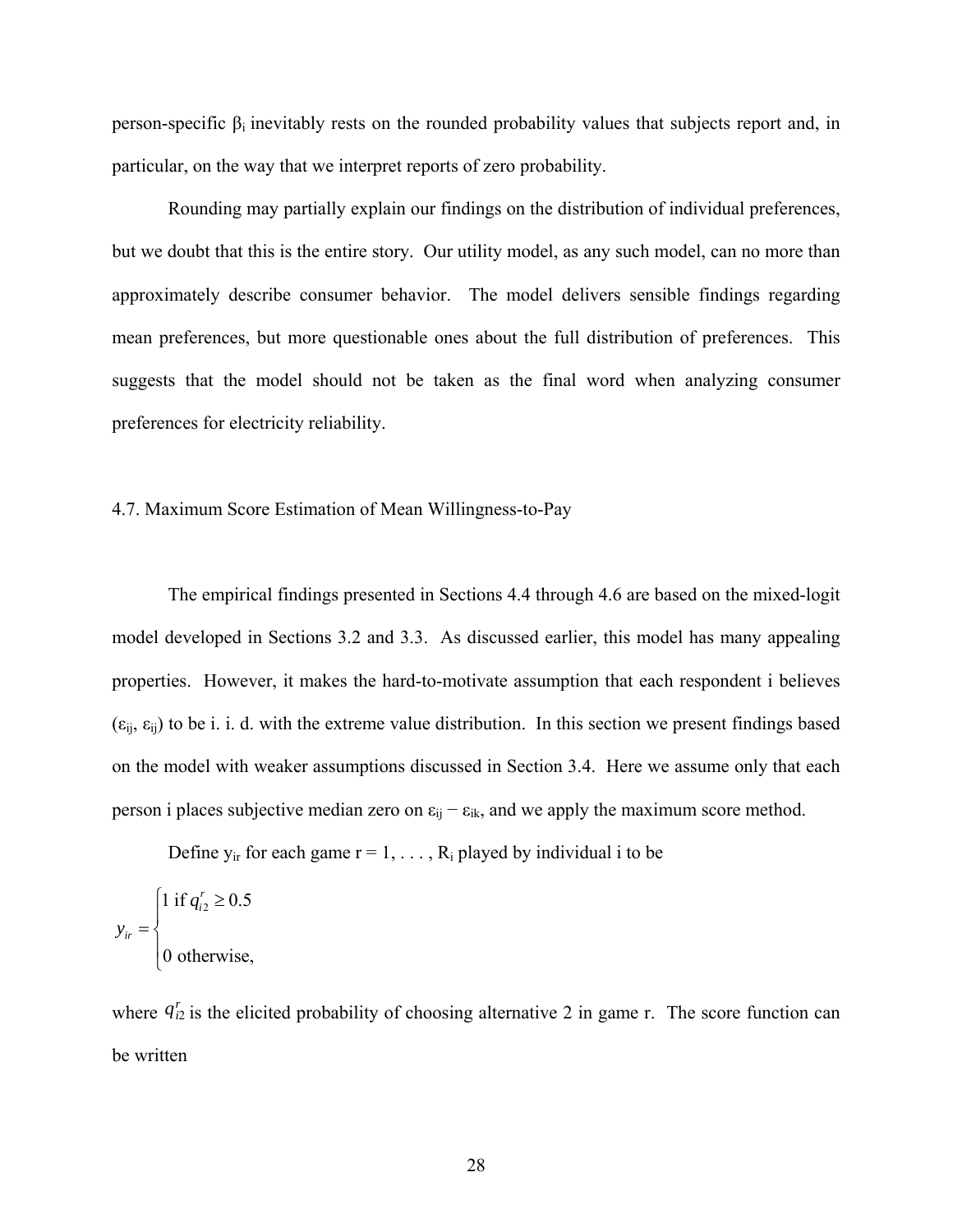$$
S(b) = \sum_{i=1}^{N} R_i - \sum_{i=1}^{N} \sum_{r=1}^{R_i} \left| y_{ir} - I\left\{ (x_{i2r} - x_{i1r})b \ge 0 \right\} \right|
$$
 (12)

where  $I\{\cdot\}$  is the indicator function taking the value one when the expression within the curly brackets is true and zero otherwise. Thus, one loses a point when the value of y differs from that of the indicator function.

The maximum score estimate is the set of values of b that minimize the number of wrong predictions, which is

$$
S^*(b) = \sum_{i=1}^N \sum_{r=1}^{R_i} \left| y_{ir} - I \left\{ (x_{i2r} - x_{i1r})b \ge 0 \right\} \right|.
$$
 (13)

Observe that  $S^*(b)$  is a step function. Hence, standard derivative-based local optimization minimum and then search a finer grid within this neighborhood. We do not report confidence interva ls or other measures of precision because asymptotic distribution theory for MS estimation of partially identified models is not available. We only know that the estimates are consistent under the maintained assump tions. routines cannot be applied. Instead, we perform a grid search, which guarantees that we find the global minimum of *S*<sup>∗</sup>*b*. We first use a coarse grid to locate a neighborhood of the global

To ease the computational burden, we estimate simpler utility function specifications than specifications that eliminate all interaction terms. These are those underlying the estimates in Table 3. Specifically, we estimate parameters for two

$$
U_{ij}^1 = \beta_{i}^1 C_j + \beta_{i}^1 T_j + \varepsilon_{ij}^1 \tag{14a}
$$

$$
U_{ij}^2 = \beta_{ic}^2 C_j + \beta_{iD}^2 D_j + \beta_{ir}^2 F_j + \varepsilon_{ij}^2.
$$
 (14b)

In each case, the mean values of the parameters can at most be identified up to scale. To fix the scale, we impose the normalization  $b_c = -1$ . Hence, there is one parameter to estimate in the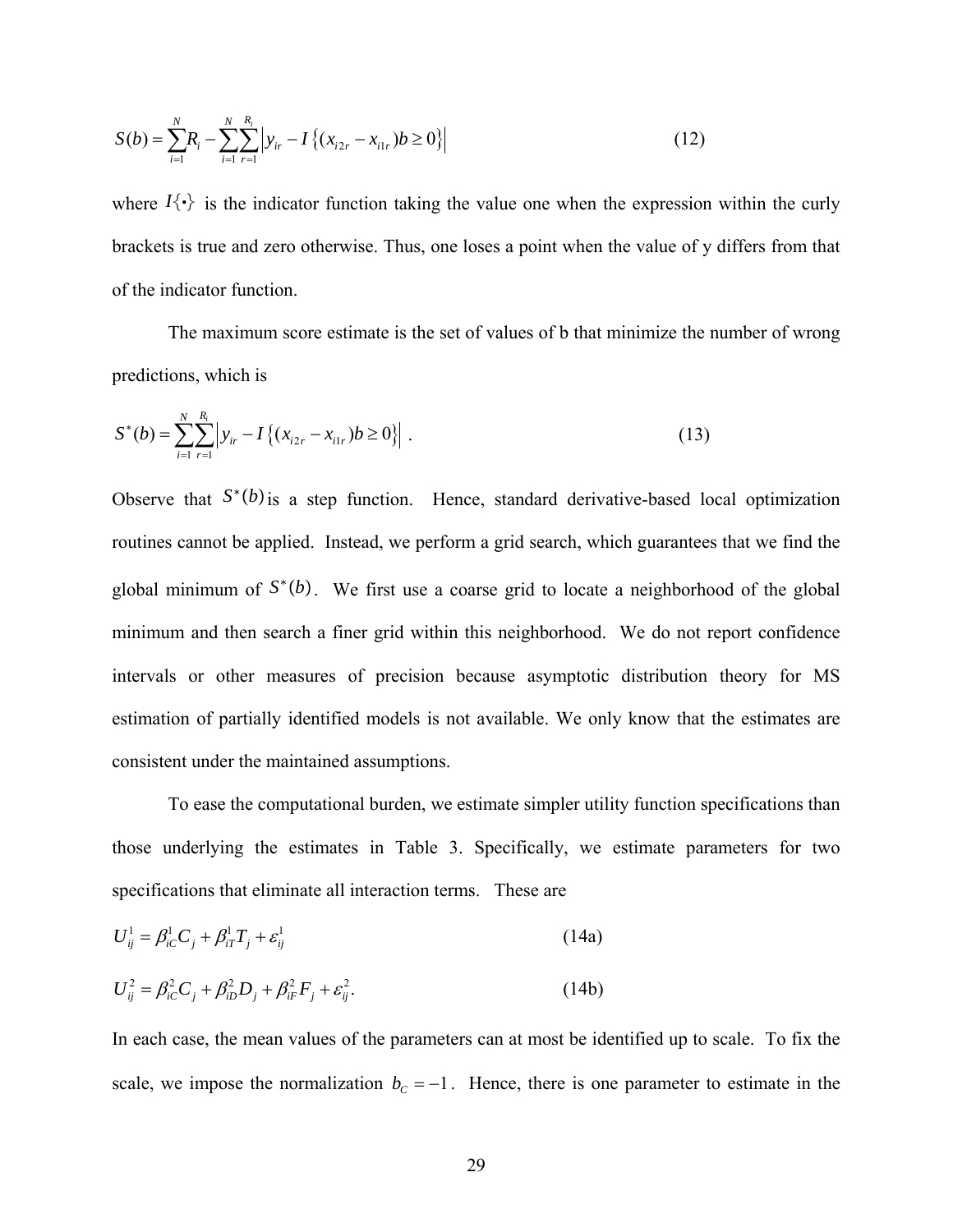first specification of the utility function,  $b_T^1$  and two parameters in the second one,  $b_D^2$  and  $b_F^2$ .

Consider the first specification. We found that the minimum value of  $S^*(b)$  occurs in the short interval  $[-1.2772, -1.2223]$ . For comparison, LAD estimation of the mixed logit model yields  $b_c^1 = -0.0007817$  and  $b_T^1 = -0.0010206$ , which imply  $\frac{b_T}{b_c}$  $\frac{b_r}{b_c}$  = 1.31. Thus, the LAD and the MS estimates for  $\frac{b_7}{b_1}$ *C*  $\frac{b_r}{b_c}$  are very similar.

Consider the second specification. We found that the minimum value of  $S^*(b)$  occurs in the two small regions  $(-5.90, [-116.58, -116.34]) \cup (-5.89, [-116.66, -116.65])$ . Thus, the estimate of the first parameter is essentially a point (up to  $0.01$  rounding) and the estimate of the model yields  $b_c^2 = -0.000597$ ,  $b_D^2 = -0.0048388$ , and  $b_F^2 = -0.1060176$ , implying  $\frac{b_D}{b_c} = 8.131$  and second parameter is a very short interval. For comparison, LAD estimation of the mixed logit *F C*  $\frac{b_F}{b_C}$  = 177.6. Thus, the LAD estimates of  $\frac{b_D}{b_C}$  $\frac{b_D}{b_C}$  and  $\frac{b_F}{b_C}$  $\frac{b_F}{b_C}$  are moderately larger than the MS estimates, but not very different.

simple utility functions specifications are reasonably close to one another. It would be useful to Hence, we suffice with the simpler specifications considered here. We are encouraged that the WTP estimates obtained by LAD and MS estimation of compute MS estimates of richer utility specifications. However, MS estimation of long parameter vectors, such as those estimated by LAD in Table 3, is computationally very difficult.

#### **5. Conclusion**

This paper makes two contributions. First, it extends the Manski (1999) approach to the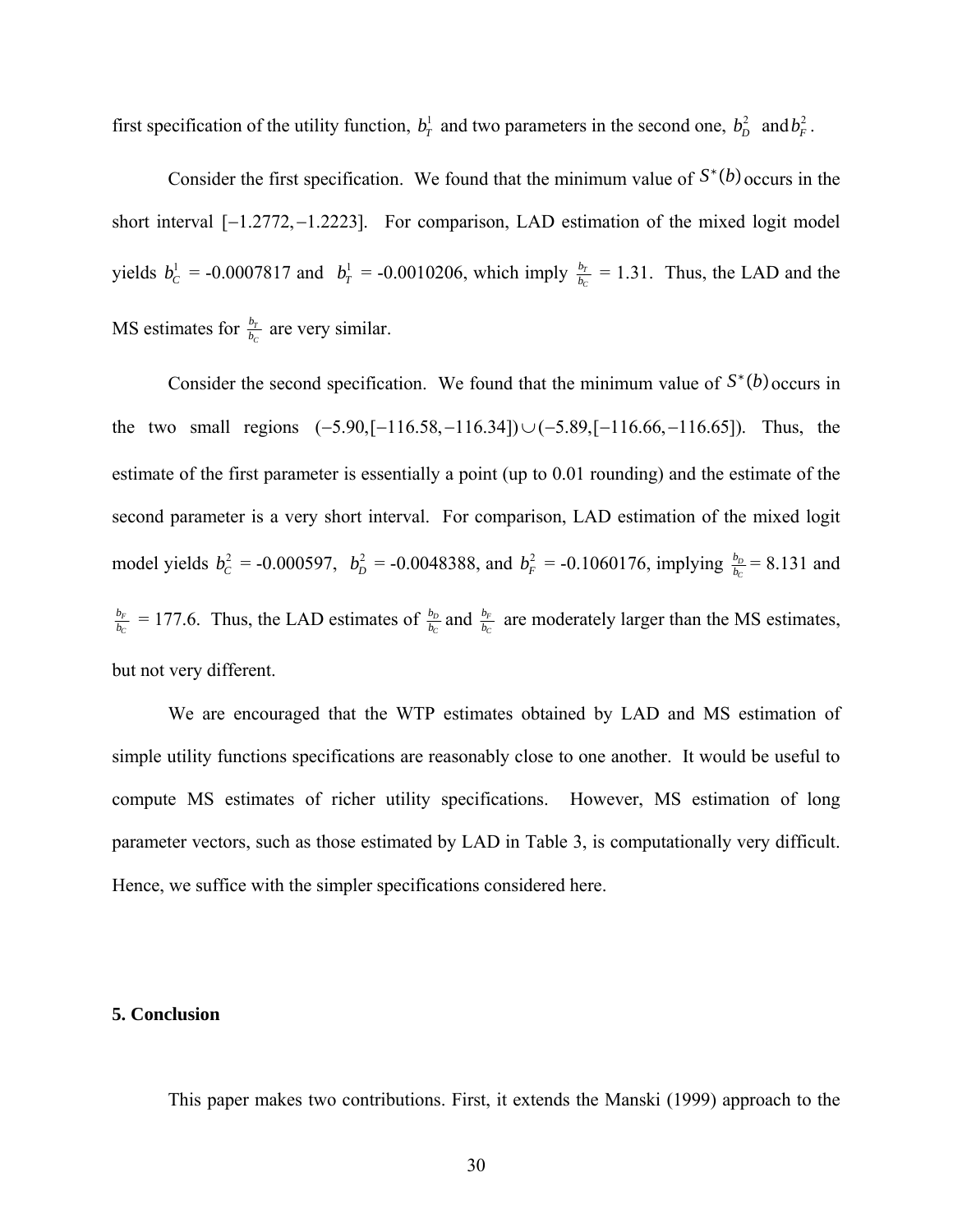estimation of random utility models with random coefficients using elicited choice probabilities instead of stated choices. The linear mixed logit model developed in Section 3 requires weaker parametric restrictions than conventional mixed-logit analysis of stated choices and is much easier to implement. However, this model still requires certain distributional assumptions, amely symmetry of the cross-sectional distribution of preferences and the i. i. d. extreme-value n assumption on the subjective distribution of  $\varepsilon$ . The linear model estimable by maximum score weakens the latter assumption considerably.

peak hours, this pattern is reversed. The methodology allows for estimation of individual prefere nces in a straightforward manner, and we find that preferences for electricity reliability Second, the paper reports the first application of the "elicited choice probability" methodology. We estimate preferences for electricity reliability in Israel. We use the estimated mean preferences to estimate willingness to pay for reductions in the duration of electricity outages. We find that households with mean preferences are willing to pay significant amounts of money for electricity reliability. During weekends and peak weekday hours, consumers are willing to pay more for a one minute reduction in outage time obtained by reducing average duration of outages than by reducing the number of outages. However, during the weekend off exhibit considerable dispersion in the population.

As described in the paper, eliciting choice probabilities from a sample of households proved to be no more difficult than eliciting stated choices. Choice probabilities allow consumers to express uncertainty about their actual behavior whereas stated choices do not. Thus, it seems that we can get "more for the buck" by adopting this approach in applied research.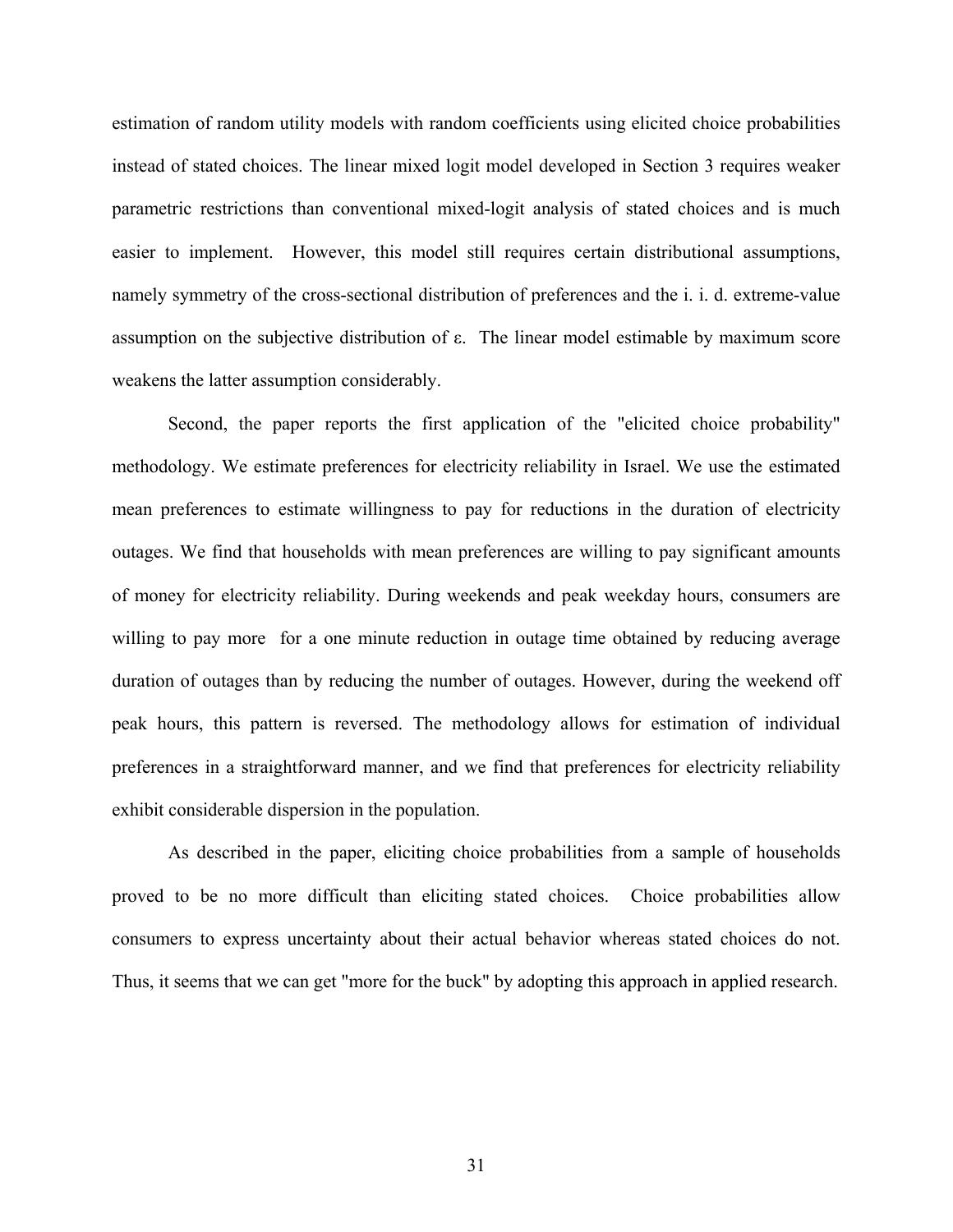# **References**

Beenstock, M., E. Goldin and Y. Haitovsky (1998), "Response Bias in a Conjoint Analysis of Power Outages", *Energy Economics* 20, 135-156.

Beggs, S., S. Cardell, and J. Hausman (1981), "Assessing the Potential Demand for Electric Cars," *Journal of Econometrics*, 16, 1-19.

Ben-Akiva, M. and T. Morikawa (1990), "Estimation of Switching Models from Revealed Preferences and Stated Intentions," *Transportation Research A,* 24A, 485-495.

Cai, Y., I. Deilami, and K. Train (1998), "Customer Retention in a Competitive Power Market: Analysis of a 'Double-Bounded Plus Follow-ups' Questionnaire," *The Energy Journal*, 19, 191- 215.

Caves, D., J. Herriges and R. Windle (1990), "Customer Demand for Service Reliability in the Electric Power Industry: A Synthesis of the Outage Cost Literature," *Bulletin of Economic Research*, 42, 79-119.

Delavande, A. (2008), "Pill, Patch, or Shot? Subjective Expectations and Birth-Control Choice," *International Economic Review*, forthcoming.

Doane, M., R. Hartman, and C.-K. Woo, 1988, *"*Households' perceived value of service reliability: An analysis of contingent valuation data," *The Energy Journal,* Vol 9, 135-151.

Fischer, G. and D. Nagin (1981), "Random versus Fixed Coefficient Quantal Choice Models," in C. Manski and D. McFadden (editors), *Structural Analysis of Discrete Data with Econometric Applications*, Cambridge, Mass.: MIT Press.

Goett, A., K. Hudson and K. Train (2000), "Customer Choice Among Retail Energy Suppliers: The Willingness-to-Pay for Service Attributes," *The Energy Journal*, 21, 1-28.

Horowitz, J. (1992), "A Smoothed Maximum Score Estimator for the Binary Response Model," *Econometrica*, 60, 505-531.

Juster, T. (1966), Consumer Buying Intentions and Purchase Probability: An Experiment in Survey Design, *Journal of the American Statistical Association*, 61, 658-696.

Lawton, L., M. Sullivan, K. Van Liere, A. Katz, and J. Eto (2003), "A Framework and Review of Customer Outage Costs: Integration and Analysis of Electric Utility Outage Cost Surveys, " *http://eetd.lbl.gov/ea/EMS/EMS\_pubs.html.*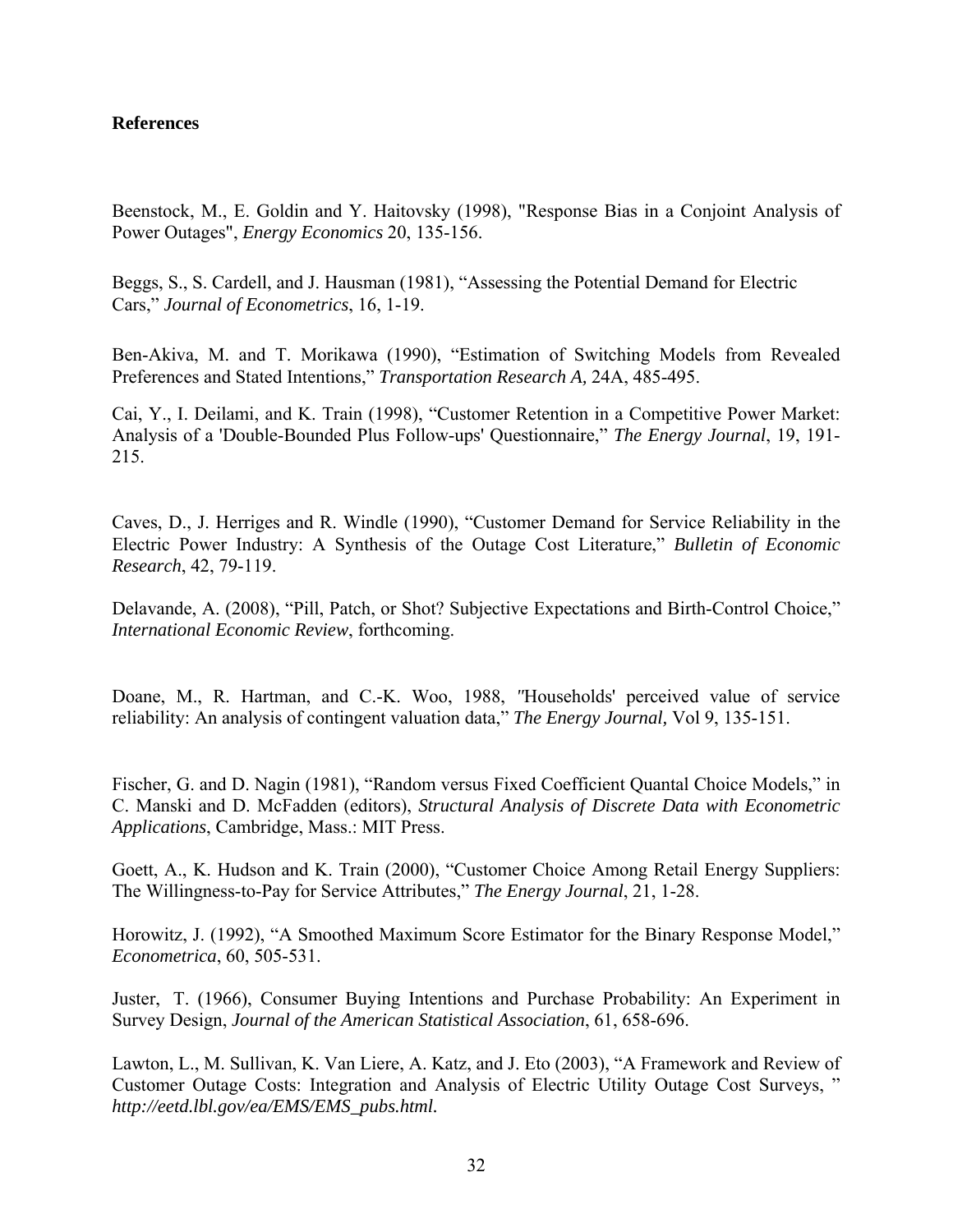Louviere, J. and G. Woodworth (1983), "Design and Analysis of Simulated Consumer Choice or Allocation Experiments: An Approach Based on Aggregate Data," Journal of Marketing , 20, 350-367. *Research*

Manski, C. (1975), "Maximum Score Estimation of the Stochastic Utility Model of Choice," *Journal of Econometrics*, 3, 205-228.

Manski, C. (1985), "A Semiparametric Analysis of Discrete Response: Asymptotic Properties of *of Econometrics*, 27, 313-333. the Maximum Score Estimator, " *Journal* 

Manski, C. (1988), "Identification of Binary Response Models," *Journal of the American Statistical Association*, 83, 729-738.

Manski, C. (1990), "The Use of Intentions Data to Predict Behavior: A Best Case Analysis," *Journal of the American Statistical Association*, 85, 934-940.

Manski, C. (1999), "Analysis of Choice Expectations in Incomplete Scenarios," Journal of Risk *and Uncertainty*, 19, 49-66.

Manski, C. (2004), "Measuring Expectations," *Econometrica*, 72, 1329-1376.

Manski, C. (2007), "Partial Identification of Counterfactual Choice Probabilities," *International Economic Review*, 48, 1393-1410.

Manski, C. and F. Molinari (2008), "Rounding Probabilistic Expectations in Surveys," Department of Economics, Northwestern University.

Manski, C. and I. Salomon (1987), "The Demand for Teleshopping," *Regional Science and rban Economics*, 17, 109-121. *U*

Matzkin, R. (1992), Nonparametric and Distribution-Free Estimation of the Binary Threshold-Crossing and the Binary Choice Models, *Econometrica*, 60: 239-270.

McFadden, D. (1974), "Conditional Logit Analysis of Qualitative Choice Behavior," in P. Zarembka (editor), *Frontiers in Econometrics*, New York: Academic Press.

McFadden, D. and K. Train (2000), "Mixed MNL Models for Discrete Response," *Journal of Applied Econometrics*, 15, 447-470.

Revelt, D. and K. Train (1998), "Mixed Logit with Repeated Choices: Households' Choices of Appliance Efficiency Level," *The Review of Economics and Statistics*, 80, 647-657.

Woo, C.-K., R. Pupp, T. Flaim, and R. Mango (1991), *"*How much do electric customers want to pay for reliability? New evidence on an old controversy, " *Energy Systems and Policy 15*, 145- 159.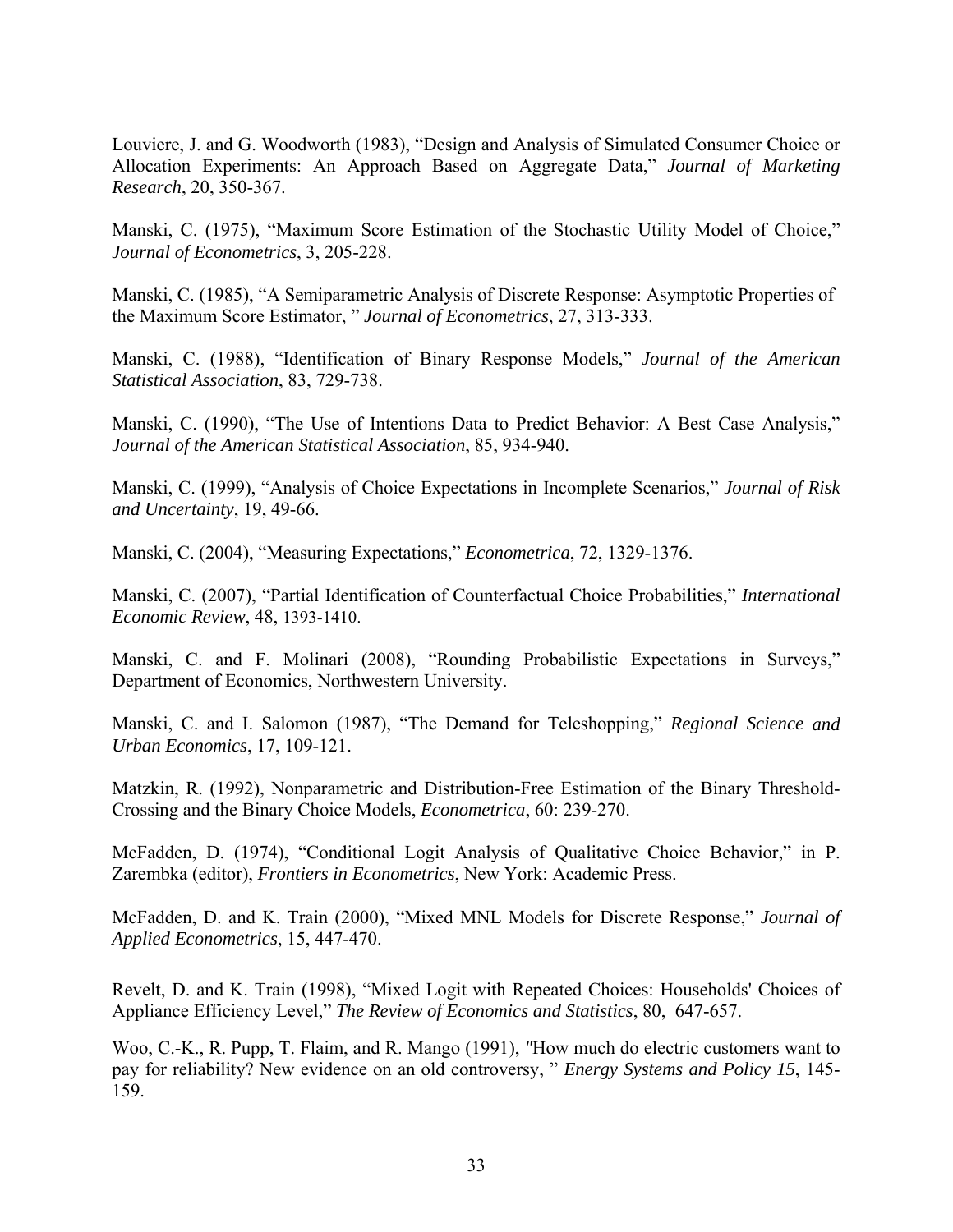# **Table 1: Distribution of Scenarios**

| Scenario                                          | Count | Percent |
|---------------------------------------------------|-------|---------|
| No advance warning, off peak, weekday, winter     | 587   | 10.8    |
| No advance warning, peak, weekday, summer         | 584   | 10.8    |
| No advance warning, intermediate, weekend, winter | 568   | 10.5    |
| No advance warning, intermediate, weekday, summer | 569   | 10.5    |
| No advance warning, off peak, weekend, winter     | 524   | 9.7     |
| No advance warning, off peak, weekday, summer     | 531   | 9.8     |
| No advance warning, peak, weekday, winter         | 538   | 9.9     |
| No advance warning, intermediate, weekend, summer | 537   | 9.9     |
| No advance warning, peak, weekday, spring         | 499   | 9.2     |
| Advance warning, peak, weekday, summer            | 493   | 9.1     |
| Total                                             | 5,430 | 100     |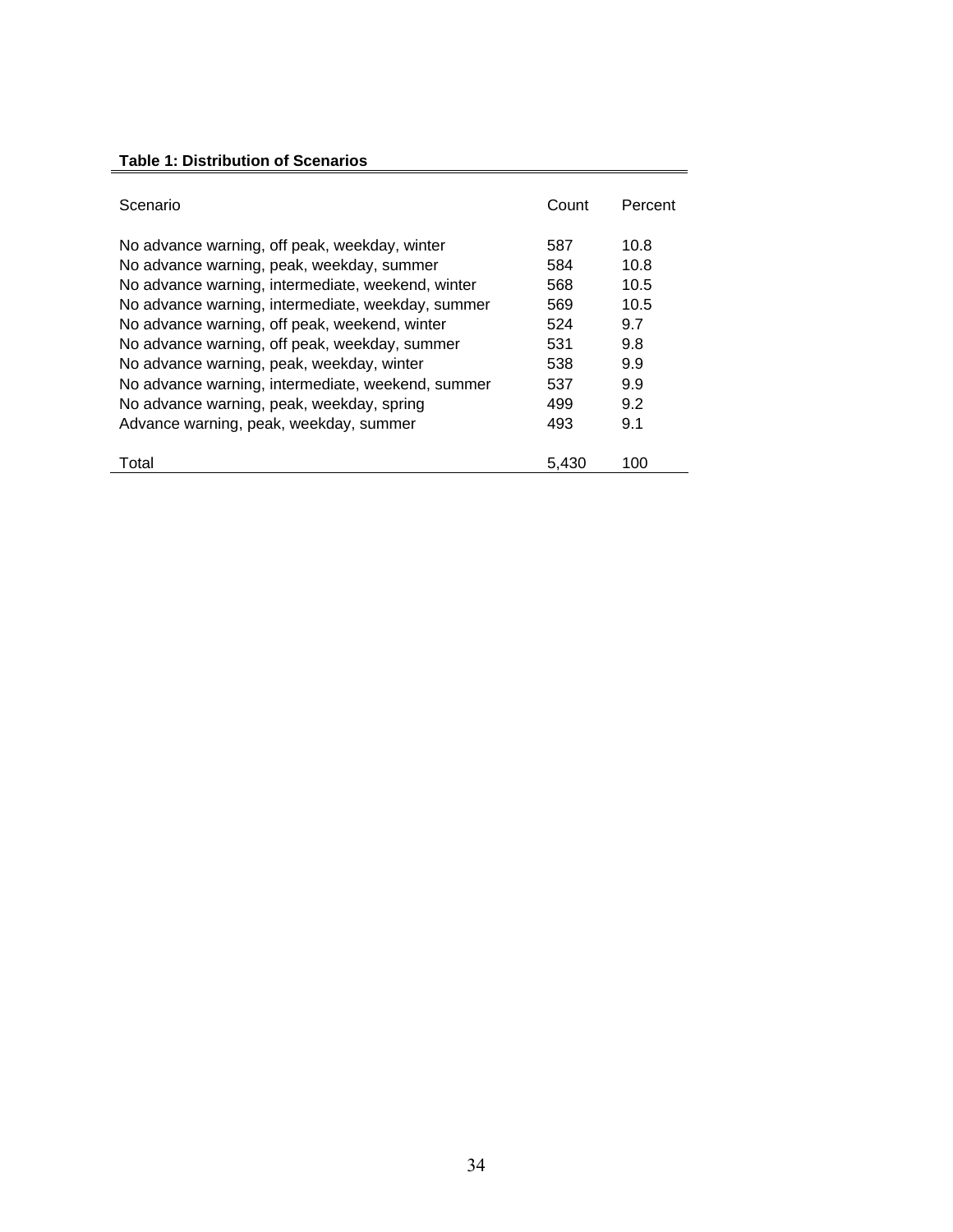# **Table 2: Tabulation of Choice Probabilities**

|       | Frequency. | Percent | Cum.  |
|-------|------------|---------|-------|
|       |            |         |       |
| 0     | 432        | 8.0     | 8.0   |
| 1     | 1          | 0.0     | 8.0   |
| 5     | 26         | 0.5     | 8.5   |
| 10    | 400        | 7.4     | 15.8  |
| 12    | 1          | 0.0     | 15.8  |
| 15    | 11         | 0.2     | 16.0  |
| 20    | 642        | 11.8    | 27.9  |
| 25    | 11         | 0.2     | 28.1  |
| 30    | 541        | 10.0    | 38.0  |
| 35    | 3          | 0.1     | 38.1  |
| 40    | 488        | 9.0     | 47.1  |
| 45    | 12         | 0.2     | 47.3  |
| 49    | 5          | 0.1     | 47.4  |
| 50    | 252        | 4.6     | 52.0  |
| 51    | 3          | 0.1     | 52.1  |
| 55    | 10         | 0.2     | 52.3  |
| 60    | 534        | 9.8     | 62.1  |
| 65    | 4          | 0.1     | 62.2  |
| 70    | 480        | 8.8     | 71.0  |
| 75    | 2          | 0.0     | 71.1  |
| 80    | 645        | 11.9    | 82.9  |
| 85    | 11         | 0.2     | 83.1  |
| 90    | 433        | 8.0     | 91.1  |
| 95    | 17         | 0.3     | 91.4  |
| 99    | 12         | 0.2     | 91.6  |
| 100   | 454        | 8.4     | 100.0 |
| Total | 5,430      | 100     |       |

(for alternative 1)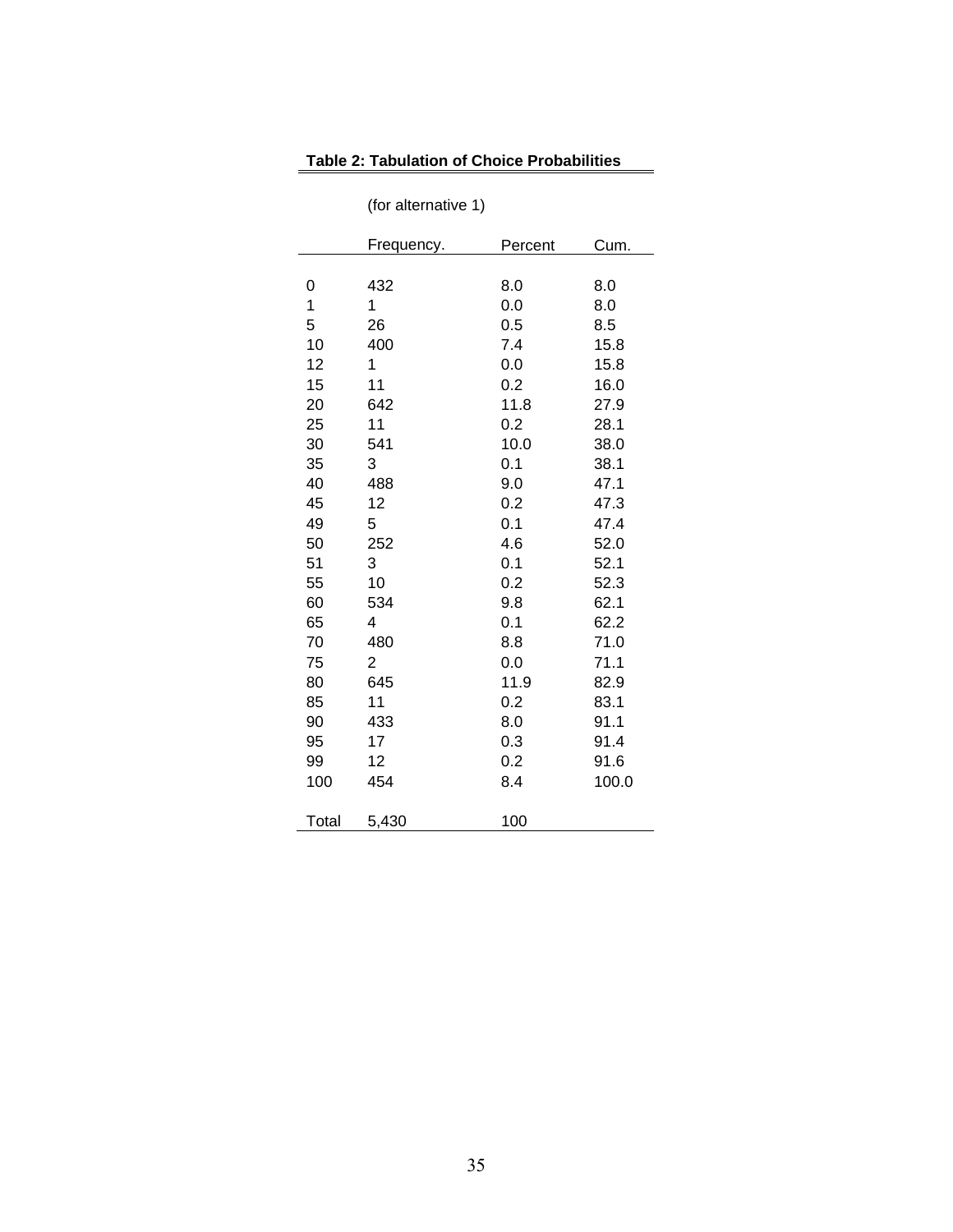| Dependent variable: log probability ratio | (1)                     | (2)                     | (3)                     |
|-------------------------------------------|-------------------------|-------------------------|-------------------------|
| Cost: baseline                            | $-0.00142$<br>[0.00032] | $-0.00163$<br>[0.00030] | $-0.00148$<br>[0.00032] |
| Dummy for average income                  | 0.00076<br>[0.00035]    | 0.00088<br>[0.00035]    | 0.00073<br>[0.00036]    |
| Dummy for above average income            | 0.00136<br>[0.00035]    | 0.00151<br>[0.00036]    | 0.00128<br>[0.00038]    |
| Dummy for missing income                  | 0.00038<br>[0.00045]    | 0.00055<br>[0.00045]    | 0.00048<br>[0.00046]    |
| Duration                                  | $-0.00467$<br>[0.00047] | $-0.00082$<br>[0.00108] | 0.00122<br>[0.00189]    |
| Frequency                                 | $-0.1182$<br>[0.0149]   | $-0.0113$<br>[0.0300]   | $-0.0049$<br>[0.0565]   |
| Total Outage Time $(T = FxD)$             |                         | $-0.00092$<br>[0.00020] | $-0.00080$<br>[0.00041] |
| Duration X Weekend                        |                         | --                      | $-0.0039$<br>[0.0022]   |
| <b>Duration X Peak</b>                    |                         | --                      | $-0.0032$<br>[0.0024]   |
| Frequency X Weekend                       |                         |                         | $-0.0395$<br>[0.0646]   |
| Frequency X Peak                          |                         |                         | 0.0233<br>[0.0676]      |
| T X Weekend                               |                         |                         | 0.00009<br>[0.0005]     |
| T X Peak                                  |                         |                         | $-0.00022$<br>[0.00049] |
| <b>Observations</b>                       | 3947                    | 3947                    | 3947                    |

# **Table 3. LAD Estimates of Utility Function Parameters1**

1 Cluster-bootstrapped standard errors based on 500 replications.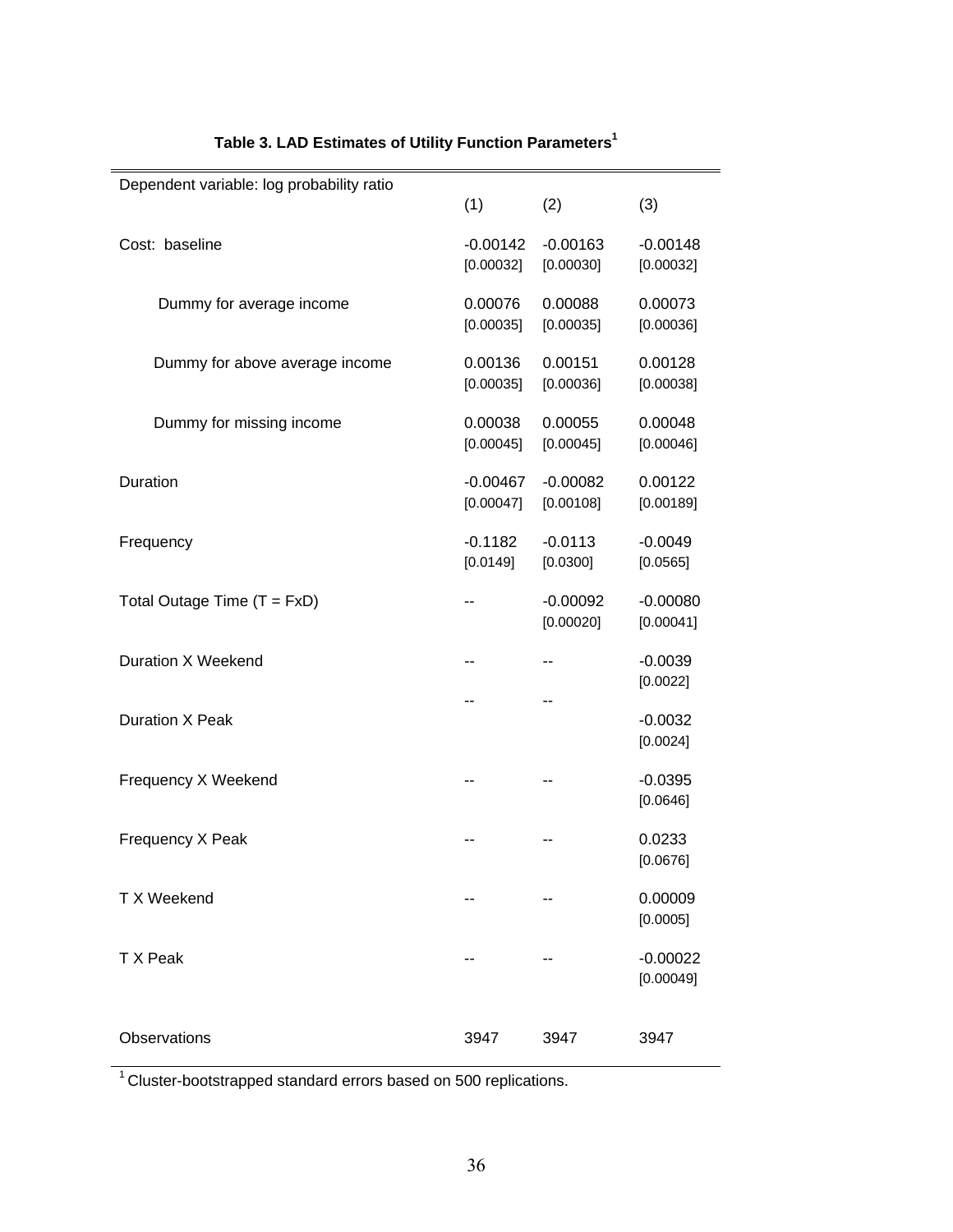|                | (1)           | (2)               | (3)               |
|----------------|---------------|-------------------|-------------------|
| Reduction in D | Weekday, Peak | Weekday, Off-Peak | Weekend, Off-Peak |
| $F=1$          | 0.88          | $-0.12$           | 0.98              |
|                | (0.49)        | (0.45)            | (0.48)            |
| $F = 2$        | 0.59          | 0.05              | 0.60              |
|                | (0.25)        | (0.18)            | (0.24)            |
| $F = 3$        | 0.49          | 0.11              | 0.47              |
|                | (0.17)        | (0.10)            | (0.17)            |
| $F=4$          | 0.45          | 0.14              | 0.40              |
|                | (0.14)        | (0.08)            | (0.13)            |
| $F=5$          | 0.42          | 0.16              | 0.36              |
|                | (0.13)        | (0.07)            | (0.11)            |
| Reduction in F | Weekday, Peak | Weekday, Off-Peak | Weekend, Off-Peak |
| $D=10$         | $-0.24$       | 0.38              | 1.51              |
|                | (1.08)        | (1.56)            | (1.13)            |
| $D=30$         | 0.12          | 0.28              | 0.64              |
|                | (0.31)        | (0.46)            | (0.35)            |
| $D=60$         | 0.21          | 0.26              | 0.42              |
|                | (0.13)        | (0.19)            | (0.17)            |
|                | 0.24          | 0.25              | 0.35              |
| $D = 90$       |               |                   |                   |
|                | (0.08)        | (0.11)            | (0.11)            |
| $D = 120$      | 0.25          | 0.25              | 0.31              |
|                | (0.07)        | (0.08)            | (0.09)            |
| $D = 150$      | 0.26          | 0.24              | 0.29              |
|                | (0.07)        | (0.08)            | (0.08)            |
| $D = 180$      | 0.27          | 0.24              | 0.28              |
|                | (0.08)        | (0.08)            | (0.08)            |
| $D = 300$      | 0.28          | 0.24              | 0.25              |
|                | (0.09)        | (0.09)            | (0.08)            |

#### Table 4: Mean WTP (US dollars) for a 1-minute Reduction in Outage Time<sup>1</sup> **(Households with Average Income) ean WTP (US dollars) for a 1-minute Reduction in Outa Av**

 $1$ Cluster-bootstrapped standard errors are in parentheses.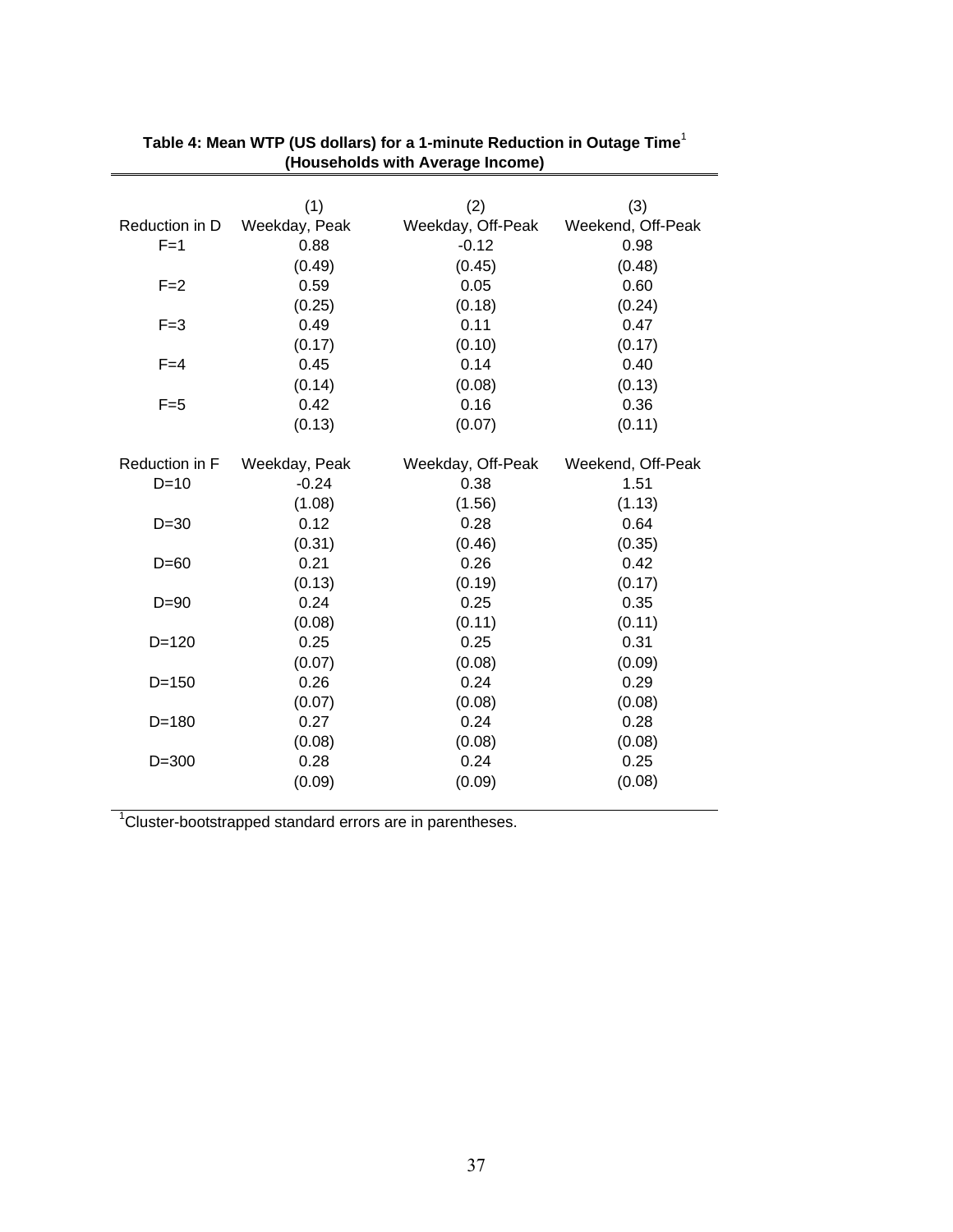|                | (1)           | (2)               | (3)               |
|----------------|---------------|-------------------|-------------------|
| Reduction in D | Weekday, Peak | Weekday, Off-Peak | Weekend, Off-Peak |
| $F=1$          | 42.37         | $-7.38$           | 47.22             |
|                | (23.58)       | (26.80)           | (23.12)           |
| $F = 2$        | 28.38         | 3.26              | 28.56             |
|                | (11.85)       | (10.92)           | (11.54)           |
| $F = 3$        | 23.71         | 6.81              | 22.34             |
|                | (8.35)        | (6.22)            | (7.95)            |
| $F=4$          | 21.38         | 8.58              | 19.24             |
|                | (6.87)        | (4.55)            | (6.35)            |
| $F=5$          | 19.98         | 9.65              | 17.37             |
|                | (6.14)        | (4.13)            | (5.52)            |
|                |               |                   |                   |
| Reduction in F | Weekday, Peak | Weekday, Off-Peak | Weekend, Off-Peak |
| $D=10$         | $-11.56$      | 22.39             | 72.37             |
|                | (51.77)       | (92.93)           | (54.31)           |
| $D=30$         | 5.74          | 16.73             | 30.73             |
|                | (14.82)       | (27.28)           | (16.97)           |
| $D=60$         | 10.06         | 15.32             | 20.32             |
|                | (6.19)        | (11.35)           | (8.07)            |
| $D=90$         | 11.50         | 14.85             | 16.85             |
|                | (4.05)        | (6.64)            | (5.50)            |
| $D = 120$      | 12.22         | 14.61             | 15.11             |
|                | (3.57)        | (4.95)            | (4.49)            |
| $D = 150$      | 12.66         | 14.47             | 14.07             |
|                | (3.58)        | (4.46)            | (4.07)            |
| $D = 180$      | 12.94         | 14.38             | 13.38             |
|                | (3.72)        | (4.46)            | (3.88)            |
| $D = 300$      | 13.52         | 14.19             | 11.99             |
|                | (4.26)        | (5.20)            | (3.81)            |

|  | Table 5: Mean Outage Cost (US dollars per KWh unsupplied) <sup>1</sup> |
|--|------------------------------------------------------------------------|
|  |                                                                        |

Cluster-bootstrapped standard errors are in parentheses. 1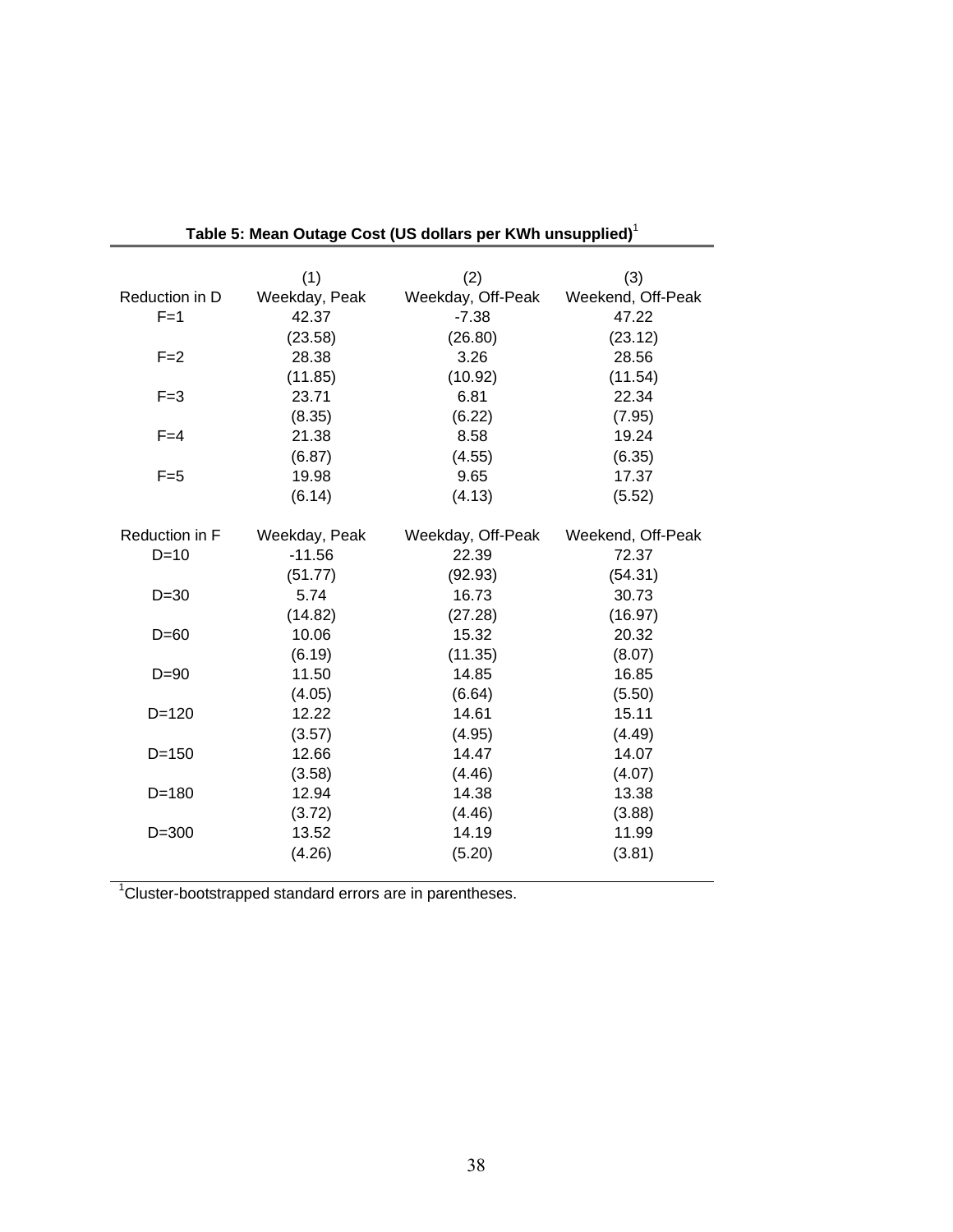|                                | 10%       | 25%       | 50%       | 75%       | 90%    | N   |
|--------------------------------|-----------|-----------|-----------|-----------|--------|-----|
| Weekday, off<br>peak           |           |           |           |           |        |     |
| $\beta_{\scriptscriptstyle F}$ | $-2.3389$ | $-0.504$  | $-0.0903$ | 0.2409    | 1.1457 | 448 |
| $\beta_{\scriptscriptstyle D}$ | $-0.0889$ | $-0.0171$ | $-0.0020$ | 0.0114    | 0.0389 | 448 |
| $\beta_{\tau}$                 | $-0.0100$ | $-0.0036$ | $-0.0003$ | 0.0024    | 0.0126 | 448 |
| Weekday, peak                  |           |           |           |           |        |     |
| $\beta_{\scriptscriptstyle F}$ | $-2.3156$ | $-0.4807$ | $-0.067$  | 0.2642    | 1.1690 | 448 |
| $\beta_{\scriptscriptstyle D}$ | $-0.0921$ | $-0.0203$ | $-0.0052$ | 0.0082    | 0.0357 | 448 |
| $\beta_{\scriptscriptstyle T}$ | $-0.0102$ | $-0.0038$ | $-0.0005$ | 0.0022    | 0.0124 | 448 |
| Weekend, off<br>peak           |           |           |           |           |        |     |
| $\beta_{\scriptscriptstyle F}$ | $-2.3784$ | $-0.5435$ | $-0.1297$ | 0.2014    | 1.1062 | 448 |
| $\beta_{\scriptscriptstyle D}$ | $-0.0927$ | $-0.0210$ | $-0.0058$ | 0.0076    | 0.0350 | 448 |
| $\beta_{\tau}$                 | $-0.0099$ | $-0.0035$ | $-0.0002$ | 0.0025    | 0.0127 | 448 |
| $\beta_c$ (income=1)           | $-0.0346$ | $-0.0066$ | $-0.0011$ | 0.002     | 0.0076 | 156 |
| $\beta_c$ (income=2)           | $-0.0171$ | $-0.0086$ | $-0.0017$ | 0.0002    | 0.0027 | 97  |
| $\beta_c$ (income=3)           | $-0.019$  | $-0.0065$ | $-0.0015$ | 0.0011    | 0.0071 | 116 |
| $\beta_c$ (income=4)           | $-0.0501$ | $-0.0091$ | $-0.0024$ | $-0.0002$ | 0.0068 | 79  |

**Table 6: Distribution of Individual** *β***'s**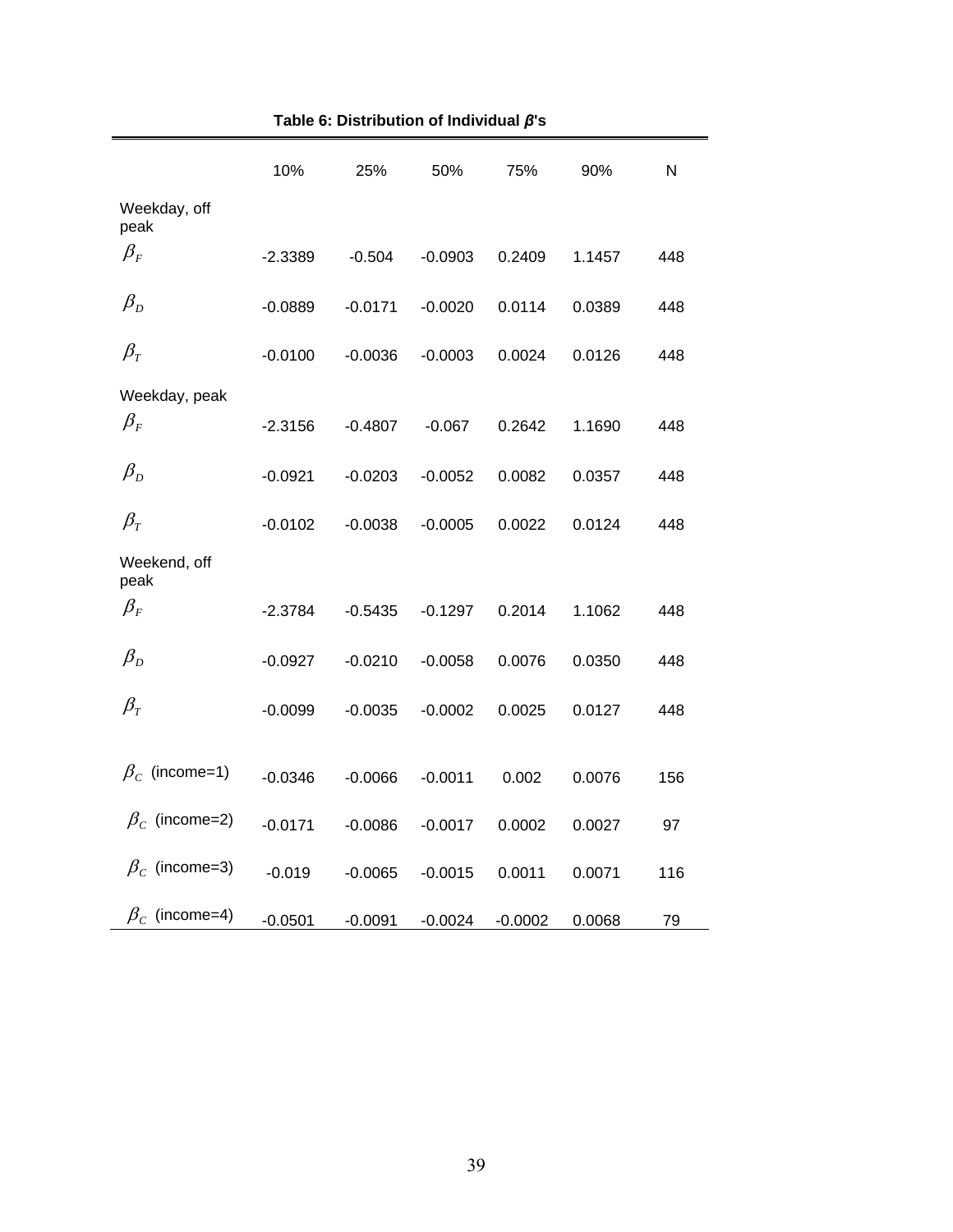|                                | Weekdays off<br>peak | Weekdays peak | Weekends off<br>peak |                 |
|--------------------------------|----------------------|---------------|----------------------|-----------------|
| $\beta_{\scriptscriptstyle F}$ | 59                   | 56            | 62                   |                 |
| $\beta_{D}$                    | 55                   | 62            | 53                   |                 |
| $\beta_{\tau}$                 | 54                   | 54            | 67                   |                 |
|                                |                      |               |                      |                 |
|                                | <b>Below Average</b> | Average       | Above Average        | Did not respond |
|                                | 62                   | 70            | 65                   | 77              |

# **Table 7: Percentage of Negative Coefficients**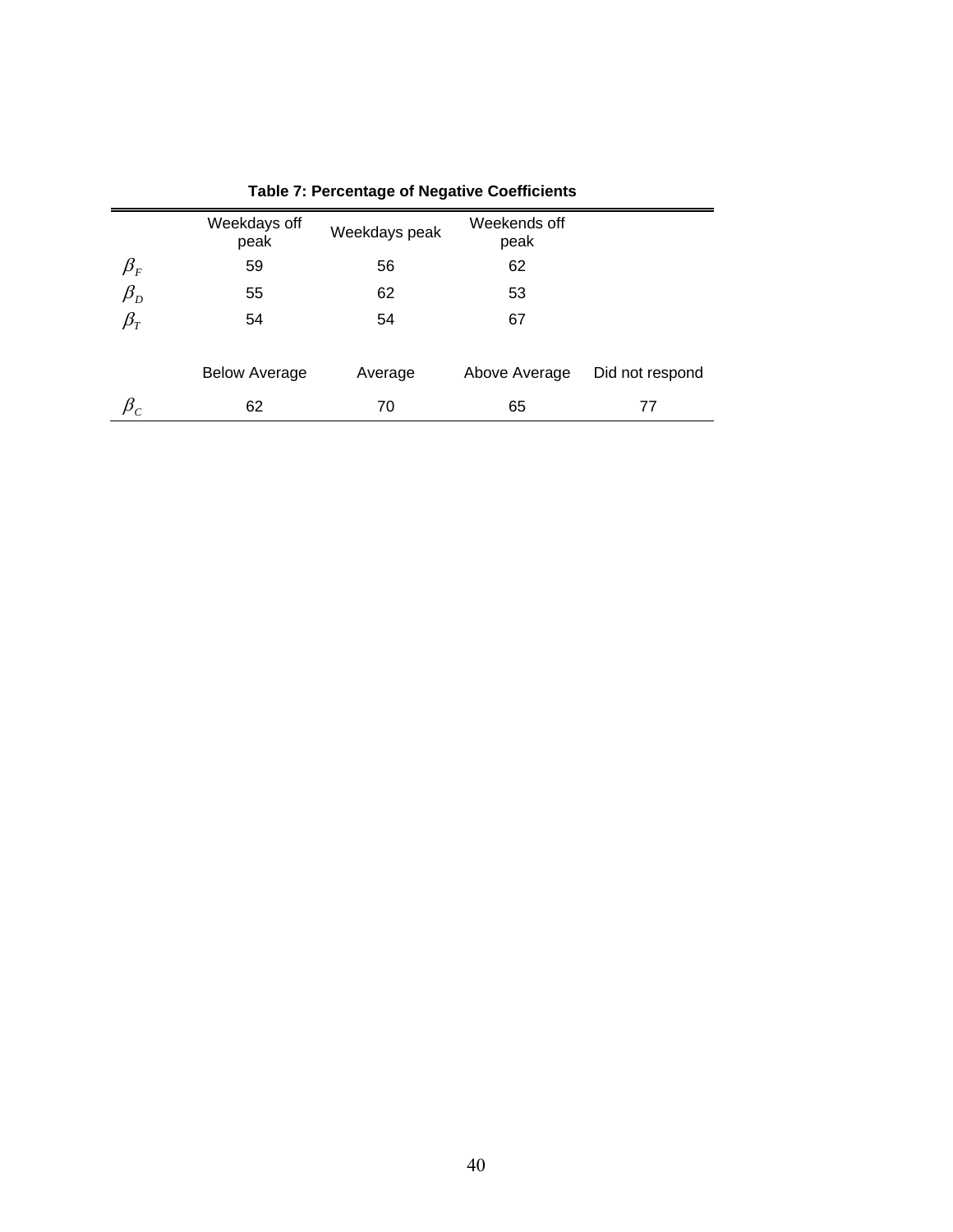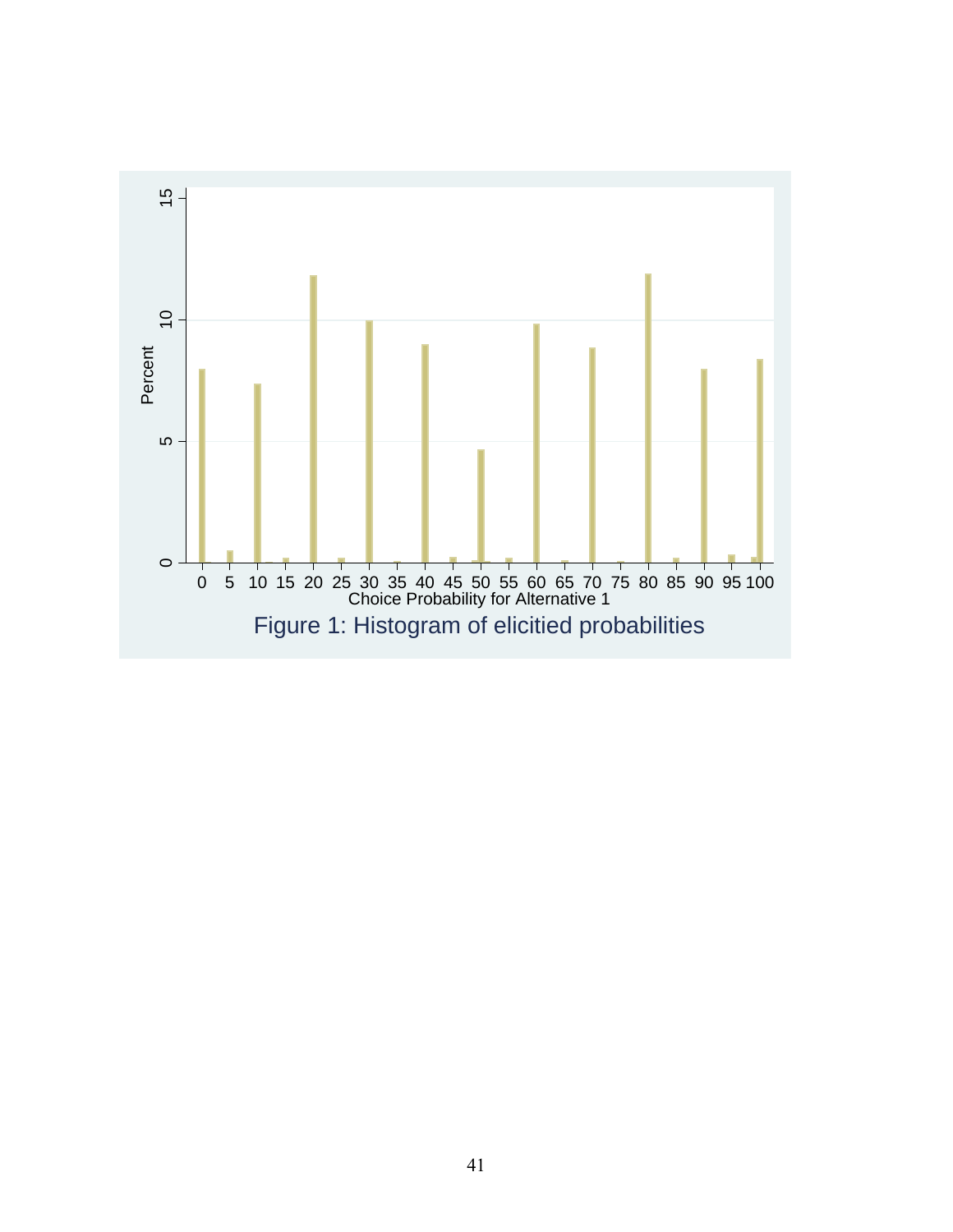| log probability ratio                |             |                |               |             |               |                |                |               |               |
|--------------------------------------|-------------|----------------|---------------|-------------|---------------|----------------|----------------|---------------|---------------|
|                                      |             | by Age (years) |               |             | by Education  |                | by Income      |               |               |
|                                      | Full sample | 50 or older    | less than 50  | college     | non-college   | below average  | average        | above average | nonresponse   |
| Cost                                 |             |                |               |             |               | $-0.00110***$  | $-0.000915***$ | $-0.000436$   | $-0.00103***$ |
|                                      |             |                |               |             |               | (0.00025)      | (0.00027)      | (0.00027)     | (0.00039)     |
| Cost: (baseline)                     | $-0.00148$  | $-0.00151***$  | $-0.00137***$ | $-0.00107$  | $-0.00167***$ |                |                |               |               |
|                                      | [0.00032]   | (0.000470)     | (0.000371)    | (0.000750)  | (0.000349)    |                |                |               |               |
| Dummy for average income             | 0.00073     | 0.000889       | 0.000561      | 0.000341    | $0.00102**$   |                |                |               |               |
|                                      | [0.00036]   | (0.000570)     | (0.000448)    | (0.000862)  | (0.000418)    |                |                |               |               |
| Dummy for above average income       | 0.00128     | $0.00212***$   | 0.000858*     | 0.000624    | $0.00200***$  |                |                |               |               |
|                                      | [0.00038]   | (0.000508)     | (0.000440)    | (0.000761)  | (0.000500)    |                |                |               |               |
| Dummy for missing answer             | 0.00048     | 0.0000362      | 0.000837*     | 0.000559    | 0.000467      |                |                |               |               |
|                                      | [0.00046]   | (0.000589)     | (0.000482)    | (0.00100)   | (0.000465)    |                |                |               |               |
| Duration                             | 0.00122     | 0.00158        | 0.000926      | $-0.000409$ | 0.00239       | $0.00753***$   | $-0.000525$    | $-0.00266$    | $-0.000630$   |
|                                      | [0.00189]   | (0.00261)      | (0.00250)     | (0.00369)   | (0.00202)     | (0.0024)       | (0.0035)       | (0.0050)      | (0.0039)      |
| Frequency                            | $-0.0049$   | 0.00925        | $-0.0372$     | $-0.110$    | 0.0661        | $0.152**$      | $-0.0864$      | $-0.0993$     | $-0.114$      |
|                                      | [0.0565]    | (0.0789)       | (0.0660)      | (0.0969)    | (0.0565)      | (0.072)        | (0.096)        | (0.13)        | (0.12)        |
| Total Outage Time $(T = F \times D)$ | $-0.00080$  | $-0.00100*$    | $-0.000548$   | $-0.000143$ | $-0.00124***$ | $-0.00192***$  | $-0.000509$    | $-0.000321$   | 0.0000644     |
|                                      | [0.00041]   | (0.000548)     | (0.000489)    | (0.000753)  | (0.000408)    | (0.00046)      | (0.00067)      | (0.00099)     | (0.00080)     |
| Duration X Weekend                   | $-0.0039$   | $-0.00542*$    | $-0.00209$    | $-0.00174$  | $-0.00477*$   | $-0.00657**$   | $-0.000476$    | $-0.00828$    | 0.00113       |
|                                      | [0.0022]    | (0.00315)      | (0.00291)     | (0.00463)   | (0.00264)     | (0.0030)       | (0.0058)       | (0.0053)      | (0.0045)      |
| Duration X Peak                      | $-0.0032$   | $-0.00631**$   | 0.000157      | 0.00122     | $-0.00392$    | $-0.00968$ *** | $-0.00205$     | $-0.000426$   | $-0.000640$   |
|                                      | [0.0024]    | (0.00309)      | (0.00318)     | (0.00470)   | (0.00306)     | (0.0031)       | (0.0045)       | (0.0059)      | (0.0067)      |

#### **Table A1. LAD Estimates of Utility Function Parameters for Sub-samples**

Dependent variable: